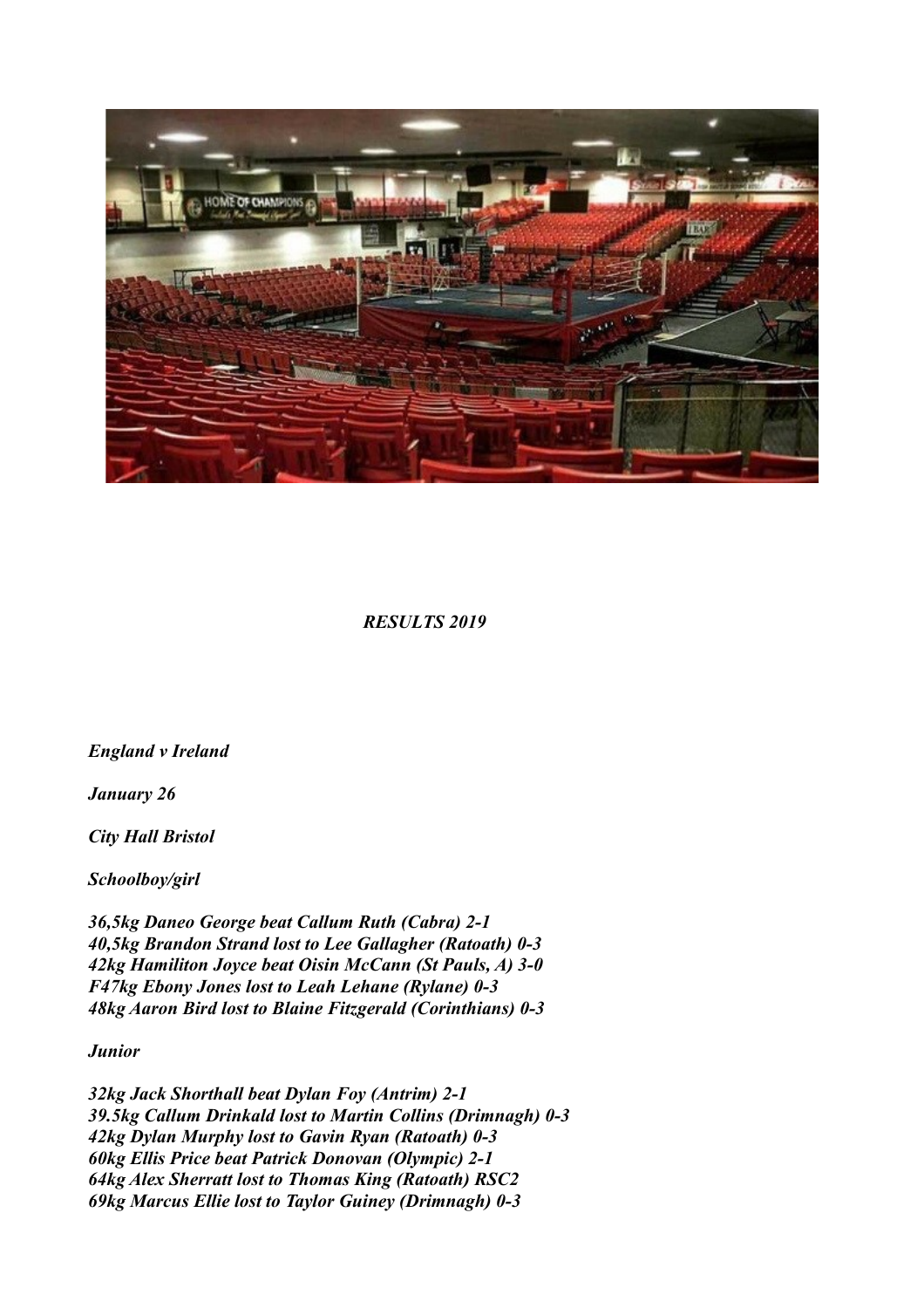*73kg Qasin Khan lost to Fiedhlem Behan (Kilcullen) 0-3 81kg Kyle Parr lost to John Ward (Brosna) 0-3*

*Youth*

*F60kg Dione Burman beat Lauren Dempsey (Ryston) 3-0 F70kg Elliuise (Challanger) beat Leah Gallen (Raphoe) 3-0*

*Elite*

*60kg Subhann Ahmeda beat Sean Purcell (Enniskerry) 2-1*

*(Ireland win 9-6)*

*Team manager: Paddy Dingle Coaches: Ralph McKay, Joseph Lavelle, Anitia Just*

*National Men's and Women's U/22 Championships National Stadium Dublin*

*January 25*

*Finals*

*F48kg Courtney Daly (Crumlin) beat Ciara Walsh (Smithfield) 5-0 49kg Regan Buckley (St Teresas) beat Jack O'Neill (Corpus Christi) 5-0 F51kg Niamh Earley (Ryston) beat Caitlyn Fryers (Immaculata) 5-0 52kg Adam Hession (Monivea) beat Mark Corcoran (Corinthians) 5-0 F54kg Orinta Ringyte (Riverstown) W/O 56kg Colm Murphy (St Georges) beat John Paul Hale (Star) 4-1 57kg Mary Geraghty (St Anthonys) W/O F60kg Amy Broadhurst (Dealgan) beat Bella Hughes (Mount Tallant) 5-0 60kg David O Joyce (Ballymun) beat Patryk Adamus (Drimnagh) 5-0 F64kg Shauna O'Callaghan (Clann Naofa) W/O 64kg Pierce O'Leary (Dublin Docklands) beat Matthew McCole (Dungloe) 5-0 F69kg Elice Elliott (South Meath) beat Clodagh Greene (Crumlin) 4-1 69kg Patrick Donovan (OLOL) beat Aaron Daly (Castlebar) 5-0 F75kg Aoife O'Rourke (Castlerea) beat Renee Roche (Castlebar) RET2 75kg Gabriel Dossen (Olympic) beat John Joe Nevin (Crumlin) 5-0 81kg Kelyn Cassidy (St Saviours/Crystal) beat Sean Conroy (Castlebar) 5-0 F81+kg Nell Fox (Rathkeale) W/O 91kg Kevin Sheehy (St Francis) beat Thomas Maughan (Cavan) 5-0 91+kg Gytis Lisinskas (Celtic Eagles) beat Luke Hall (Crumlin) KO1*

*January 12*

*S/Finals*

*56kg Colm Murphy (St Georges) beat Cian Doyle (Crumlin) 5-0 56kg John Paul Hale (Star) beat Sean Purcell (Enniskerry) 3-2 60kg Patryk Adamus (Drimnagh) beat Yannick Meseke (Olympic) 5-0 60kg David O Joyce (Ballymun) beat Dominic Bradley (Errigal) 5-0*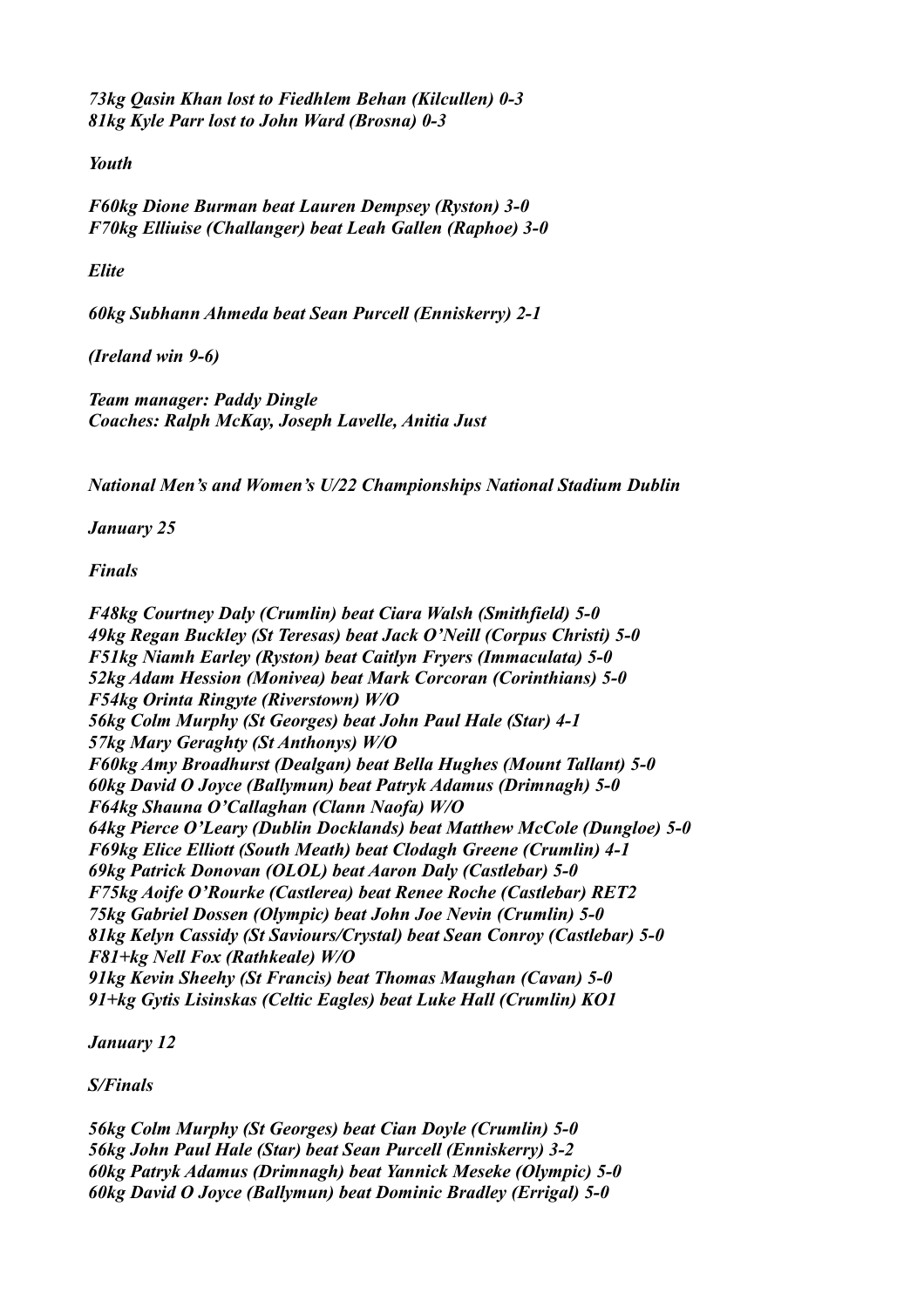*64kg Matthew McCole (Dungloe) beat Terry McEntee (Old School) 5-0 64kg Pierce O'Leary (Dublin Docklands) beat Michael Avetisian (Swords) 4-1 69kg Aaron Daly (Castlebar) beat Michael Kinsella (St Anthonys/St Pats) 5-0 69kg Patrick Donovan (O.L.O.L.) W/O 75kg John Joe Nevin (Crumlin) beat Edward Donovan (O.L.O.L.) 5-0 75kg Gabriel Dossen (Olympic) beat Jason Harty (Rathkeale) 5-0 81kg Sean Conroy (Castlebar) beat Rhys Moran (St Pauls W) 3-2 81kg Kelyn Cassidy (St Saviours/Crystal) beat Thomas O'Toole (Celtic Eagles) 3-2 91+kg Gytis Lisinskas (Celtic Eagles) beat James Clarke (Crumlin) 3-0*

*January 11*

*Q/Finals*

*56kg Cian Doyle (Crumlin) beat Kane Marshall (Emerald A) 5-0 60kg David O Joyce (Ballymun) W/O 60kg Dominic Bradley (Errigal) beat Lee McKee (Star) 5-0 64kg Matthew McCole (Dungloe) beat Padraig Convery (Holy Family Drogheda) 5-0 64kg Terry McEntee (Old School) beat Stephen Lockhart (Baldoyle) RSC3 64kg Pierce O'Leary (Dublin Docklands) beat Shane Flavin (Paulstown) 5-0 64kg Michael Avetisian (Swords) W/O 81kg Thomas O'Toole (Celtic Eagles) W/O*

*S/Finals*

*51kg Niamh Early (Ryston) beat Nycole Hayes (Togher) 5-0 60kg Amy Broadhurst (Delagan) beat Jennifer Lehane (D.C.U.) 5-0 60kg Isobella Hughes (Mount Tallant) beat Aisling Murray (Muskerry) 5-0 75kg Aoife O'Rourke (Castlerea) beat Lauren Kelly (St Brigid's,Edenderry) 5-0*

*England v Ireland*

*City Hall Bristol*

*January 26*

*Schoolboy/girl*

*36,5kg Daneo George beat Callum Ruth (Cabra) 2-1 40,5kg Brandon Strand lost to Lee Gallagher (Ratoath) 0-3 42kg Hamiliton Joyce beat Oisin McCann (St Pauls, A) 3-0 F47kg Ebony Jones lost to Leah Lehane (Rylane) 0-3 48kg Aaron Bird lost to Blaine Fitzgerald (Corinthians) 0-3*

*Junior*

*32kg Jack Shorthall beat Dylan Foy (Antrim) 2-1 39.5kg Callum Drinkald lost to Martin Collins (Drimnagh) 0-3 42kg Dylan Murphy lost to Gavin Ryan (Ratoath) 0-3 60kg Ellis Price beat Patrick Donovan (Olympic) 2-1 64kg Alex Sherratt lost to Thomas King (Ratoath) RSC2*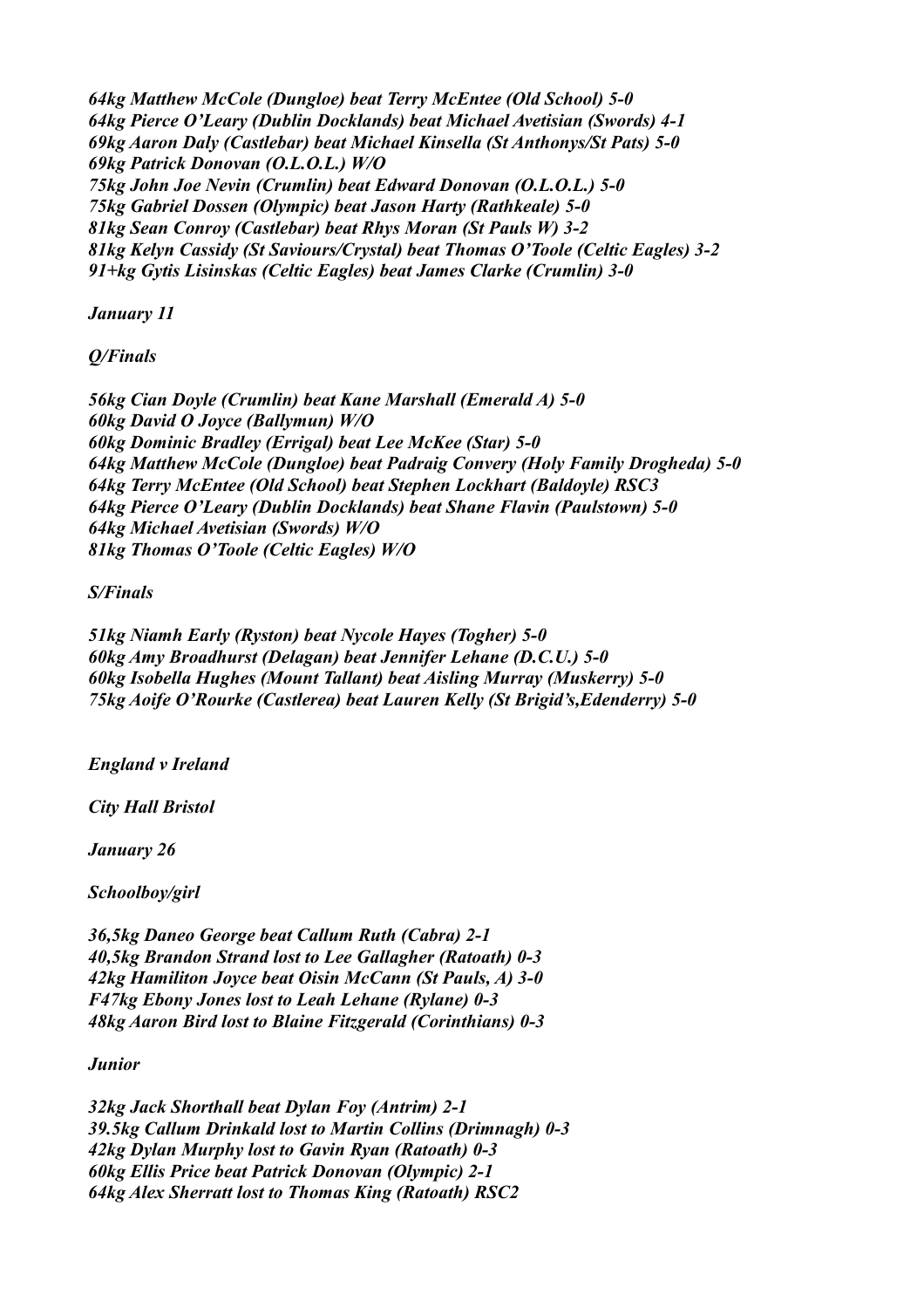*69kg Marcus Ellie lost to Taylor Guiney (Drimnagh) 0-3 73kg Qasin Khan lost to Fiedhlem Behan (Kilcullen) 0-3 81kg Kyle Parr lost to John Ward (Brosna) 0-3*

*Youth*

*F60kg Dione Burman beat Lauren Dempsey (Ryston) 3-0 F70kg Elliuise (Challanger) beat Leah Gallen (Raphoe) 3-0*

*Elite 60kg Subhann Ahmeda beat Sean Purcell (Enniskerry) 2-1*

*Team manager: Paddy Dingle*

*Coaches: Ralph McKay, Joseph Lavelle, Anitia Just*

*(Ireland win 9-7)*

*LIFFEY CRANE NATIONAL MEN'S AND WOMEN'S ELITE CHAMPIONSHIPS 2019*

*NATIONAL STADIUM DUBLIN,*

*February 23* 

*Finals*

*48kg Chloe Fleck (Canal) beat Donna Barr (Ilies Golden Gloves) 3-1 49kg Regan Buckley (St Teresas) beat Sean Mari (Monkstown Dublin) 5-0 75kg Aoife O'Rourke (Castlerea) beat Cheyanne O'Neill (Athlone) 5-0 57kg Michaela Walsh (Monkstown Antrim) beat Dearbhla Duffy (Crumlin) 5-0 57kg Patryk Adamus (Drimnagh) beat Christian Cekiso (Portlaoise) 3-2 60kg David Oliver Joyce (Ballymun) beat Dominic Bradley (Errigal) 5-0 64kg Amy Broadhurst (Dealgan) beat Moira McElligot (St Michaels Athy) 5-0 52kg Adam Hession (Monivea) beat Evan Metcalf (Hyland BA) 4-1 75kg Gabriel Dossen (Olympic Galway) beat Emmett Brennan (Glasnevin) 5-0 80kg Leona Houlihan (Crumlin) beat Lisa Browne (Aglish) 3-2 91kg Kenneth Okungbowa Athlone) beat Anthony Browne (St Michaels Dublin) RSCI3 51kg Carly McNaul (Holy Family Golden Gloves) beat Niamh Early (Ryston) 3-2 63kg James McGivern (St Georges) beat George Bates (St Marys Dublin) 3-2 69kg Christina Desmond (Fr Horgans) beat Grainne Walsh (Spartacus) 3-2 81kg Thomas O'Toole (Celtic Eagles) beat Tommy Hyde (Mayfield) 4-1 69kg Kieran Molloy (Ougterard) beat Patrick Donovan (Our Lady of Lourdes) 5-0 60kg Kellie Harrington (St Mary's) beat Jelena Jelic (Serbia) 5-0 (International bout) 91+kg Dean Gardiner (Clonmel) beat Martin Keenan (Rathkeale) 5-0 54kg Emma Flannery (Baldoyle) W/O 60kg Kellie Harrington (St Mary's) W/O 80+kg Nell Fox (Rathkeale) W/O*

*Technical Delegate: Stephen Connolly Supervisor: Philip Rooney Chief Whip: Paddy Osborne*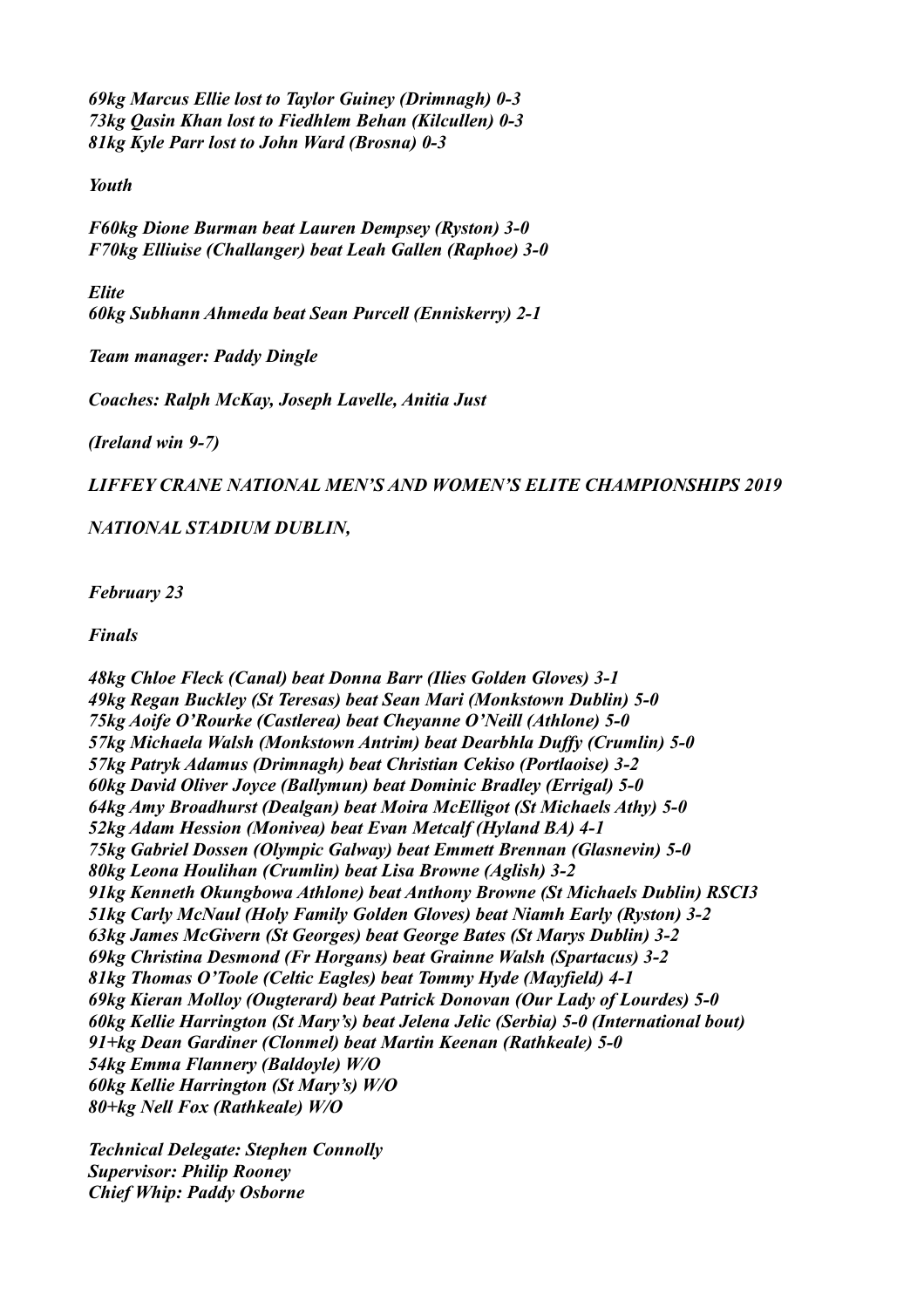*Medical Record Books: Anna Moore & Maura Campbell Ringside Announcer: Peter O'Donnell Computer Operator: Paul McMahon Glove Stewards: Philip Roche, & Bernie Gannon Referees & Judges: From Ulster, Munster, Leinster, Connacht, Dublin and Antrim*

*February 16*

*S/Finals*

*48kg Chloe Fleck (Canal) beat Courtney Daly (Crumlin) 5-0 48kg Donna Barr (Illies GG) W/O 63kg James McGivern (St Georges) beat Kenneth Doyle (Monkstown) 4-1 63kg George Bates (St Marys) beat Keith Flavin (Paulstown) 5-0 69kg Kieran Molloy (Oughterard) beat Luke Maguire (Esker) 4-1 69kg Patrick Donovan (OLOL) beat Aidan Walsh (Monkstown Antrim) 3-2 75kg Gabriel Dossen (Olympic) beat Brett McGinty (Oakleaf) 5-0 75kg Emmett Brennan (Glasnevin) beat Fearghus Quinn (Camlough) 4-1 81kg Thomas O'Toole (Celtic Eagles) beat David Bicevis (St Saviours OBA) 3-0 81kg Tommy Hyde (Mayfield) beat Paul McCullagh (St John Bosco Bel) 3-2 91kg Anthony Browne (St Michaels Dub) beat Kiril Afanasev (Smithfield) 3-1 91kg Kenneth Okungbowa (Athlone) beat Karol Dlugosz (Scorpion) 5-0 91+kg Dean Gardiner (Clonmel) Thomas Carthy (Crumlin) 5-0 91+kg Martin Keenan (Rathkeale) beat Gydis Linskyas (Celtic Eagles) 5-0*

*February 15*

*Q/Finals*

*48kg Chloe Fleck (Canal) beat Carol Coughlan (Monkstown D) 4-0 48kg Donna Barr (Illies GG) beat Ciara Walsh (Smithfield) 5-0*

*S/Finals*

*49kg Sean Mari (Monkstown D) beat Rory Baird (Ederney) 5-0 52kg Adam Hession (Monivea) beat Ricky Nesbitt (Holy Family Drog) 4-0 57kg Dearbhla Duffy (Crumlin) beat Mary Geraghty (St Anthony's Dub) 5-0 57kg Christian Cekiso (Portlaoise) beat Myles Casey (St Francis) 4-1 57kg Patryk Adamus (Drimnagh) beat Tommy Casey (St Francis) 4-1 60kg David Oliver Joyce (Ballymun) beat Shane Flavin (Portlaoise) 4-1 64kg Amy Broadhurst (Dealgan) beat Shauna O'Callaghan (Clann Naofa) 5-0 69kg Christina Desmond (Fr Horgans) beat Tina Donnelly (Dublin Docklands) RSC3 69kg Grainne Walsh (Sparticus) beat Gillian Duffy (St Mary's Dublin) 5-0*

*February 9*

*Q/Finals*

*63kg James McGivern (St Georges) beat Wayne Kelly (Portlaoise) 5-0 63kg Kenneth Doyle (Monkstown Dub) beat Gerard Matthews (St Pauls Antrim) 4-1 63kg Keith Flavin (Paulstown) beat Matthew McCole (Dungloe) 3-2 63kg George Bates (St Marys, Dublin) beat Michael Avetisian (Swords) RSCI3*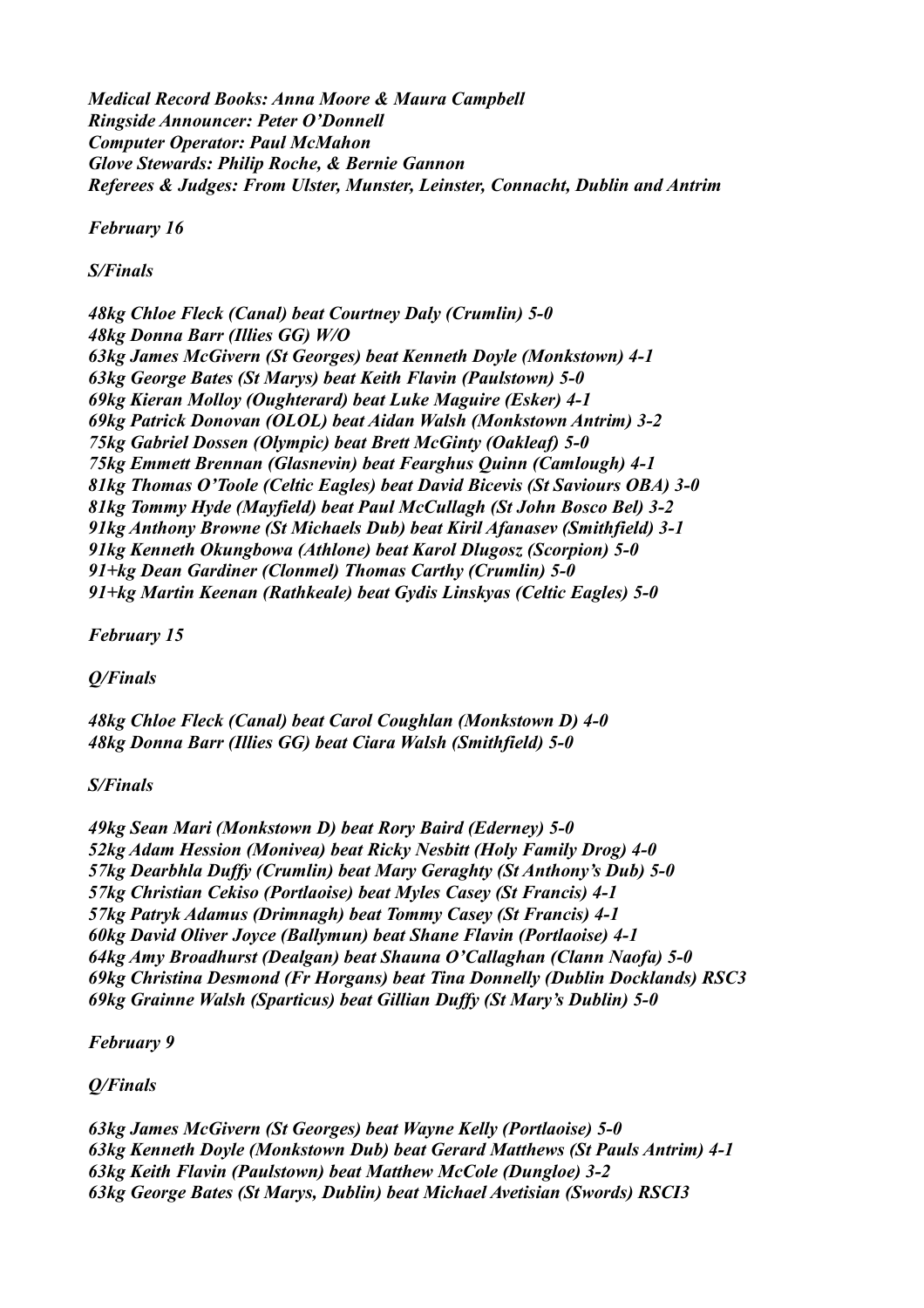*69kg Kieran Molloy (Oughterard) beat Aaron Daly (Castlebar) 5-0 69kg Luke Maguire (Esker) beat Michael McGrane (Crumlin) 5-0 69kg Patrick Donovan (O.L.O.L.) beat Conor Ivors (St Francis) 5-0 69kg Aidan Walsh (Monkstown Antrim) beat Dean Walsh (St Ibars/Josephs) 4-1 75kg Gabriel Dossen (Olympic) beat Michael Nevin (Portlaoise) 3-2 75kg Brett McGinty (Oakleaf) beat Kelyn Cassidy (Saviours Crystal) 3-2 75kg Fearghus Quinn (Camlough) beat Gerard French (Emerald Antrim) 5-0 75kg Emmett Brennan (Glasnevin) beat Tony McGlynn (Crumlin) 5-0 91kg Anthony Browne (St Michaels Dub) beat Liam Greene (South Meath) 4-1 91kg Kenneth Okungbowa (Athlone) beat Danny O'Brien (Santry/Defence Forces) 5-0 91kg Karol Dlugosz (Scorpion) beat Geoffrey Kavanagh (St Michaels) 4-1 81kg David Bicevis (St Saviours OBA) beat Robbie Burke (Glasnevin) 3-2 91+kg Dean Gardiner (Clonmel) beat Tommy Sheahan (St Michaels Athy) RSC1 91+kg Thomas Carthy (Crumlin) beat Dean Scullion (Loughshore) 5-0 91+kg Gydis Linskyas (Celtic Eagles) beat Antoine Griffin (Celtic Eagles) 3-2 91+kg Martin Keenan (Rathkeale) beat Stephen McMonagle (Holy Trinity) 5-0*

*February 8*

*Preliminaries*

*57kg Christian Cekiso (Portlaoise) beat Conor Kerr (Monkstown Antrim) 5-0 57kg Tommy Casey (St Francis) beat Adam Courtney (St Mary's Dublin) 4-0 63kg James McGivern (St Georges) beat Senan Kelly (Crumlin) 5-0 63kg Gerard Matthews (St Pauls Antrim) beat Stephen Lockhart (Baldoyle) 5-0 63kg Kenneth Doyle (Monkstown Dub) beat Craig Kavanagh (Crumlin) 4-1 63kg Matthew McCole (Dungloe) beat Dylan Duffy (Pegasus) 5-0 63kg Michael Avetisian (Swords) beat Terry McEntee (Old School/DCU) 4-1 69kg Aaron Daly (Castlebar) beat Fergal Redmond (Arklow) 5-0 69kg Aidan Walsh (Monkstown Antrim) beat Eugene McKeever (Holy Family Drog) 3-2 91+kg Tommy Sheahan (St Michaels Athy) beat Denis Borskins (Sacred Heart Newry) 5-0 91+kg Stephen McMonagle (Holy Trinity) beat James Clarke (Crumlin) 4-1*

*Best Male Boxer Award: Gabriel Dossen (Olympic) Best Female Boxer Award: Christina Desmond (Fr Horgan's)*

*European U/22 Men's and Women's Championships Vladikavkaz, Russia*

*March 17*

*Final*

*60kg Amy Broadhurst (Ireland) beat Rebecca Nicoli (Italy) 4-1*

*March 15*

*S/Finals*

*60kg Amy Broadhurst (Ireland) beat Fatia Benmessahel (France) 5-0*

*March 13*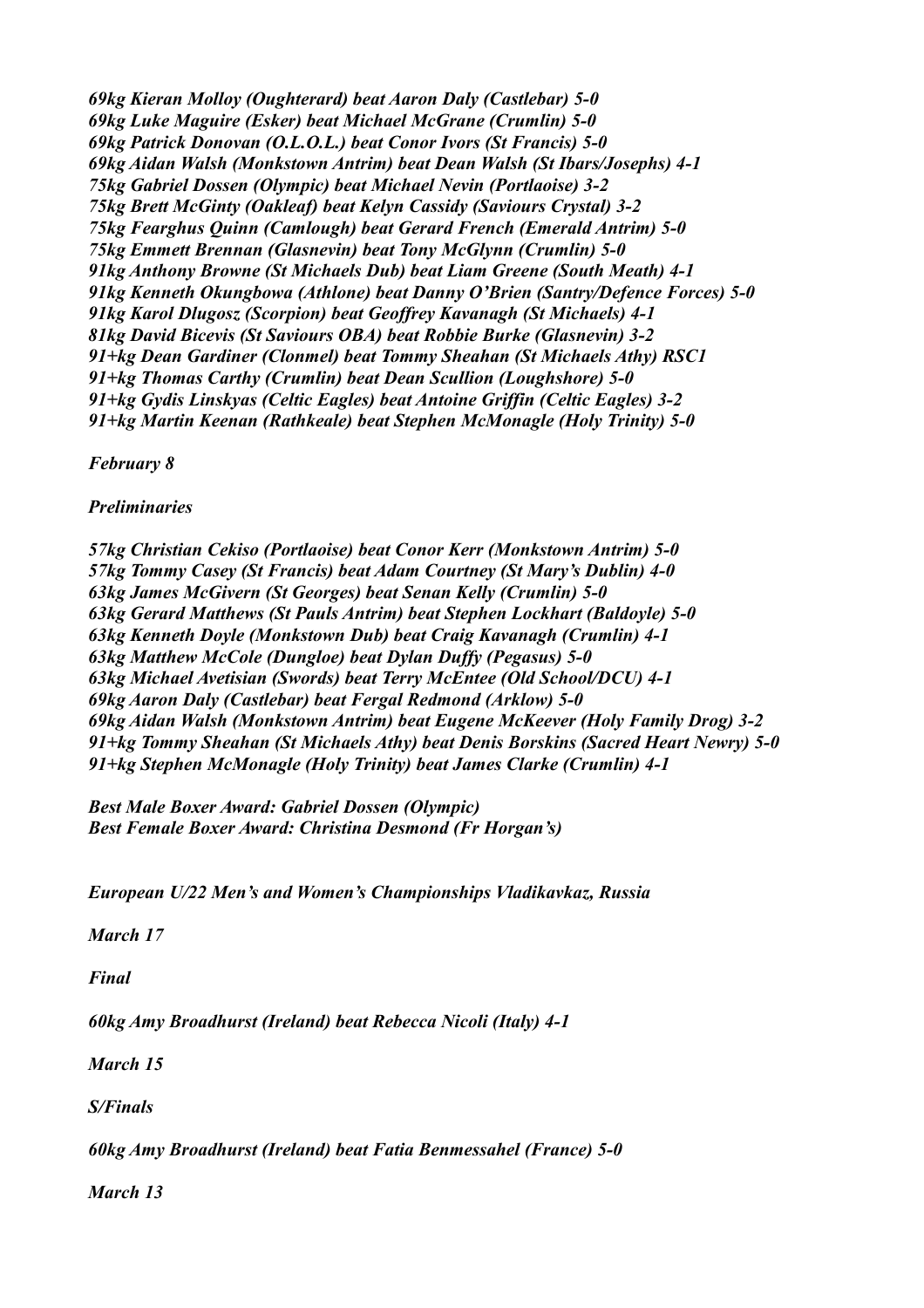*Q/Finals*

*52kg Adam Hession (Ireland) lost to Rotyslav Bilototskyi (Ukraine) 0-5 75kg Gabriel Dossen (Ireland lost to Aleksei Semykin (Russia) AB2*

*March 12*

*Q/Finals*

*51kg Niamh Earley (Ireland) lost to Giovanna Marchese (Italy) 1-4 60kg Amy Broadhurst (Ireland) beat Kinga Mezovari (Hungary) 5-0 75kg Aoife O'Rourke (Ireland) lost to Anastasiya Shamonova (Russia) 0-5*

*March 11*

*Last 16*

*69kg Paddy Donovan (Ireland) lost to Vakhid Abbasov (Russia) 0-5 75kg Gabriel Dossen (Ireland) beat Florin Simion (Romania) 5-0*

*March 10*

*Last 16*

*57kg Mary Geraghty (Ireland) lost to Victoria Glover (Scotland) 0-5 60kg David Oliver Joyce (Ireland) lost to Beslan Khamzaev (Russia) 1-4 64kg Pierce O'Leary (Ireland) lost to Mike McDonagh (Wales) 0-5*

*March 9*

*Last 32*

*60kg David Oliver Joyce (Ireland) beat Oleg Chulkyacheyev (Ukraine) 5-0 69kg Paddy Donovan (Ireland) beat Sam Wagensvela (Netherlands) 4-1 75kg Gabriel Dossen (Ireland) beat Andrei Vreme (Moldova) 5-0*

*March 8*

*Last 16*

*60kg Amy Broadhurst (Ireland) beat En Gizem (Turkey) 5-0 64kg Shauna O'Callaghan (Ireland) lost to Chelsey Heijnen (Netherlands) RSC2*

*Irish squad*

*Female*

*51kg Niamh Earley (Ryston) 57kg Mary Geraghty (St Anthonys) 60kg Amy Broadhurst (Dealgan) (Gold) 64kg Shauna O'Callaghan (Clann Naofa) 75kg Aoife O'Rourke (Castlerea) Cpt*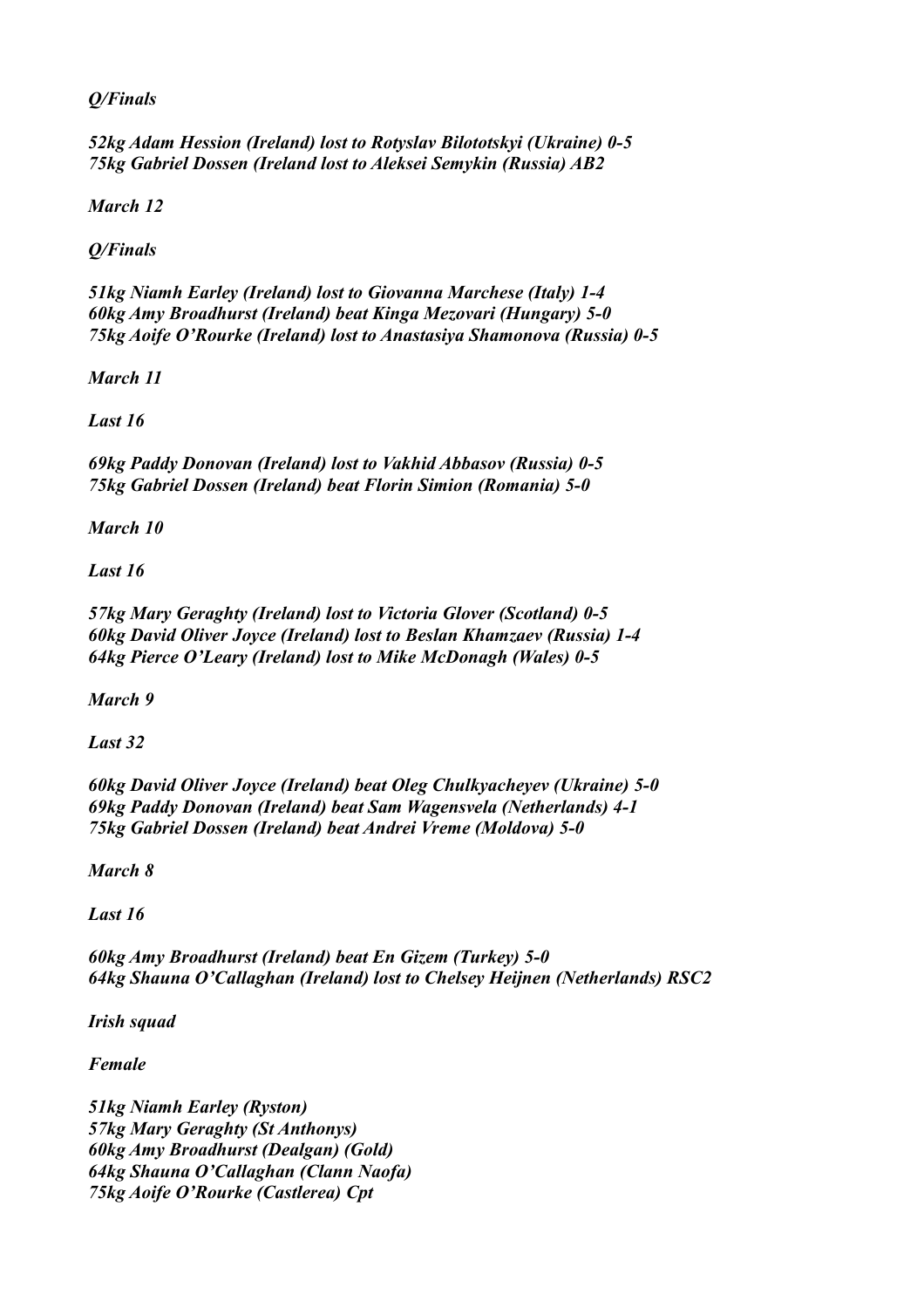*Male*

*52kg Adam Hession (Monivea) 60kg Davey Oliver Joyce (Ballymun) 64kg Pierce O'Leary (Dublin Docklands) 69kg Patrick Donovan (OLOL) 75kg Gabriel Dossen (Olympic) Cpt*

*Team Manager: Stephen Molloy Head Coach: Dmitry Dmitruk Coaches: Anita Just, Philip Keogh R&J: Stephen Kelly*

*Open Senior Cadet Boys & Girls Championships National Stadium Dublin*

*March 29*

*Finals* 

*33kg Gerard Pratt (Olympic Galway) W/O 36kg Paddy Cleary (Olympic Galway) beat James McCann (Whitechurch) 5-0 39kg William Casey (Charleville) beat Dylan Sherry (Emyvale) 5-0 41kg Kaylin O'Hanlon Geary (Emyvale) W/O 42kg Gavin Ryan (Ratoath GG) beat Michael Connors (Cherry Orchard) 5-0 43kg Nicole Buckley (St Carthages) beat Donna O'Reilly (Saviours Crystal) RSC1 44kg Michael Nugent (Olympic Mullingar) beat Soni Gaffney (Bantry) 5-0 46kg Breda Quilligan (Rathkeale) beat Georgia Lavery (Rathfirland) 4-1 46kg Dylan Eagleson (St Pauls A) beat Toby Ogogua (Tramore) 5-0 48kg Robyn Kelly (Ballynacargy) beat Holly Connolly (Ballaghaderreen) 5-0 48kg Michael Donoghue (St Michael's Athy) beat Brooklyn Saunders (Docklands) 5-0 50kg Chloe Gabriel (Mulhuddart) beat Connie Gibbons (St Bronaghs) RSC3 50kg Jason Nevin (Olympic Mullingar) Michael Maughan (St Michaels Athy) 4-1 52kg Rachel Lawless (Portlaoise) beat Shakira O'Donoghue (St Ailbhes) 5-0 52kg Donagh Keary (Rathfirland) W/O 54kg Aaliyah Butler (Monivea) beat Elizabeth Lloyd (Ballyhaunis) 5-0 54kg Suffie Edris (Monkstown Dublin) beat Cale Brennan (St Michaels Athy) 5-0 57kg Nicole O'Sullivan (Corinthians) beat Saoirse Roche (Legacy) 5-0 57kg Martin McCullough (Gleann) beat Cain Lewis (Ballymun) 3-2 60kg Shelby Myers (Crumlin) beat Alex Kinahan (Birr) 4-1 60kg Michael McCarthy (Mayfield) beat Patrick Donovan (Olympic C) 3-2 63kg Winnie McDonagh (Neilstown) beat Amy Carey (Geesala) 5-0 63kg TJ King (Ratoath GG) beat James McGuinness (St Monicas) 4-1 66kg Tiegan Farrell (Arklow) beat Rachel Fenlon (Paulstown) 5-0 66kg Tyler Guiney (Drimnagh) beat Luka Gureshidze (Togher) 5-0 70kg Shauna Maguire (Sacred Heart Dub) W/O 70kg Eoghan Lavin (Ballyhaunis) beat Devon Hanrahan (Saviours Crystal) RSC2 75kg Dearbhla Tinnelly (Clann Naofa) beat Kaitlin Doyle (St Brigids Kildare) RSC2 75kg Mark Duffy (Charlestown) beat Tyler Meade (Hyland BA) 4-1 80kg Brittany Stokes (Callan) W/O 80kg John Ward (Brosna) beat Peter Maughan (Ballyhaunis) 5-0 80+kg Sophie Burke (Tobar Pheadair) W/O*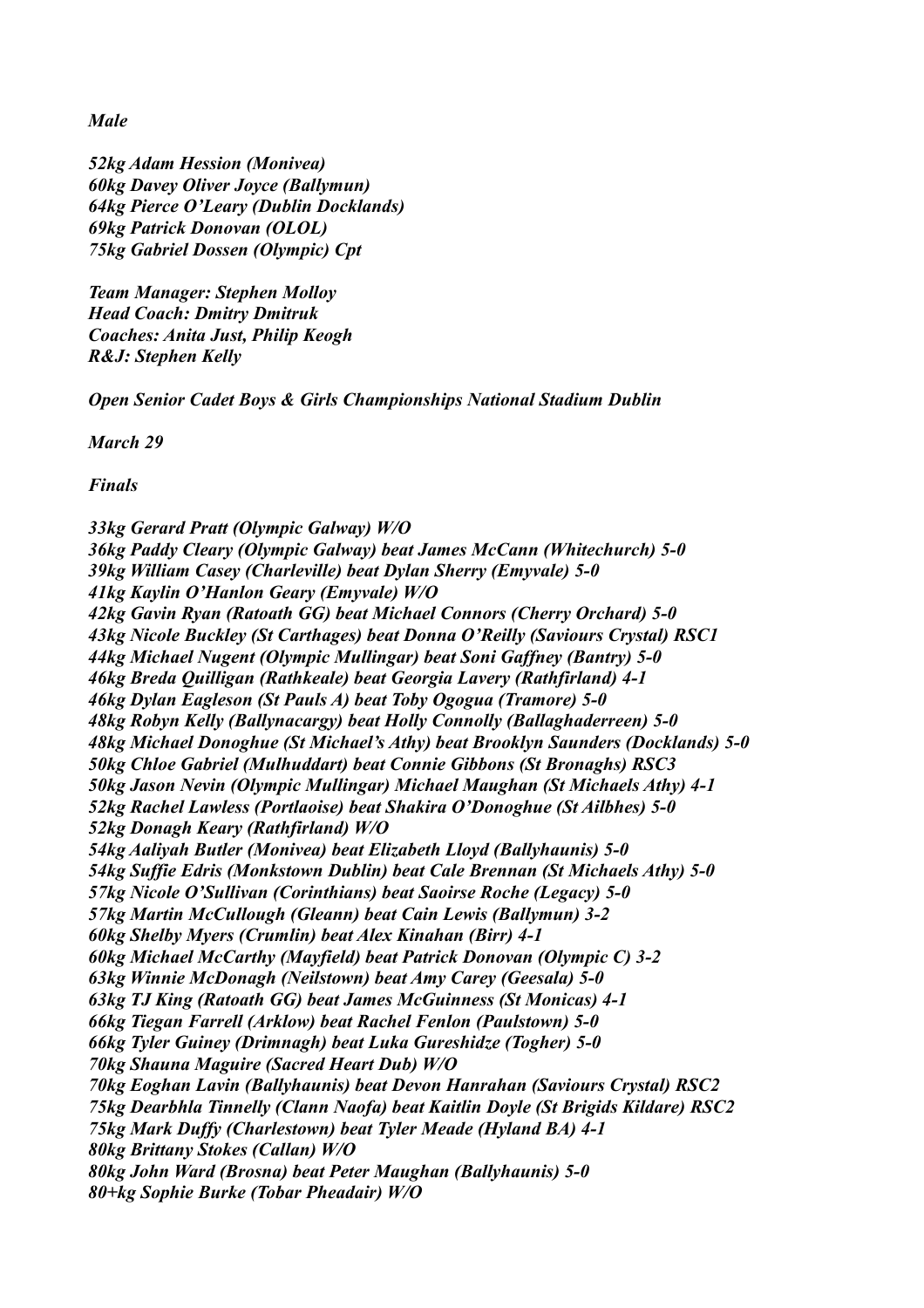*80+kg Thomas McDonnell (Docklands) beat Bernard McDonagh (St Annes) 3-2*

*March 23*

### *S/finals*

*36kg Paddy Cleary (Olympic Galway) beat Daniel Owens (Holy Trinity) 5-0 36kg Jamie McCann (Whitechurch) beat Jason Lynch (Illies GG) 5-0 39kg Dylan Sherry (Emyvale) beat Michael O'Reilly (Saviours Crystal) 4-1 39kg William Casey (Charleville) beat Martin Collins (Drimnagh) 3-2 42kg Gavin Ryan (Ratoath GG) beat Bryce Collins (East Down) 5-0 42kg Michael Connors (Cherry Orchard) beat Tiernan O'Neill (St Paul's A) 3-2 44kg Michael Nugent (Olympic Mullingar) beat Terry O'Reilly (Saviours Crystal) 5-0 44kg Soni Gaffney (Bantry) beat Adam Tyrell (Ratoath GG) 3-2 46kg Breda Quilligan (Rathkeale) W/O 46kg Dylan Eagleson (St Pauls A) beat Edward Collins (Crumlin) 5-0 46kg Toby Ogogua (Tramore) beat Ronan Mongan (Gilford) 5-0 48kg Holly Connolly (Ballaghaderreen) beat Georgina Sheridan (Tipperary Town) 5-0 48kg Robyn Kelly (Ballynacargy) beat Aoife Williamson (Curragh) 5-0 48kg Michael Donoghue (St Michel's Athy) W/O 48kg Brooklyn Saunders (Docklands) beat James O'Loughlin (Titans) RSC2 60kg Alex Kinahan (Birr) beat Aine Doyle (St Marys NR) RSC3 50kg Chloe Gabriel (Mulhuddart) beat Labhaoise Glynn (Cloghan) 5-0 50kg Connie Gibbons (St Bronaghs) beat Roisin Mahony (Callan) RSC2 50kg Michael Maughan (St Michaels Athy) beat Tiernan Conwell (St Canices) 5-0 50kg Jason Nevin (Olympic Mullingar) beat Conor O'Donovan (Clonmel) 4-1 75kg Dearbhla Tinnelly (Clann Naofa) beat Clodagh O'Meara (Cloghan) RSC1 52kg Rachel Lawless (Portlaoise) beat Robyn Murran (St Brigids Kildare) 5-0 52kg Shakira O'Donoghue (St Ailbhes) beat Kelly Heffernan (Geesala) RSC1 52kg James Donovan (O.L.O.L.) beat Shane O'Brien (Raging Bull) 3-2 52kg Donagh Keary (Rathfirland) beat Bernie McDonagh (Dunfanaghy) 5-0 54kg Elizabeth Lloyd (Ballyhaunis) Yasmin Meredith (Corinthians) 4-1 54kg Aaliyah Butler (Monivea) beat Lily Coffey (Riverstown) 5-0 54kg Cale Brennan (St Michaels Athy) beat Davey O'Neill (Charleville) 4-1 54kg Suffie Edris (Monkstown Dublin) beat Chad Magill (Glengormley 5-0 57kg Saoirse Roche (Legacy) beat Cori Gleeson (St Francis) 5-0 57kg Cain Lewis (Ballymun) beat Thomas McDonagh (Crumlin) 5-0 57kg Martin McCullough (Gleann) beat James McDonagh (St Pauls Wat) 4-1 57kg Nicole O'Sullivan (Corinthians) beat Leah McDonagh (Geesala) 5-0 60kg Shelby Myers (Crumlin) beat Aoife O'Callaghan (Glen) 4-1 60kg Patrick Donovan (Olympic C) beat Evan Kirwan (Drimnagh) 5-0 60kg Michael McCarthy (Mayfield) beat John Fay (Swords) 5-0 63kg Winnie McDonagh (Neilstown) beat Molly Bennett (Swords) 5-0 63kg Amy Carey (Geesala) beat Mollie Sheppard (Rathfirland) RSC2 63kg TJ King (Ratoath GG) beat Sean Roche (Donore) 3-2 63kg James McGuinness (St Monicas) beat David Drennan (Paulstown) 4-1 66kg Rachel Fenlon (Paulstown) beat Sinead Gielty (Aglish) 3-2 66kg Tiegan Farrell (Arklow) beat Kym O'Reilly (Riverside) RSC2 66kg Luka Gureshidze (Togher) beat Jimmy Ahern (Tobar Pheadair) 5-0 66kg Taylor Guiney (Drimnagh) beat Sean Brennan (Corinthians) 5-0 70kg Devon Hanrahan (Saviours Crystal) beat Conor Dargan (Whitechurch) 4-1 70kg Eoghan Lavin (Ballyhaunis) beat Joshua Balfe (Fr Flanagans) RSC1*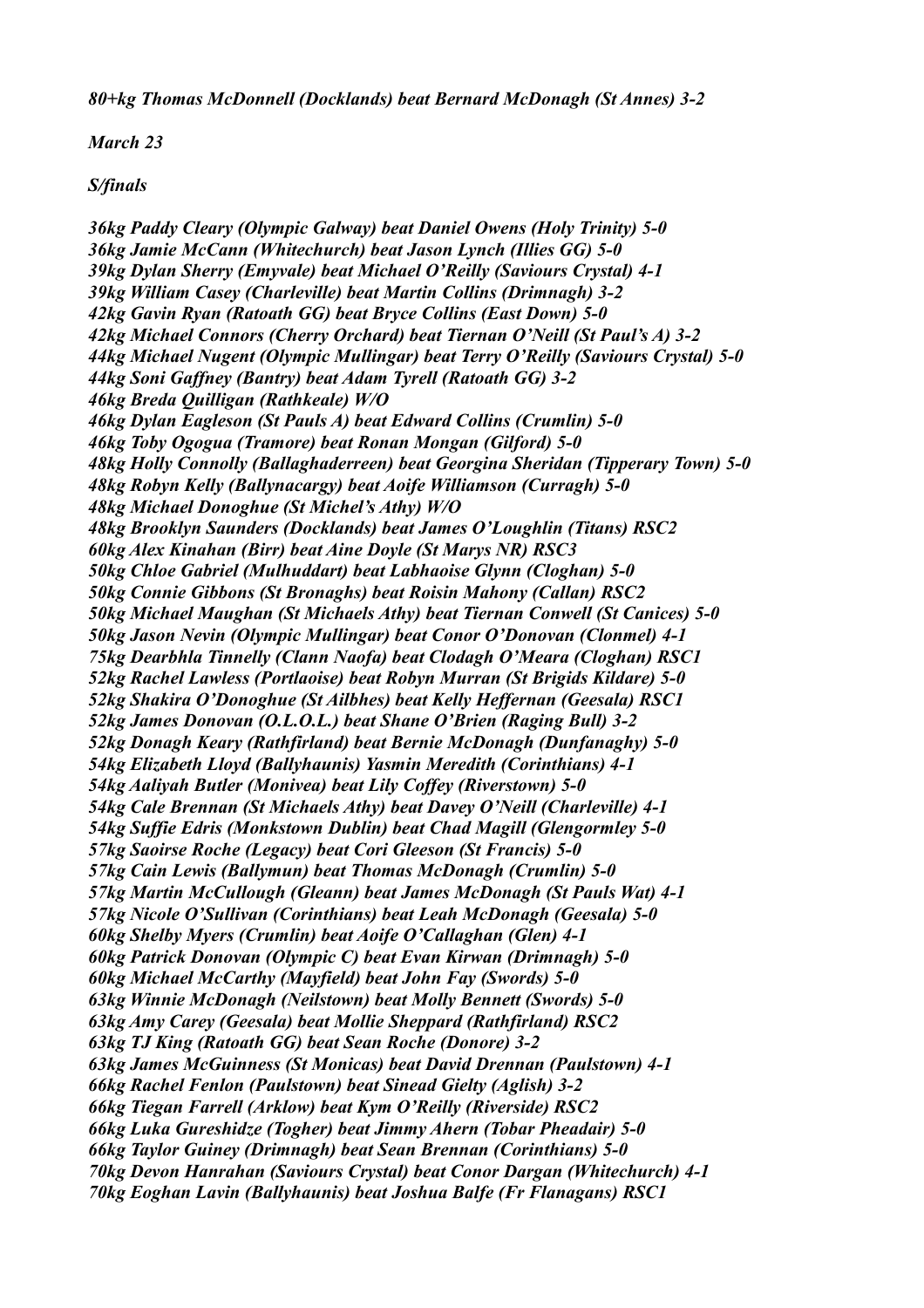*75kg Tyler Meade (Hyland BA) beat Dylan Bradley (Muskerry) 5-0 75kg Mark Duffy (Charlestown) beat Sean Walsh (Trojan) 4-1 80kg Peter Maughan (Ballyhaunis) beat Qudus Narudeen (Raging Bull) 5-0 80kg John Ward (Brosna) beat Dillon Maher (Castlebar) 5-0 82kg Bernard McDonagh (St Annes) beat Paddy McDonagh (St Brigids (Kildare) 5-0 82kg Thomas McDonnell (Docklands) beat David McDonagh (Avona) 4-1*

*March 22*

*Q/Finals*

*48kg Robyn Kelly (Ballynacargy) beat Deanna Parke (Antrim) 5-0 52kg James Donovan (O.L.O.L.) beat Cahir Gormley (Illies GG) 5-0 52kg Shane O'Brien (Raging Bull) beat Michael O'Reilly (Urlingford) 4-1 52kg Bernie McDonagh (Dunfanaghy) beat Geoff Thomas (Tramore) 5-0 52kg Donagh Keary (Rathfirland) beat Charlie Whelan (Crumlin) 5-0 52kg Kelly Heffernan (Geesala) W/O 54kg Yasmin Meredith (Corinthians) beat Kalelyn Horan (Sliabh Luachra) 5-0 54kg Elizabeth Lloyd (Ballyhaunis) W/O 54kg Lily Coffey (Riverstown) beat Mya Price (St Francis) 5-0 54kg Aaliyah Butler (Monivea) beat Michaela Donoghue-Daly (Clane) RSC2 54kg Cale Brennan (St Michaels Athy) beat Christy McDonagh (Navan) 5-0 54kg Davey O'Neill (Charleville) beat Sean Brennan (Muskerry) 5-0 54kg Chad Magill (Glengormley) beat Stephen McCarthy (Rathkeale) 4-1 54kg Suffie Edris (Monkstown Dublin) W/O 52kg Shakira O'Donoghue (St Ailbhes) beat Leah O'Keeffe (Kanturk) 5-0 57kg Thomas McDonagh (Crumlin) W/O 57kg Cain Lewis (Ballymun) bet Jake Charles (Mullingar Elite) 4-1 57kg Martin McCullough (Gleann) beat Tiernan Glennon (St Josephs U 5-0 57kg James McDonagh (St Pauls Wat) beat Conal Treanor (Dealgan) 5-0 60kg Shelby Myers (Crumlin) beat Ava Fitzmaurice (Sliabh Luachra) 4-1 60kg Patrick Donovan (Olympic C) beat Jordan Goggin (Ballyduff) 5-0 60kg Evan Kirwan (Drimnagh) W/O 60kg John Fay (Swords) beat Luke McDaid (Mulhuddart) 5-0 60kg Michael McCarthy (Mayfield) beat Patrick Sweeney (Titans) 5-0 63kg Mollie Sheppard (Rathfirland) beat Lillie Keogh (Docklands) 5-0 63kg TJ King (Ratoath GG) beat Patrick O'Reilly (Urlingford) 5-0 63kg Sean Roche (Donore) beat James Uzell (Drimnagh) 4-1 63kg David Drennan (Paulstown) beat Mark O'Connor (St Colmans) 5-0 63kg James McGuinness (St Monicas) beat Rory O'Gorman (St Malachys) 3-2 66kg Tiegan Farrell (Arklow) beat Brooke Roche (Donore) 5-0 66kg Jimmy Ahern (Tobar Pheadair) W/O 66kg Luka Gureshidze (Togher) beat James Whelan (Docklands) 4-1 66kg Taylor Guiney (Drimnagh) W/O 66kg Sean Brennan (Corinthians) beat Jimmy Ward (St Brigids Kildare) 5-0 70kg Joshua Balfe (Fr Flanagans) beat Hughie Doyle (St Ailbhes) 5-0 70kg Eoghan Lavin (Ballyhaunis) beat Michael Moffitt (St Michaels NR) RSC2*

*March 15*

*Q/Finals*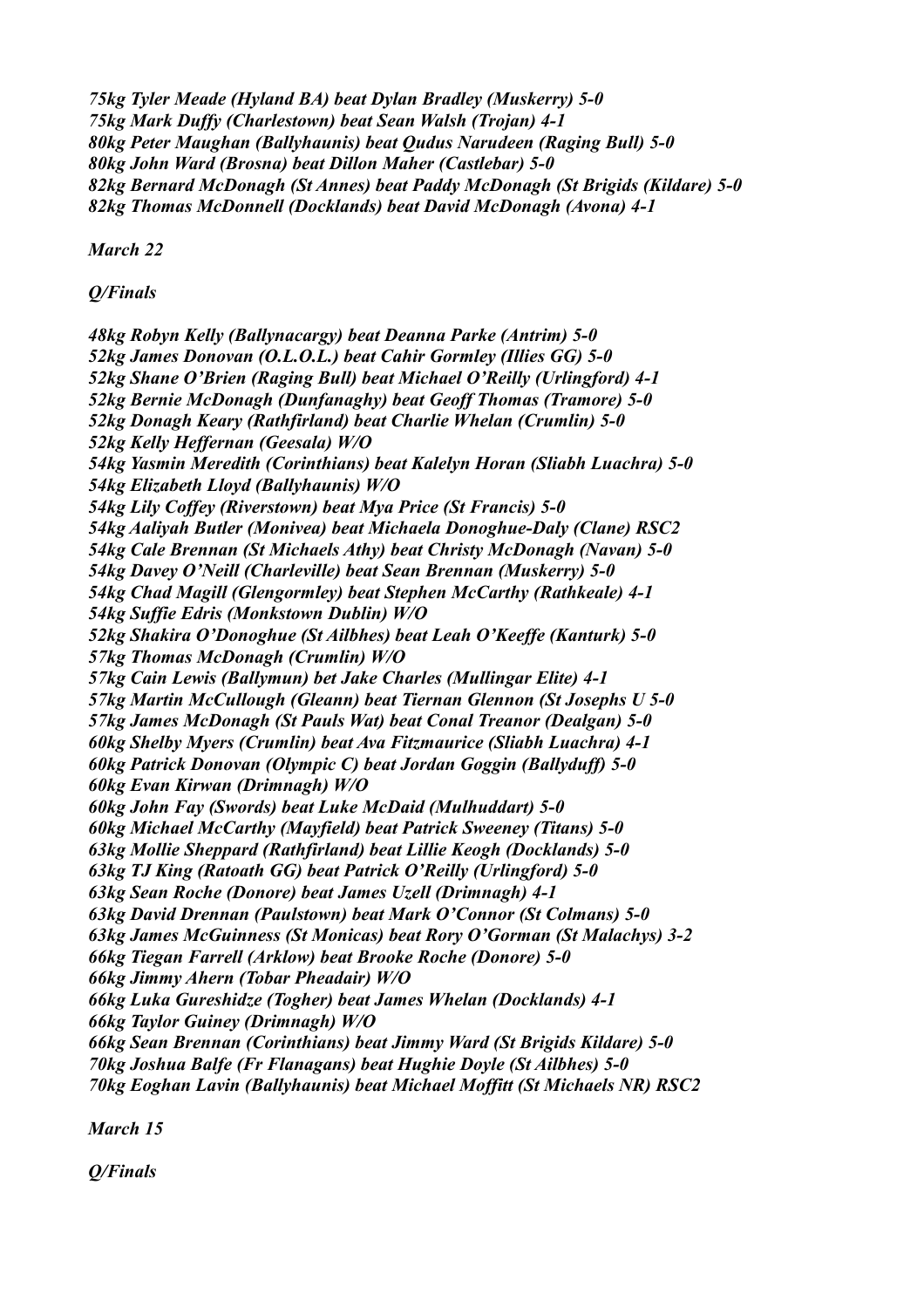*39kg William Casey (Charleville) beat Ferard Delaney (Raging Bull) 5-0 42kg Gavin Ryan (Ratoath GG) beat Jake Daly (Castlebar) RSC3 42kg Bryce Collins (East Down) beat Davy O'Neill (St Francis) 5-0 42kg Michael Connors (Cherry Orchard) beat Corey Taylor (Gleann) 5-0 42kg Tiernan O'Neill (St Pauls A) beat Dean Myers (Olympic Galway) 5-0 44kg Soni Gaffney (Bantry) beat Joshua Flannery (Tipperary Town) 5-0 44kg Adam Tyrell (Ratoath GG) beat Cealan Doherty (Two Castles) 4-1 46kg Edward Collins (Crumlin) W/O 46kg Dylan Eagleson (St Pauls Antrim) beat Ben Williams (Drimnagh) 5-0 46kg Ronan Mongan (Gilford) beat Bernard Pio Cleary (Dungarvan) 3-2 46kg Toby Ogogua (Tramore) beat Nathan Keegan (Mayfield) 3-2 48kg Michael Donoghue (St Michaels Athy) beat Dylan Stokes (Crumlin) RSC2 48kg Michael Faulkner (Northside) beat Kian Duff (Bracken) RSC1 48kg James O'Loughlin (Titans) beat Jack Dempsey (Wexford CBS) 4-1 48kg Brooklyn Saunders (Docklands) beat Sean Fleming (Arklow) RSC1 50kg Tiernan Connell (St Canices) W/O 50kg Michael Mongan (St Michaels Athy) beat William Faulkner (Rathkeale) 5-0 50kg Jason Nevin (Olympic Mullingar) beat Dan Murphy (Fr Flanagans) 5-0 50kg Conor O'Donovan (Clonmel) beat Dan Renehan (Armagh) 5-0 75kg Tyler Meade (Hyland BA) beat Aaron McElligot (Sliabh Luachra) 3-2 75kg Dylan Bradley (Muskerry) beat John McDonagh (Navan) 4-1 75kg Sean Walsh (Trojan) beat Curtis Darcy (Callan) 5-0 75kg Mark Duffy (Charlestown) beat Joseph Hutchinson (Neilstown) 5-0 80kg Peter Maughan (Ballyhaunis) beat Lennon Meade (Hyland BA) 5-0 80kg Qudus Narudeen (Raging Bull) beat Robert Zagajwski (Muskerry) 5-0 80kg John Ward (Brosna) beat Paddy McDonnell (Docklands) AB1 80kg Dillon Maher (Castlebar) W/O 80+kg Bernard McDonagh (St Annes) beat Francis Ryan (Donore) RSC3 80+kg Paddy McDonagh (St Brigids Kildare) beat Nojus Ivanouskas (Clane) 3-2 80+kg David McDonagh (Avona) beat Anthony O'Mahony (Muskerry) RSC3 80+kg Thomas McDonnell (Docklands) beat Jamie Doyle (Arklow) 5-0*

*March 9*

*Prelims*

*50kg Tiernan Connell (St Canices) beat Patrick Corcoran (Cloghan) 5-0 50kg William Faulkner (Rathkeale) beat Jack Egan (Wexford CBS) 5-0 50kg Michael Maughan (St Michaels Athy) W/O 50kg Jason Nevin (Olympic Mullingar) beat Brendan O'Hagan (Oakleaf) 5-0 50kg Dan Murphy (Fr Flanagans) beat Danny Morgan (St Conleths) 5-0 50kg Mark Reneghan (Armagh) W/O 50kg Conor O'Donovan (Clonmel) beat Dylan Sinnott (Rathnew) 5-0 52kg James Donovan (O.L.O.L.) beat John Ross O'Reilly (Rathkeale) 5-0 52kg Cahir Gormley (Illies GG) beat Tommy McDowell (Bay City) 5-0 52kg Michael O'Reilly (Urlingford) beat John Ginty (Geesala) 4-1 52kg Shane O'Brien (Raging Bull) beat Colm Folan (Conamara) 5-0 52kg Geoff Thomas (Tramore) beat Cody O'Reilly (Curragh) 3-2 52kg Bernie McDonagh (Dunfanaghy) W/O 52kg Donagh Keary (Rathfirland) beat Caleb Butler (St Nicholas) 5-0 52kg Charlie Whelan (Crumlin) beat James Collins (Baldoyle) 5-0 54kg Cale Brennan (St Michaels Athy) beat Nathan O'Brien (Wexford CBS) 5-0*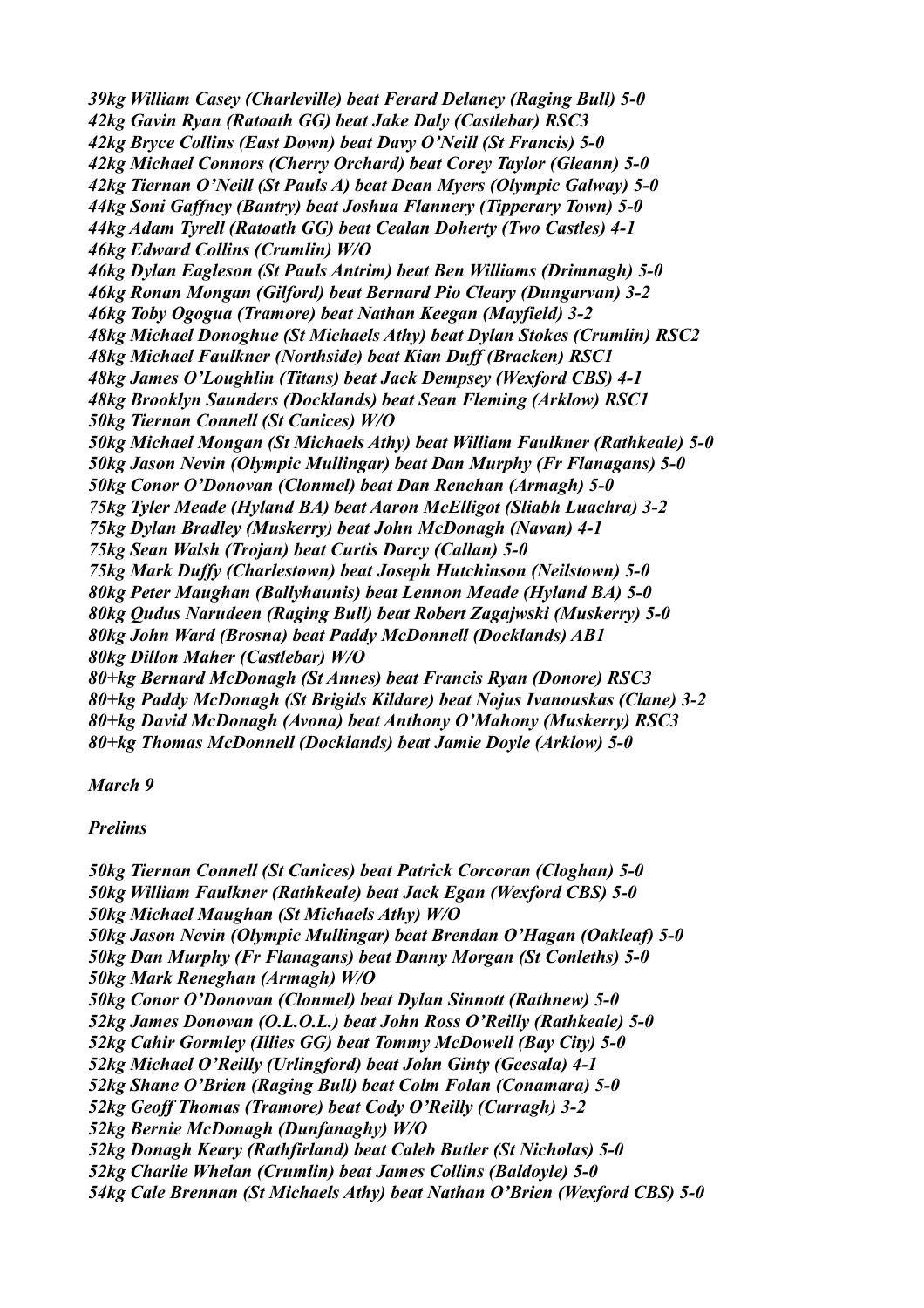*54kg Christy McDonagh (Navan) beat Colin Fitzpatrick (Ennis) 5-0 54kg Sean Brennan (Muskerry) W/O 54kg Davey O'Neill (Charleville) beat Jordan O'Donnell (St Georges) 5-0 54kg Chad Magill (Glengormley) beat Raymond Scully (Glasnevin) 5-0 54kg Stephen McCarthy (Rathkeale) Adrian Bialowski (St Ibars/Josephs) 5-0 54kg Jamie Gray (St Monicas) beat Brandon Griffin (Shadows) 5-0 54kg Suffie Edris (Monkstown Dublin) beat Euan Donnelly (Midleton) 5-0 63kg David Drennan (Paulstown) beat Jack Geoghan (Olympic Mullingar) 5-0 57kg Oran Carton (Star of the Sea) beat Timothy Twohig (Riverstown) 5-0 57kg Thomas McDonagh (Crumlin) W/O 57kg Cain Lewis (Ballymun) beat Patrick Dinnegan (Rochfordbridge) 5-0 57kg Jake Charles (Mullingar Elite) beat Michael Mongan (Ennis) 3-2 57kg Tiernan Glennon (St Josephs Derry) beat Troy Norman (Cherry Orchard) 4-1 57kg Martin McCullough (Gleann) beat Michael Lambe (Setanta L) 4-1 57kg James McDonagh (St Pauls Waterford) beat Gavin O'Dowd (Wexford CBS) 5-0 57kg Conal Treanor (Dealgan) beat Daniel Keogh (Liberty) 5-0 60kg Jordan Goggin (Ballyduff) beat Charles McDonagh (Cookstown) 4-1 60kg Patrick Donovan (Olympic Galway) beat Ciaran Bergin (Castlerea) 5-0 60kg James McVicker (Castleblaney) W/O 60kg Evan Kirwan (Drimnagh) beat Mohammad Naseer (Mullingar Elite) 5-0 60kg John Fay (Swords) beat Christopher Joyce (Ballymun) 5-0 60kg Luke McDaid (Mulhuddart) W/O 60kg Michael McCarthy (Mayfield) beat Jamie Doyle (Gilford) 5-0 60kg Patrick Sweeney (Titans) beat Jack Neary (Castlebar) 5-0 63kg TJ King (Ratoath GG) beat William McCarthy (Mayfield) 3-2 63kg Patrick O'Reilly (Urlingford) W/O 63kg Sean Roche (Donore) beat Adam McDaid (St Bridgets U) 5-0 63kg James Uzell (Drimnagh) W/O 63kg Mark O'Connor (St Colmans) beat Oliver Dinnegan (Mullingar Elite) 4-1 63kg James McGuinness (St Monicas) beat James Reilly (Docklands) 4-1 63kg Rory O'Gorman (St Malachy's) beat Liam Walsh (Sliabh Luachra) 4-1 66kg James Whelan (Docklands) beat Jamie Hoey (Tobar Pheadair) RSC2 66kg Luke Gureshidze (Togher) beat Jimmy Doyle (St Ailbhes) 4-1 66kg Taylor Guiney (Drimnagh) beat David Doyle (Urlingford) 5-0 66kg Michael Ward (Johnstown) beat Sean Whelan (St Marys NR) 3-2 66kg Sean Brennan (Corinthians) W/O 66kg Jimmy Ward (St Brigids Kildare) beat Daniel Campbell (St Bridgets U) 4-1*

*March 8*

# *Prelims*

*42kg Tiernan O'Neill (St Pauls A) beat Oisin Worsencroft (St Colmans) 5-0 46kg Oisin Sheridan (Olympic Mullingar) beat Raymond Joyce (Clonmel) 3-2 46kg Edward Collins (Crumlin) beat Jack Magee (Clane) RSC2 46kg Dylan Eagleson (St Pauls Antrim) beat Aaron Treanor (Emyvale) 5-0 46kg Ben Williams (Drimnagh) beat Ciaran Doran (St Marys Dublin) 5-0 46kg Bernard Pio Cleary (Dungarvan) beat Cian O'Toole (St Davids) 4-1 46kg Ronan Mongan (Gilford) beat William O'Reilly (St Francis) 3-2 46kg Toby Ogogua (Tramore) beat John Donoghue (St Micheals Athy) 3-2 46kg Nathan Keegan (Mayfield) beat Daniel Feokrytov (Arklow) 5-0 48kg Brooklyn Saunders (Docklands) Nathan O'Farrell (Cherry Orchard) RSC1*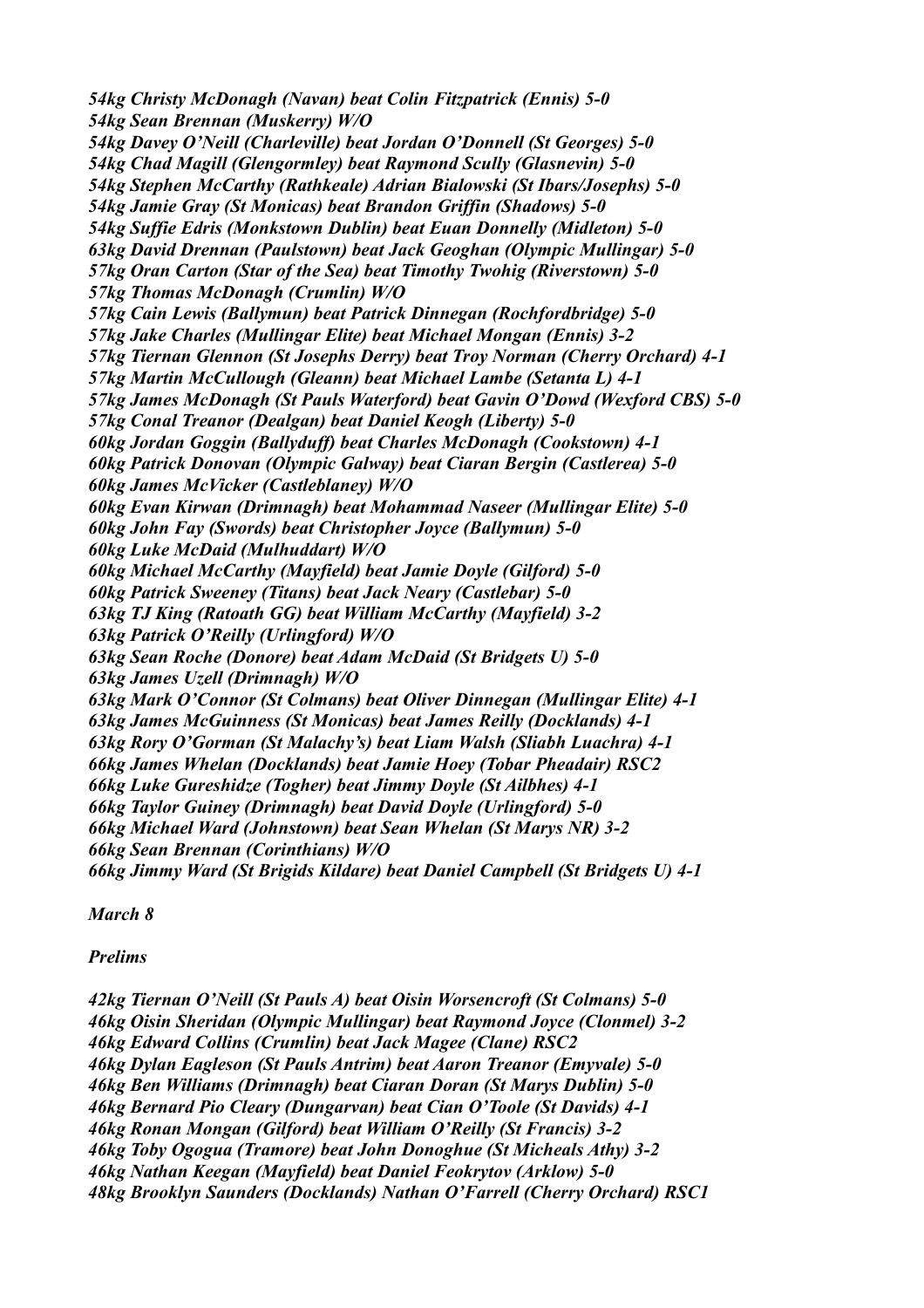*48kg Sean Flemming (Arklow) beat Peter Maughan (Cavan) 5-0 54kg Suffie Edris (Monkstown Dublin) beat Daniel Fox (Arklow) 5-0 57kg Daniel Keogh (Liberty) beat Tiernan Cassidy (Clann Naofa) 4-1 57kg Conal Treanor (Dealgan) beat Eamonn Maughan (Cavan) 4-1 60kg Evan Kirwan (Drimnagh) W/O 60kg Christopher Joyce (Ballymun) beat Killian Clarke (Rathnew) 5-0 60kg John Fay (Swords) beat Jerry Tiba (St Davids) 5-0 60kg Kai Davis (Tullow) W/O 60kg Luke McDaid (Mulhuddart) beat James Connors (Ennis) 5-0 60kg Michael McCarthy (Mayfield) beat Ryan Cullen (Ballagh) 5-0 60kg Jamie Doyle (Gilford) beat Ethan Douglas (Cairn Lodge) AB2 60kg Jack Neary (Castlebar) beat James O'Donoghue (Urlingford) 5-0 60kg Patrick Sweeney (Titans) beat Harris Crowley (Erne) 5-0 63kg Liam Walsh (Sliabh Luachra) beat Daniel Waugh (Rathfirland) 5-0 63kg Rory O'Gorman (St Malachy's) beat Patrick A Ward (Riverside) 5-0 75kg Joseph Hutchinson (Neilstown) beat Kieran Quinn (St Pauls Antrim) RSC1 75kg Mark Duffy (Charlestown) beat Brian T Barrett (Titans) 5-0 80+kg Jamie Doyle (Arklow) W/O*

*Sweden v Ireland (Stockholm)*

*April 13*

*75kg Love Holgersson (Sweden) beat Aoife O´Rourke (Ireland) 3-2 69kg Adolphe Sylva (Sweden) lost to Aidan Walsh (Ireland) 0-5 75kg Adam Chartoi )Sweden) lost to Michael Nevin (Ireland) 0-5 81kg Liridon Nuha (Sweden) beat Thomas O´Toole (Ireland) 3-2 91kg Alexander Bwambale (Sweden) beat Kirill Afanasev (Ireland) 5-0*

*Irish squad*

*69kg Aiden Walsh (Monkstown) 75kg Michael Nevin (Portlaoise) 75kg Aoife O'Rourke (Castlerea) 81kg Thomas O'Toole (Celtic Eagles) 91kg Kiril Afanasev (Smithfield)*

*Coaches: Dmitry Dimitruk and Michael Mongan*

*R&J Malachy Scott*

*(Meeting part of the 100th Anniversary celebrations of Swedish amateur boxing)*

*Chemistry Cup (World Cup) Cologne, Germany*

*April 13*

*Finals*

*51kg Carly McNaul (Ireland) lost to Anush Grigoryan (Armenia) 2-3 57kg Michaela Walsh (Ireland) beat Sakshi Choudary (India) 5-0*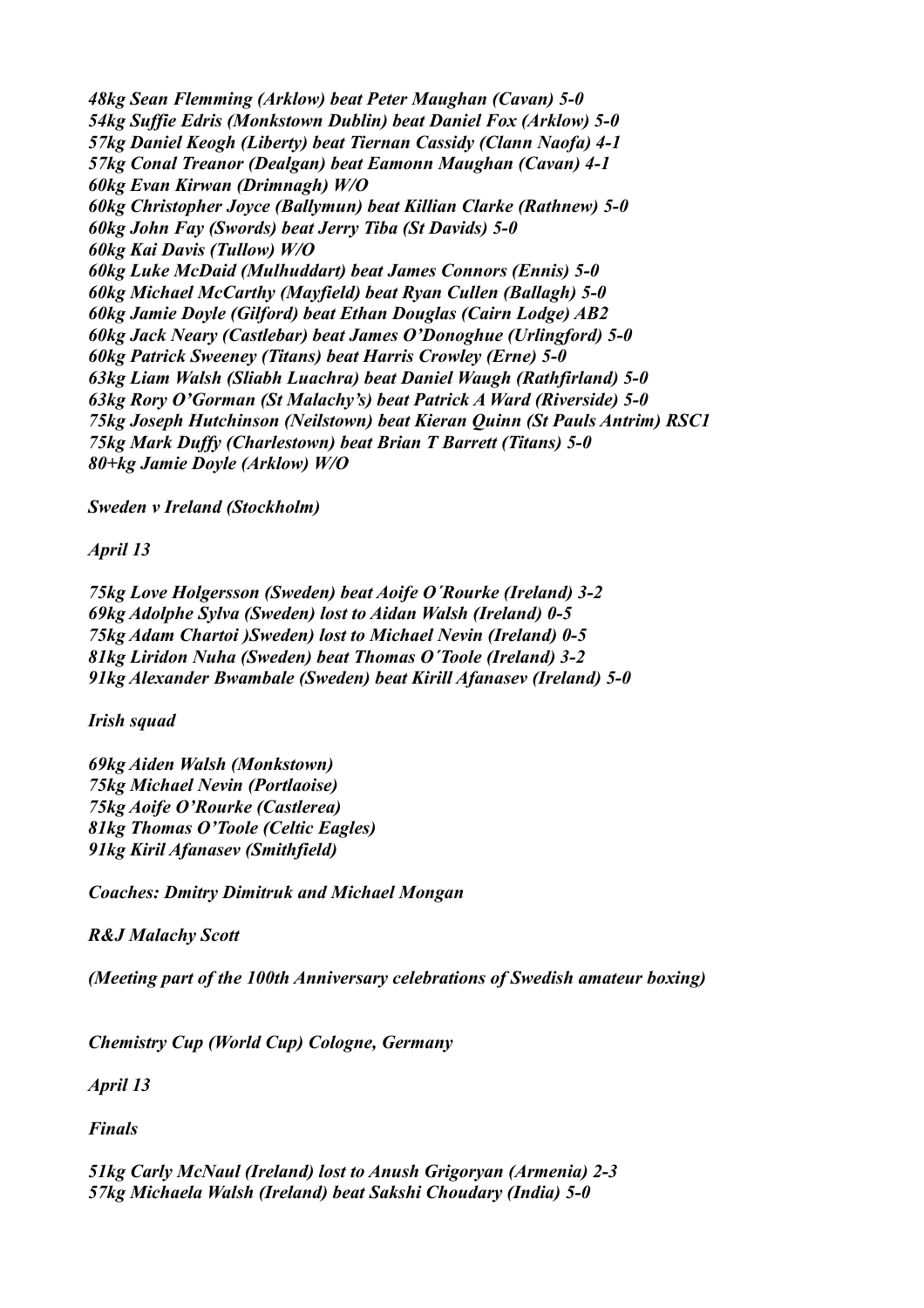*91kg Tony Browne (Ireland) lost to Muslim Gadzhimagomedov (Russia) 0-5*

*April 12*

*S/Finals*

*51kg Carly McNaul (Ireland) beat Pinki Rani (India) 3-2 57kg Michaela Walsh (Ireland) beat Lenuta Lacramioara (Romania) 5-0 81kg Joe Ward (Ireland) lost to Abu-Lubdeh Abdulrahman (Germany) 2-3 91kg Anthony Browne (Ireland) beat Brandon Ress (Australia) 5-0*

*April 11*

*Q/Finals*

*51kg Carly McNaul (Ireland) beat Mungustsetseg Enkhjargal (Mongolia) 5-0 57kg Michaela Walsh (Ireland) beat Delgerkhnga Khongorzul (Mongolia) 5-0 57kg Kurt Walker (Ireland) lost to Albert Batyrgaziev (Russia) 0-5 69kg Christina Desmond (Ireland) lost to Liu Yang (China) 0-5 69kg Grainne Walsh (Ireland) lost to Nadine Apetz (Germany) 2-3 75kg Emmet Brennan (Ireland) lost to Gleb Bakshi (Russia) 0-5 81kg Joe Ward (Ireland) beat Jilei Zhang (China) 5-0 91kg Anthony Browne (Ireland) beat Zhiabao Wang (China) RET2*

*April 10*

*Last 16*

*56kg Kurt Walker (Ireland) beat Eric Petrosyan (Armenia) 5-0 51kg Carly McNaul (Ireland) beat Angelika Krysztoforska (Poland) 5-0 63kg Wayne Kelly (Ireland) lost to Jorge Moiran (Cuba) 2-3 63kg James McGivern (Ireland) lost to Enrico La Cruz (Netherlands) 0-5 69kg Kieran Molloy (Ireland) lost to Otgonbaatar Bymba (Mongolia) 0-4 91kg+ Dean Gardiner (Ireland) lost to Sergei Egorov (Russia) 2-3 52kg Brendan Irvine (Ireland) lost to Galai Yafai (England) 0-5 75kg Emmet Brennan (Ireland) beat Rafael Perczynski (Poland) 5-0 81kg Joe Ward (Ireland) beat Piotr Sczukowski (Poland) 5-0*

*Irish squad*

*51kg Carly McNaul (Holy Family) (Silver) 57kg Michaela Walsh (Monkstown) (Gold) 69kg Christina Desmond (Fr Horgan's) 69kg Grainne Walsh (Spartacus) 52kg Brendan Irvine (St Paul's) 57kg Kurt Walker (Canal) 63kg James McGivern (St Georges) 63kg Wayne Kelly (Portlaoise) 69kg Kieran Molloy (Oughterard) 75kg Emmet Brennan (Glasnevin) 81kg Joe Ward (Spartacus) (Bronze) 91kg Tony Browne (St Michael's) (Silver)*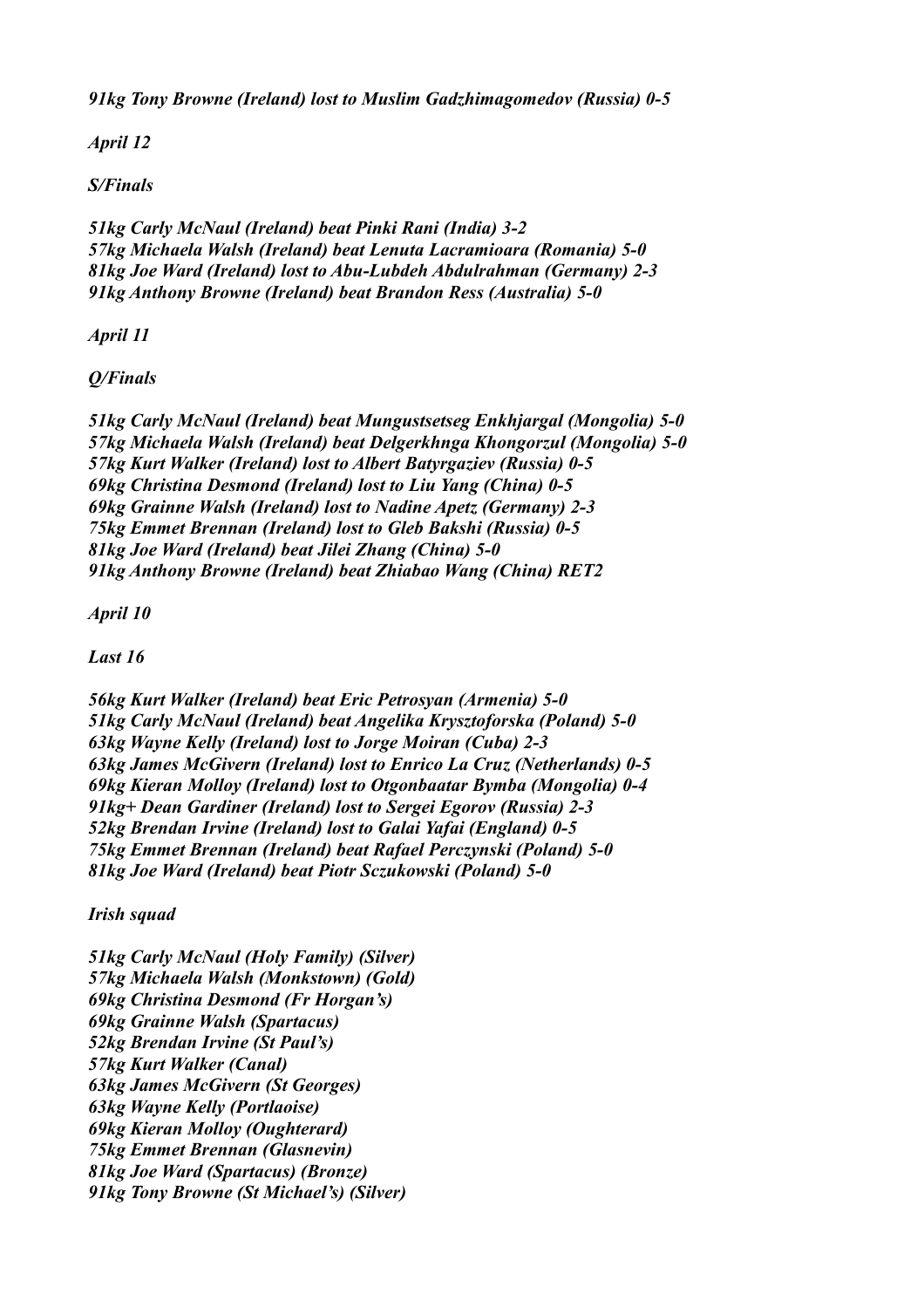*91kg+ Dean Gardiner (Clonmel)*

*Team Manager: Bernard Dunne Coaches: Zuar Antia, John Conlan, Damian Kennedy Physiotherapist: Muireann Harte Physiologist: Damain Martin*

*England v Ireland Junior International Newcastle* 

*April 20*

*46kg: Frank Varey (England) lost to Dylan Eagleson (Ireland) 2-3 46kg: Shelby-Marie Lee (England) beat Breda Quilligan (Ireland) 3-2 48kg: Blu Bowers (England) lost to Michael Donoghue (Ireland) 0-5 48kg: Alex Brown (England) beat Robyn Kelly (Ireland) 3-2 50kg: Mohammed Ali (England) beat Jason Nevin (Ireland) 3-2 50kg: Charan Dhesi (England) lost to Chloe Gabriel (Ireland) 0-5 52kg: Cameron Lavery (England) lost to Donagh Keary (Ireland) 2-3 54kg: Royston Barney-Smith (England) beat Mustafa Edris (Ireland) 3-2 54kg: Mia Holland (England) lost to Aaliyah Butler (Ireland) 0-5 57kg: Ellis Price (England) beat Martin McCullough (Ireland) 3-2 57kg: Sacha Hickey (England) beat Nicole O'Sullivan (Ireland) 5-0 60kg: Jake Abrol (England) lost to Patrick Donovan (Ireland) 0-5 63kg: Jimmy Lee (England) lost to Thomas King (Ireland) 2-3 63kg Katie Grover (England) lost to Winnie McDonagh (Ireland) 0-5 70kg: Prince Dubois (England) lost to Eoghan Lavin (Ireland) 0-5 80kg: Leoni Dingwall (England) lost to Brittany Stokes (Ireland) W/O 80+kg Aloys Youmbi (England) beat Thomas McDonnell (Ireland) 5-0*

*(Ireland win 10-7)*

*Irish squad*

*Male*

*46kg Dylan Eagleson (St Pauls Antrim) 48kg Michael Donoghue (St Michaels Athy) 50kg Jason Nevin (Olympic Mullingar) 52kg Donagh Keary (Rathfirland) 54kg Suffie Edris (Monkstown) 57kg Martin McCullough (Gleann) 60kg Patrick Donovan (Olympic BC) 63kg Thomas King (Ratoath) 70kg Eoghan Lavin (Ballyhauns) 80+kgThomas McDonnell (Dublin Docklands)*

*Female*

*46kg Breda Quilligan (Rathkeale) 48kg Robyn Kelly (Ballynacargy) 50kg Chloe Gabriel (Mulhuddart) 54kg Aaliyah Butler (Monivea)*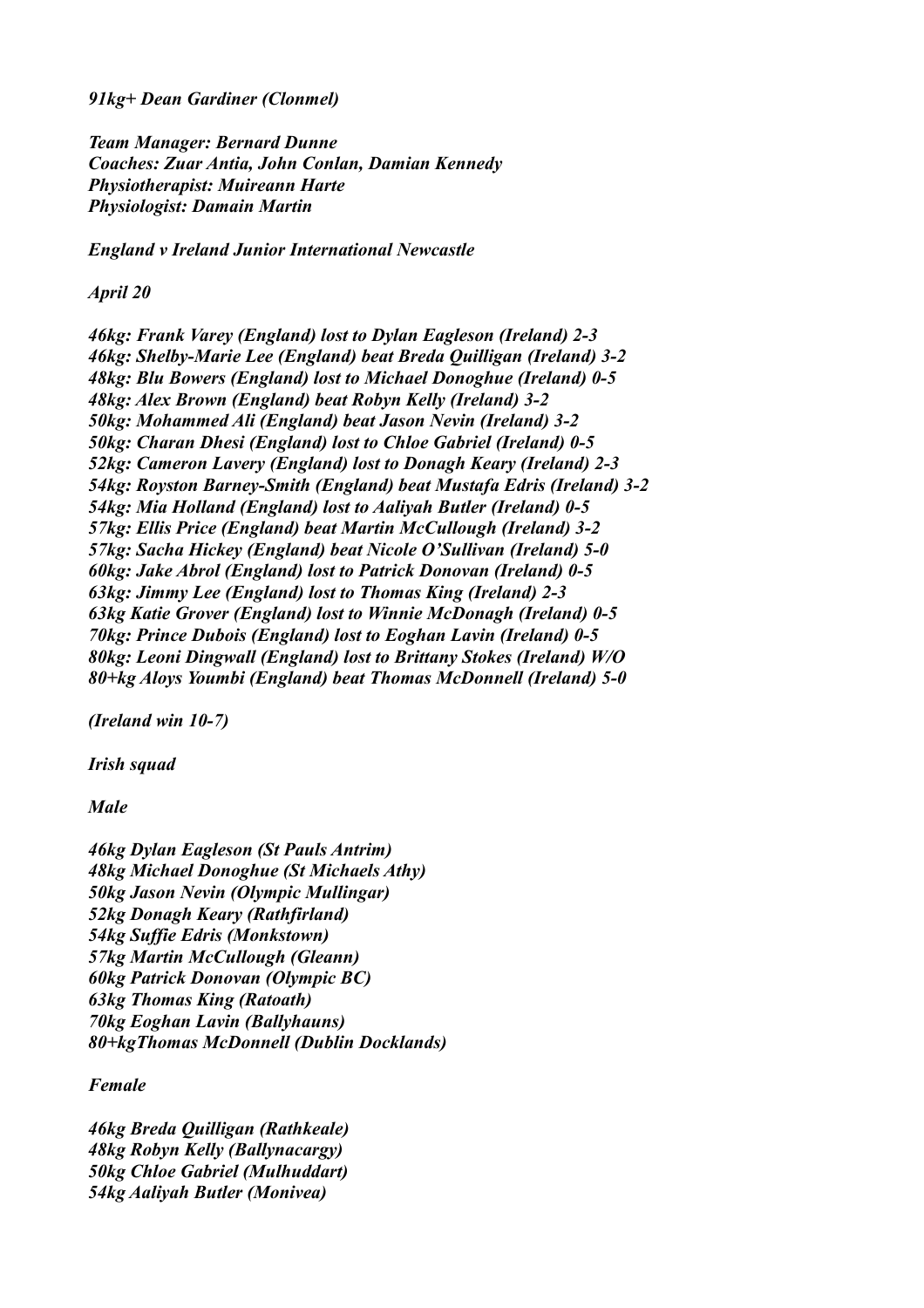*57kg Nicole O'Sullivan (Corinthians) 63kg Winnie McDonagh (Neilstown) 80kg Brittany Stokes (Callan)*

*IABA President: Dom O'Rourke*

*Coaches: Liam Cunningham, Eve Carr, Martin Donovan Gerry O'Mahony, Jenn O'Sullivan R&Js: Philip Hollowed,Dick Moody*

*National Boy 1,2,3 Championships National Stadium Dublin*

*April 27*

*Boy 3*

*Finals*

#### *29kg Karl Reilly (Immculata) W/O*

*31kg Louis Rooney (Star) beat Michael McDonagh (Kilcullen) 5-0 33kg Patsy Joyce (Olympic Mullingar) beat Brandon Joyce (Mulhuddart) 5-0 35kg Tadgh Sheridan (Olympic Mullingar) beat Patrick O'Donnell (Cherryvale) 5-0 37kg Paul Fitzgerald (Corinthians) beat Mikey Delaney (Olympic C) 4-1 38.5kg Roy Colgan (Avona) beat Danny Magill (Glengormley) 5-0 40kg Owen Cleary (Olympic C) beat Sean Tyndall (Docklands) 3-2 41.5kg Anton Genocky (Docklands) beat Callum Clarke (Rathnew) 5-0 43kg Kyle Smyth (Holy Trinity) beat Paul Corr (Cookstown) 4-1 44.5kg Ben Dempsey (Achill) beat Malo Davis (Monkstown D) 3-2 46kg Blaine Fitzgerald (Corinthians) beat Tiernan McCormick (Moneyglass) 5-0 48kg Cian Dolan (Monivea) beat James O'Reilly (Togher) 3-2 50kg Lee McEvoy (Avona) beat Luke Hall (Rochfordbridge) 5-0 52kg Bobbi Flood (Cabra) beat Billy Moran (St Pauls M) 3-2 54kg Cole Byrne (Enniskerry) beat Caolan Smith (Mourne All Blacks) 5-0 56kg Ronan McNamee (St Johns U) beat Larry Connors (St Marys D) 3-2 59kg Emmett O'Donnell (East Down) beat Patrick Stokes (St Johns U) 3-2 62kg Michael McCarthy (Urlingford) beat Brannon McMahon (Carrickmore) 3-2 65kg Demeittus Auzelis (Ballaghaderreen) beat James McDonagh (Darndale) RSC1 68kg John Mongans (OLOL) beat Thomas Ward (Carrickmore) 3-1 72kg Callum McGillin (Two Castles) beat Ryan Murphy (Neilstown) 3-2 74kg Clayton Nolan (Ballyhaunis) beat Charlie Fitzgerald (Ballyduff) 3-2 76kg Kurt Doyle (Crumlin) beat Caolin Devlin (Mark Heagney) 3-2 81kg Bernard Cawley (St Davids Naas) beat Patrick McDonagh (Ballyhaunis) 5-0 86kg Mike McCarthy (Rathkeale) beat Conor Gracey (Castlerea) RSC1 91kg Edward Sweeney (Titans) W/O 91kg+ Danny O'Brien (Shadows) W/O*

*April 27*

*Boy 2*

*Finals*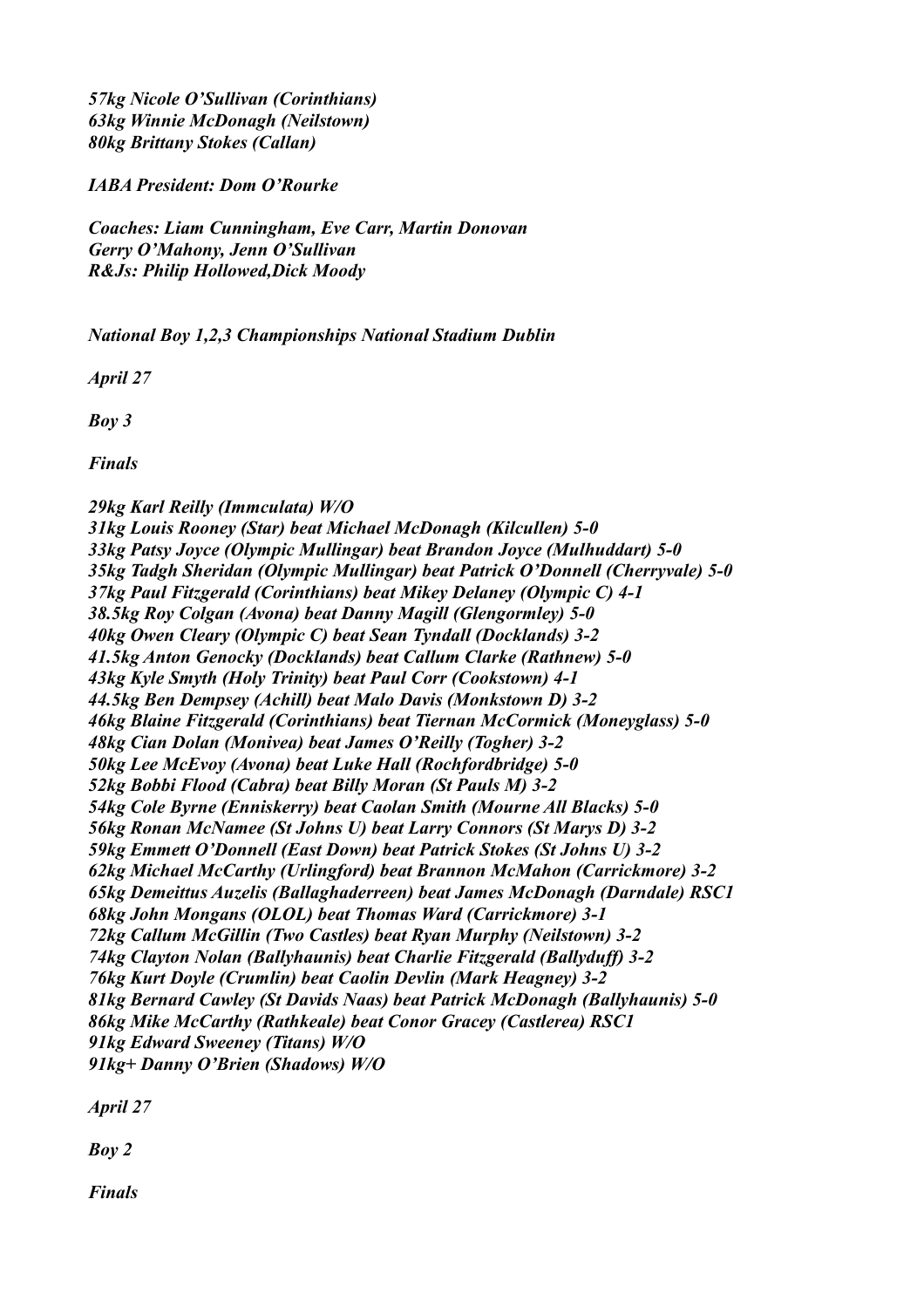*27kg James McMahon (Ardnaree) beat Philip McCarthy (Marble City) 5-0 29kg Alfie Jordan (Olympic M) beat Jonnie Watson (St Canices) 5-0 31kg James Kelly (Holy Trinity) beat Daniel Philips (Ratoath) 4-1 33kg Martin McDonagh (Avona) beat William Delaney (Charleville) 5-0 35kg Rory McDaid (Illies GG) beat Scott Thompson (Spartans) 5-0 37kg Johnny Harty (Portlaoise) beat Marcus Barrett (Titans) 3-2 38kg Kai Griffin (Drimnagh) beat Shane Quinn (St Pauls) 5-0 40kg Danny Reilly (St Pauls W) beat Callum Flaherty (Connemara) 4-1 41.5kg Ryan Jenkins (Olympic Mullingar) beat Thomas Ward (Titans) 5-0 43kg John McCarthy (Riverstown) beat Edward Barrett (Titans) 3-2 44.5kg Martin Barrett (Olympic C) beat Seamus Maughan (Cookstown) 3-2 46kg Darragh Lawlor (Mayfield) beat Martin Donovan (Olympic C) 3-2 48kg Ryan Connolly (Avona) beat Cillian Reilly (Jobstown) 5-0 50kg Joshua Barrett (Titans C) beat Arthur McDonagh (Crumlin) 5-0 52kg Adam McIvor (Oakleaf) beat John McDonnell (Docklands) RSC2 54kg Barney McDonagh (Avona) beat Padraic Gannon (Connemara) 5-0 56kg John Donaghy (Star of the Sea) beat Marc Gorey (St Francis) RSC2 59kg James Maguire (Holy Family L) beat Kelvin McDaid (St Brigets U) 5-0 62kg Anthony Doohan (Dunfanaghy) beat Ewan Murphy (Swinford) RSC1 65kg Justin Ward (Bay City) beat Darragh Smyth (Clonard A) 3-2 68kg John Sweeney (Ennis) beat Blaise Kearney (Enniscorthy) 4-1 72kg Michael Sweeney (Ennis) beat Patrick Ward (Galway) 5-0 74kg Jack Galway (Ballyduff) W/O 76kg James Faulkner (Rathkeale) W/O 76kg+ Daler Kurbanoy (Ryston) W/O 89kg Charlie McDonagh (Galway) beat Shea Collum (Letterkenny) 3-2 97kg Adam Olaniyan (Jobstown) W/O*

*April 26*

*Boy 1*

*Finals*

*27kg Jake Kelleher (Ratoath) beat Alexis Lazic (St Nicholas) 5-0 29kg Jamie Collins (Drimnagh) beat William McCarthy (Mayfield) 5-0 31kg Calvin Doyle (St Michaels Athy) beat Preston Parkinson (Cabra) 5-0 33kg Aaron Keogh (Drimnagh) beat Aodhn Scott (Glengormley) 4-1 35kg Jamie Barrett (Olympic) beat Jake Lawlor (Ratoath) 5-0 37kg Dylan Conroy (Ratoath) beat Caomhim Doherty (Glengormley) 5-0 38.5kg David McDonagh (Sparticus) beat Yacub Khalifa (Rathfirland) 5-0 40kg Johnny Lynch (Enniskerry) beat Oisin Dunlop (Clonard A) 5-0 41.5kg Scott Delaney (Sacred Heart) beat Cillian McNally (St Pauls A) 5-0 43kg Alex Carmody (Riverstown) beat Lee Brennan (St Marys D) 5-0 44.5kg Jonathan Delaney (Olympic) beat Ryan O'Boyle (Scorpion) 5-0 46kg Archie Richie (All Saints) beat Gerry Delaney (Marble City) 5-0 48kg Mickey Faulkner (Rathkeale) beat Willy O'Reilly (Marble City) 5-0 50kg James O'Neill (Paulstown) beat James Heaphy (Leeside Lough) 5-0 52kg Shay Murphy (Ballyduff) beat Dan McGuffin (Tredagh) RSC1 54kg Senan Maguire (Setanta L) beat Joshua McDonagh (Darndale) 5-0 56kg Aaron Dorgan (St Colmans) beat Tom Ward (Riverside) 4-1*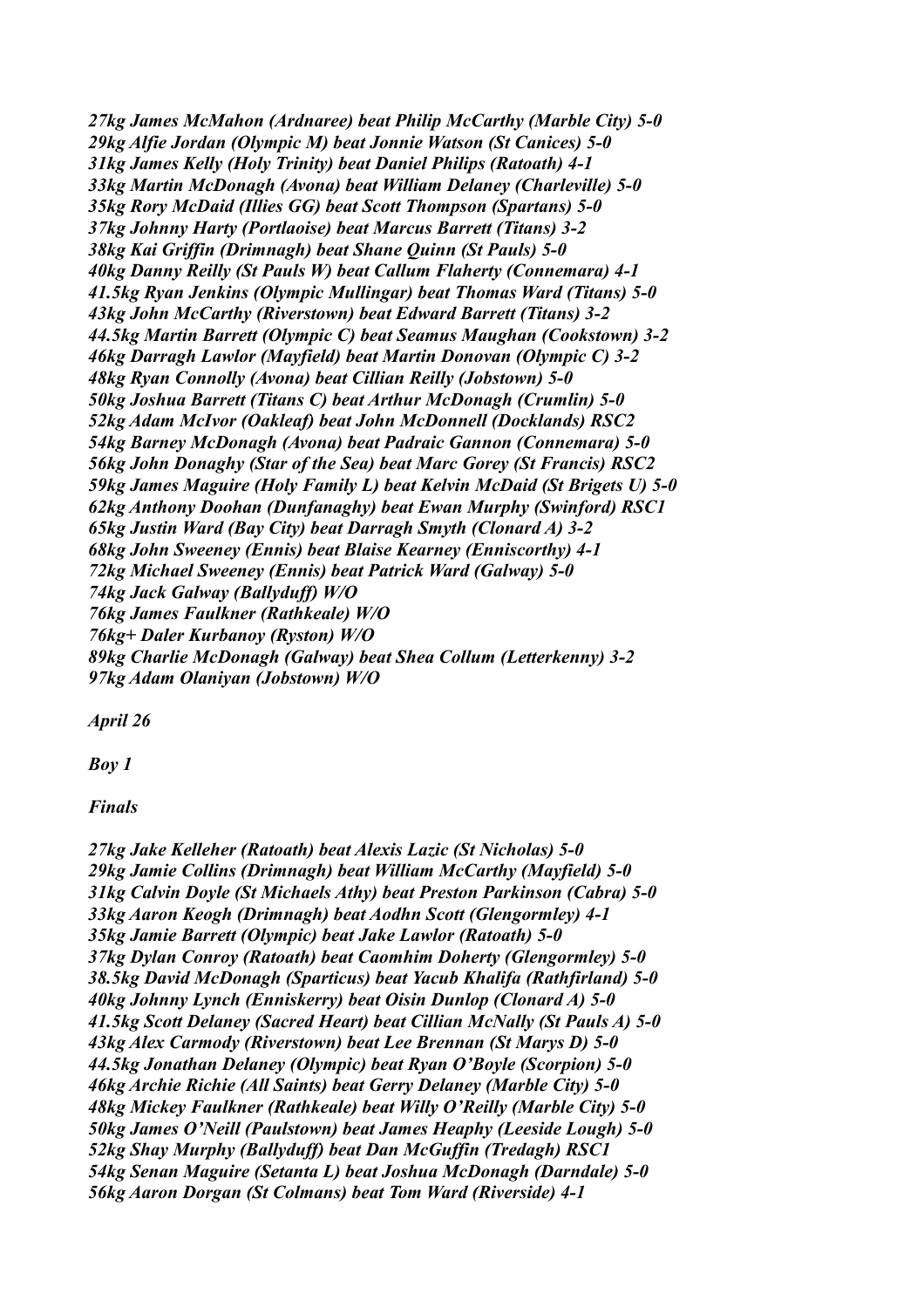*59kg Glen McStay (Fr Flanagans) beat Joshua McDonagh (Darndale) 5-0 62kg Luke Broughton (Ashbourne) beat Gerry Ward (Galway) 4-1 65kg Martin Sweeney (Ennis) beat Dean Cox (Enniscorthy) 3-2 68kg William Keenan (Leeside Lough) beat Oisin Mulligan (Clonard A) 4-1 74kg Conal Murphy (Loughglynn) W/O 76kg John Patrick McKinney (Star) W/O 76+kg David Olaniyan (Jobstown) beat Fintan Mulrannan (Loughglynn) 5-0 101kg Martin McDonagh (St Annes) W/O 106kg David McDonagh (Navan) W/O*

*April 26*

*Boy 3*

*S/Finals*

*33kg Patsy Joyce (Olympic Mullingar) beat James Faulkner (Rathkeale) 5-0 33kg Brandon Joyce (Mulhuddart) W/O 35kg Tadgh Sheridan (Olympic Mullingar) beat Jacob Green (St Pappins) 5-0 35kg Patrick O'Donnell (Charleville) beat Jack Harkin (Oakleaf) 5-0 37kg Mikey Delaney (Olympic Galway) beat Adam McKenna (Holy Family L) 4-1 37kg Paul Fitzgerald (Corinthians) beat Callum Ruth (Cabra) 5-0 38.5kg Danny Magill (Glengormley) beat Peter Ward (Gilford) 5-0 38.5kg Rory Colgan (Avona) beat Tony O'Reilly (OLOL) 5-0 40kg Sean Tyndall (Docklands) beat J McCarthy (Mayfield) 4-1 40kg Owen Cleary (Olympic) beat Dean Boyd (Moneyglass) 5-0 41.5kg Callum Clarke (Rathnew) beat Patrick Ward (Loughrea) 5-0 41.5kg Anton Genocky (Docklands) beat Sam Harty (Rathkeale) 4-1 43kg Paul Corr (Cookstown) beat Anthony O'Reilly (Callan) 5-0 43kg Kyle Smyth (Holy Trinity) beat Martin McDonagh (Rathkeale) 5-0 44.5kg Ben Dempsey (Achill ) beat Ronan Love (Loup) 5-0 44.5kg Malo Davis (Monkstown D) beat Timmy Lee-O'Reilly (Paulstown) 5-0 46kg Tiernan McCormick (Moneyglass) beat Jack Murphy (Swinford) RSC3 46kg Blaine Fitzgerald (Corinthians) beat Patrick Mooney (Charleville) 5-0 48kg Cian Dolan (Monivea) beat Padraig Stapleton (Monkstown D) 5-0 48kg James O'Reilly (Togher) beat Aaron McDaid (Raphoe) 5-0*

*Friday April 26*

*Boy 3*

*S/finals (2pm)*

*50kg Luke Hall (Rochfordbridge) beat Rocky O'Reilly (St Michaels Athy) 3-2 50kg Lee McEvoy (Avona) beat Aaron Duffy (Riverstown) AB2 52kg Bobbi Flood (Cabra) beat Scott O'Hara (Errigal) RSC3 52kg Billy Moran (St Pauls M) beat Cian Heraty (St Annes) 5-0 54kg Cole Byrne (Enniskerry) beat Carson Clark (Midland) 4-1 54kg Caolan Smith (Mourne All Blacks) W/O 56kg Ronan McNamee (St John's U) beat Martin McCarthy (Riverstown) 5-0 56kg Larry Connors (St Marys D) beat Paul Duffin (Monkstown A) 4-1 59kg Patrick Stokes (St Johns U) beat David Geoghegan (Olympic L) 5-0*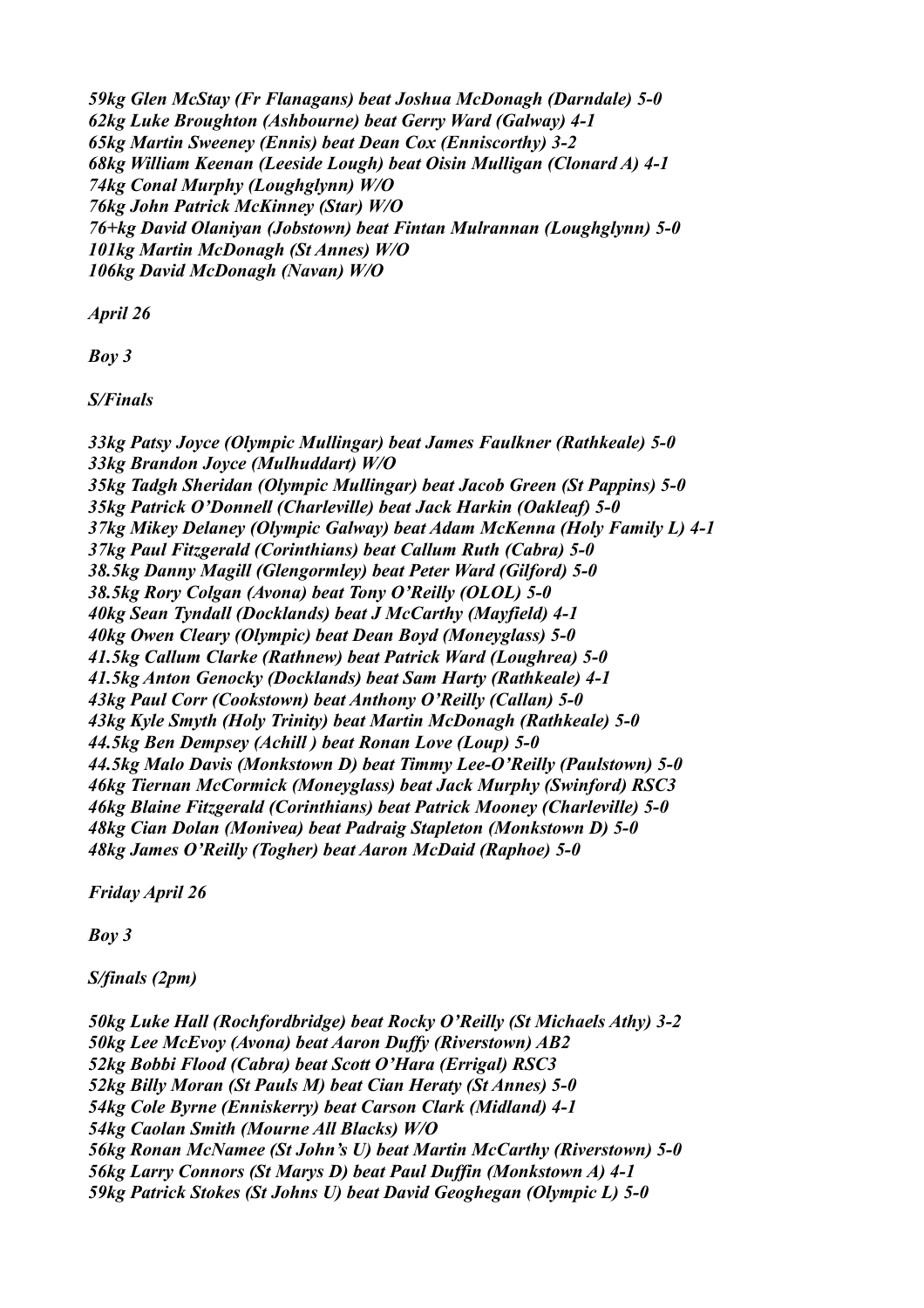*59kg Emmett O'Donnell (East Down) beat Ignis Prygais (St Francis) 5-0 62kg Michael McCarthy (Urlingford) beat Liam King (Celtic Eagles) RSC1 62kg Brannon McMahon (Carrickmore) beat Thomas McCarthy (Sacred Heart D) 4-1 65kg James McDonagh (Darndale) beat Brian McDonagh (Cavan) 5-0 65kg Demeittus Auzelis (Ballaghaderreen) beat Shane Lawlor (Kilcullen) RSC2 68kg John Mongans (OLOL) beat Rhys Wright (All Saints) 5-0 72kg Ryan Murphy (Neilstown) beat Daniel Ramsey (Emerald A) RSC2 76kg Kurt Doyle (Crumlin) beat Conor Okwutu (Ryston) 5-0 76kg Caolin Devlin (Mark Heagney) beat William McCullough (Cairn Lodge) RSC1 81kg Bernard Cawley (St Davids Naas) beat Jude Doyle (Gilford) 5-0*

*April 25*

*Boy 2 S/Finals*

*31kg James Kelly (Holy Trinity) beat James Carr (Connemara) 5-0 31kg Daniel Philips (Ratoath) beat William O'Reilly (Rathkeale) 3-2 33kg Martin McDonagh (Avona) beat Jack Johnson (Marble City) 5-0 33kg William Delaney (Charleville) beat Patrick Lawrence (Ballina) 5-0 35kg Scott Thompson (Spartans) beat Brian Daly (Olympic Mullingar) 3-2 35kg Rory McDaid (Illies GG) beat Jack McAleer (Swords) 4-1 37kg Johnny Harty (Portlaoise) beat Sean Devenney (Oakleaf) 5-0 37kg Marcus Barrett (Titans C) beat Paddy O'Reilly (Charleville) 5-0 38.5kg Shane Quinn (St Pauls) beat Thomas Muldoon (Ballina) 5-0 38.5kg Kai Griffin (Drimnagh) beat Martin McDonagh (St Marys D) 5-0 40kg Danny Reilly (St Pauls W) beat Oisin McCann (St Pauls A) 4-1 40kg Callum Flaherty (Connemara) beat Conal Burns (Holy Trinity) 5-0 41.5kg Ryan Jenkins (Olympic Mullingar) beat Luke Buckley (Duhallow) 5-0 41.5kg Thomas Ward (Titans C) beat Sean Hillick (Holy Family A) 5-0 43kg Edward Barrett (Titans C) beat Caolan McMahon (Carrickmore) 5-0 44.5kg Martin Barrett (Olympic C) beat David Nevin (Kilcullen) 5-0 44.5kg Seamus Maughan (Cookstown) beat Jude Molyneaux (Holy Trinity) 5-0*

*April 25*

*Boy 2*

*S/Finals*

*46kg Darragh Lawlor (Mayfield) beat Conor Kelly (Clonard A) 5-0 46kg Martin Donovan (Olympic C) beat Charlie Faulkner (Northside) 5-0 48kg Cillian Reilly (Jobstown) beat Ainle Foley (Tralee) 5-0 48kg Ryan Connolly (Setanta L) beat Dylan McShane (St Pauls A) 3-2 50kg Joshua Barrett (Titans C) beat Adam O'Rawe (Holy Trinity) 5-0 50kg Arthur McDonagh (Crumlin) beat Lean Lannon (Dungarvan) RSC3 52kg John McDonnell (Docklands) beat Ibrahim Khan (Johnstown) 3-2 52kg Adam McIvor (Oakleaf) beat Luke Fitzgerald (Corpus Christi) 5-0 54kg Padraic Gannon (Connemara) beat John Casey (Southside) RSC2 54kg Barney McDonagh (Avona) beat Belaal Elyaqout (O'Hanlon Park) 5-0 56kg Marc Gorey (St Francis) beat Denis Griffey (Marble City) 5-0 56kg John Donaghy (Star of the Sea) beat Shaun McConigle (Letterkenny) AB3 43kg John McCarthy (Riverstown) beat Tadgh O'Donnell (Four Kings) 5-0*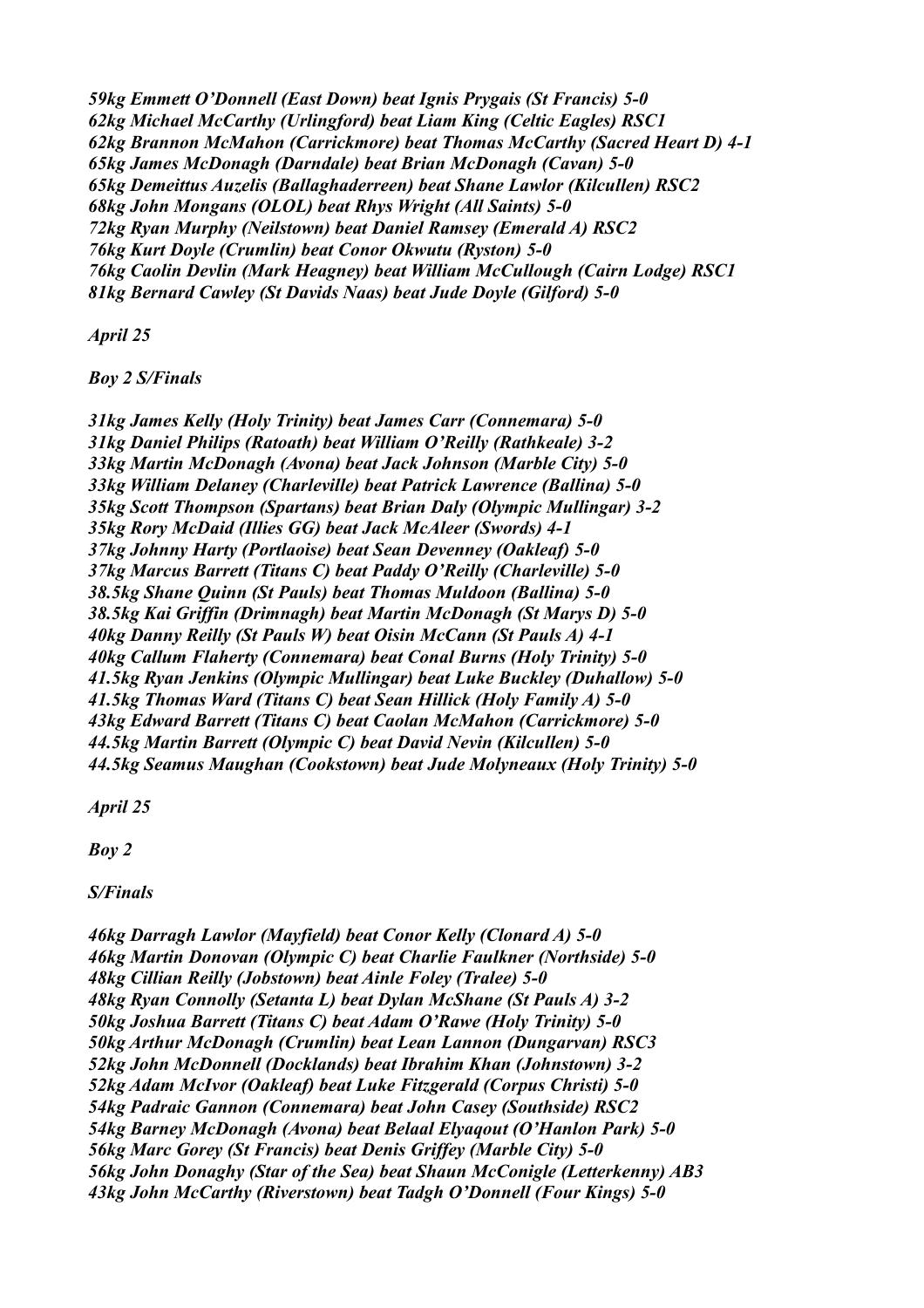*59kg Kelvin McDaid (St Brigets U) beat Thomas Heraty (St Annes) 5-0 59kg James Maguire (Holy Family L) beat Mark Moore (Rathkeale) 5-0 62kg Anthony Doohan (Dunfanaghy) beat Malachy Fisher (South Meath) 5-0 65kg Darragh Smyth (Clonard A) beat Alex Ababkon (Shadows) RSC1 65kg Justin Ward (Bay City) W/O 68kg John Sweeney (Ennis) beat Cathal Enright (Ballyduff) RSC2*

*68kg Blaise Kearney (Enniscorthy) beat Patrick Ward (Olympic C) RSC1 72kg Michael Sweeney (Ennis) beat Jack Weatherall (Newington) 4-1 89kg Shea Collum (Letterkenny) beat Eoin McAdorney (Newington) 5-0*

#### *April 24*

### *Boy 2 Prelims*

### *48kg Dylan McShane (St Pauls A) W/O*

*48kg Ryan Connolly (Setanta L) beat Scott Jamie (Golden Gloves C) 3-2 50kg Arthur McDonagh (Crumlin) beat Bernie McDonagh (Cookstown) 5-0 50kg Lean Lannon (Dungarvan) beat Callum Geoghan (Marble City) 4-1 54kg Belaal Elyaqout (O'Hanlon Park) beat Lucas Kenny (Knockmore Foxford) 4-1 56kg Marc Gorey (St Francis) beat Bernie Stokes (Olympic Mullingar) 5-0 56kg Shaun McConigle (Letterkenny) beat Conor Ryder (Knockmore Foxford) 4-1 56kg John Donaghy (Star of the Sea) beat Dane Kavanagh (Monkstown D) 4-1 59kg James Maguire (Holy Family L) beat Martin Joyce (Baldoyle) 5-0*

#### *Boy 3 Prelims*

*33kg Brandon Joyce (Mulhuddart) beat Owen Maughan (Castlebar) AB2 38.5kg Rory Colgan (Avona) beat Michael Cash (Rathnew) 5-0 38.5kg Tom O'Reilly (OLOL) beat Stephen Stina (Celtic Eagles) 5-0 40kg Owen Cleary (Olympic) beat Lee Gallagher (Rathoath) 5-0 40kg Dean Boyd (Moneyglass) beat Coalan Monghan (Immaculata A) 5-0 41.5kg Sam Harty (Rathkeale) beat Louis Hill (Gilford) 5-0 41.5kg Anton Genocky (Docklands) beat Odhran Clancy (Rathfirland) RSC2 43kg Kyle Smyth (Holy Trinity) beat Harry Matthews (Mulhuddart) 5-0 44.5kg Timmy Lee O'Reilly (Paulstown) beat Chris Doyle (St Ailbhes) 5-0 44.5kg Malo Davis (Monkstown D) beat Bernie Stokes (Loughshore) 4-1 46kg Patrick Mooney (Charleville) beat Shane Mason (St Josephs L) RSC1 46kg Blaine Fitzgerald (Corinthians) beat James Gray (Clonard A) 5-0 48kg Aaron McDaid (Raphoe) beat Bernard Lawrence (Holy Family L) 5-0 48kg James O'Reilly (Togher) beat Drew Fitzpatrick (Saints) 5-0 50kg Lee McEvoy (Avona) beat Corey Kavanagh (Canal) 5-0 50kg Aaron Duffy (Riverstown) beat Noel Gallagher (Swinford) 3-2 52kg Billy Moran (St Pauls M) beat Daniel Duffy (Fr Flanagans) 3-2 52kg Cian Heraty (St Annes) beat Thomas Doughty (St Canices) 4-1 54kg Caolan Smith (Mourne All Blacks) beat Mike Carmody (Corpus Christi) 5-0 56kg Larry Connors (St Marys D) beat Oran Burke (Celtic Eagles) 5-0 56kg Paul Duffin (Monkstown A) beat Daniel Stokes (Olympic Mullingar) 5-0 59kg Patrick Stokes (St Johns U) beat John Joyce (Cloghan) 5-0 59kg Ignis Prygais (St Francis) beat Ethan Taylor (Loughglynn) 4-1 59kg Emmett O'Donnell (East Down) beat Alex Hertag (Bay City) 5-0 62kg Brannon McMahon (Carrickmore) beat James Mongans (OLOL) 4-1 65kg Demeittus Auzelis (Ballaghaderreen) beat Anthony Taggart (Ormeau Road) 5-0*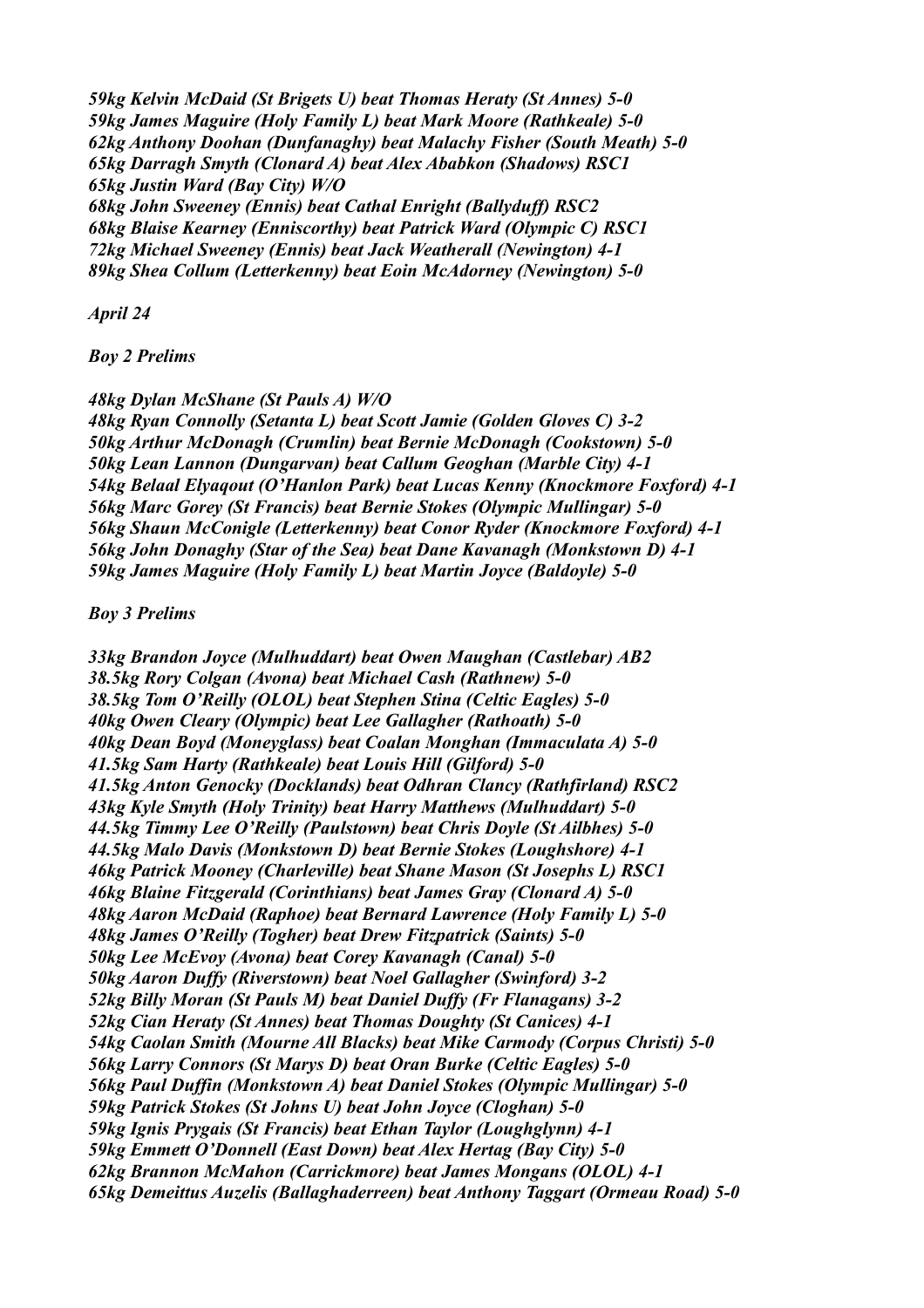*April 24*

*Boy 1*

*S/Finals*

*27kg Alexis Lazic (St Nicholas) beat Darragh McLaughlin (Saints) 5-0 27kg Jake Kelleher (Rathoath) beat Charlie Stokes (Frenchpark) 5-0 29kg William McCarthy (Mayfield) beat Daithi Kelly (Castleblaney) 5-0 29kg Jamie Collins (Drimnagh) beat Eoghan Shirley (Ratoath) 5-0 31kg Calvin Doyle (St Michaels Athy) beat Finn McCloskey (Moneyglass) RSC1 31kg Preston Parkinson (Cabra) beat Mark Dawson (Lisburn) 3-2 33kg Aaron Keogh (Drimnagh) beat James McDonagh (Galway) 4-1 33kg Aodhan Scott (Glengormley) beat Callum O'Connell (Enniscorthy) 4-1 35kg Jake Lawlor (Ratoath) beat Evan Wilson (Gilford) RSC2 35kg Jamie Barrett (Olympic) beat Dean Martin (Sliabh Luachra) 5-0 37kg Dylan Conroy (Ratoath) beat Craig Lynch Murray (Avona) 5-0 37kg Caomhin Doherty (Glengormley) beat John Crowley (Riverstown) 5-0 38.5kg David McDonagh (Sparticus) beat Cahir O'Connor (Mark Heagney RSC2 38.5kg Yacub Khalifa (Rathfirland) beat John Maughan (Castlebar) 5-0 40kg Oisin Dunlop (Clonard A) beat Barney Casey (Southside) 3-2 40kg Johnny Lynch (Enniskerry) beat Jack Nolan (St Mary's D) 4-1 41.5kg Cillian McNally (St Pauls A) beat Thomas Brown (Convoy) RSC2 41.5kg Scott Delaney (Sacred Heart) beat Paddy Harty (Rathkeale) 5-0*

*April 24*

*Boy 1 S/Finals*

*43kg Alex Carmody (Riverstown) beat Michael McDonagh (Holy Family L) 5-0 43kg Lee Brennan (St Marys D) beat Ciaran O'Neill (Star) 5-0 44.5kg Ryan O'Boyle (Scorpion) beat William Faulkner (Tralee) 4-1 44.5kg Jonathan Delaney (Olympic) beat Finn McGillin (Two Castles) 5-0 46kg Gerry Delaney (Marble City) beat Jack Geoghan (Rathkeale) 4-1 46kg Archie Richie (All Saints) beat Toby Lavelle (Aglish) 5-0 48kg Willy O'Reilly (Marble City) beat Adam Young (Palmerstown) 5-0 50kg James Heaphy (Leeside Lough) beat Sonny Stokes (Ballybrack) 5-0 50kg James O'Neill (Paulstown) beat Wayne Maughan (Ballyhaunis) 4-1 54kg Joshua McDonagh (Darndale) beat Jimmy Ward (Gurteen) 5-0 54kg Senan Maguire (Setanta L) beat Eoing Byran (Doolin) 5-0 59kg Martin Sweeney (Ennis) beat Tom Cruickshank (Oliver Plunkett) 5-0 59kg Glen McStay (Fr Flanagans) beat Brandon Kelly (Frenchpark) 5-0 62kg Luke Broughton (Ashbourne) beat Regan Devlin (Rathfirland) 4-1 65kg Martin Sweeney (Ennis) beat Edward Corcoran (Cherry Orchard) 5-0*

*April 23*

*Prelims*

*Boy 1*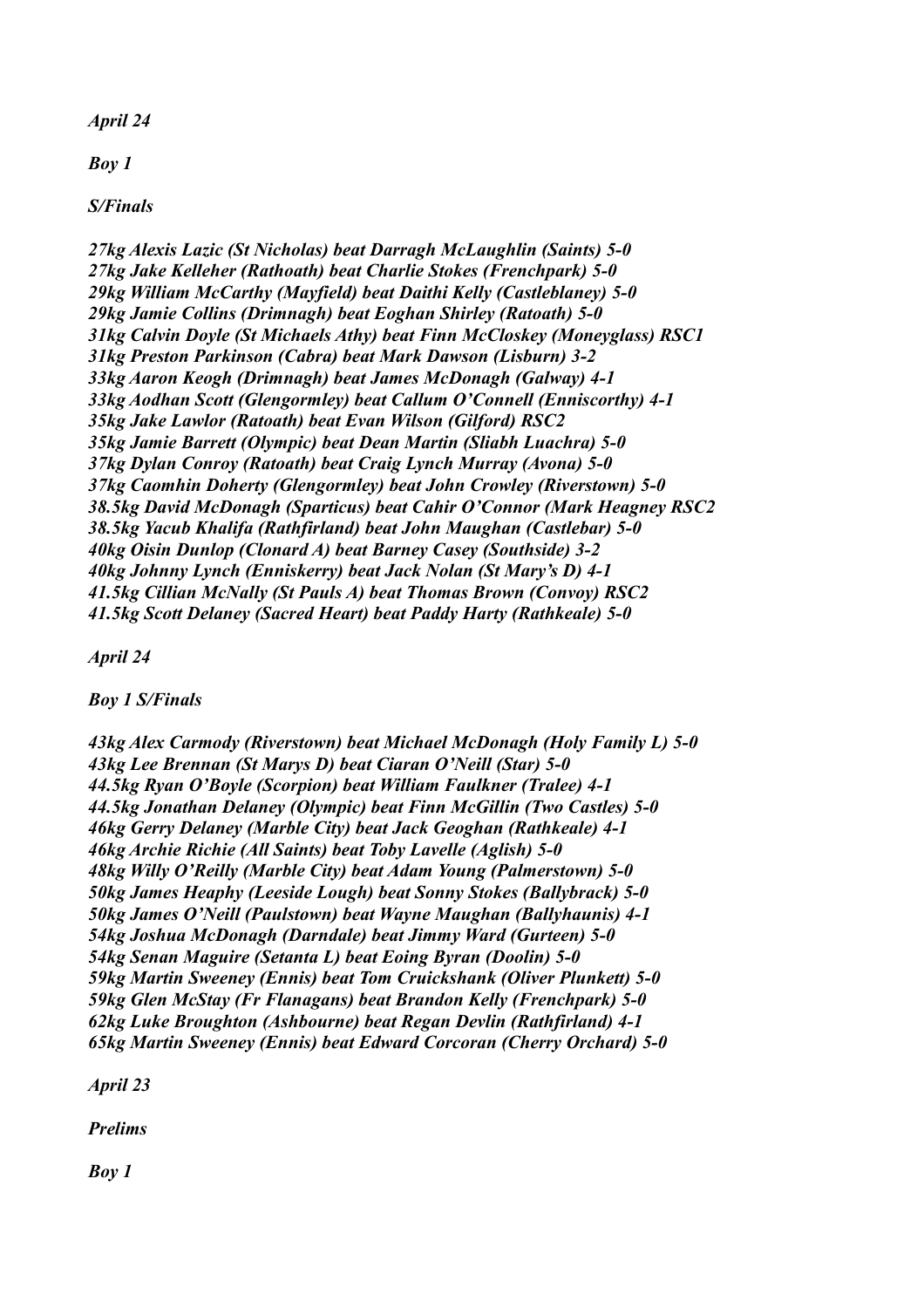*27kg Charlie Stokes (Frenchpark) beat John Maughan (Crumlin) 3-2 29kg Eoghan Shirley (Ratoath) beat John Collins (Ballina) 5-0 31kg Mark Dawson (Lisburn) beat Alan Lyons (Castlerea) 5-0 31kg Preston Parkinson (Cabra) beat Tim Calvert (St Francis) 4-1 33kg Aodhan Scott (Glengormley) beat Michael Magee (Cookstown) 5-0 33kg Callum O'Connell (Enniscorthy) beat John McDonagh (Rathkeale) 3-2 35kg Jamie Barrett (Olympic C) beat Sean Gray (Clonard A) 5-0 37kg Dylan Conroy (Ratoath) beat Patrick Corcoran (Titans C) 5-0 37kg Caomhin Doherty (Glengormley) beat John Joe Boyle (Clonard A) 5-0 37kg John Crowley (Riverstown) beat Kyle Sharkey (St Josephs U) 4-1 38.5kg Yacub Khalifa (Rathfirland) beat Aziz Abdulnaseer (Ballymun) 3-2 38.5kg John Maughan (Castlebar) beat Alex Breslin (Tramore) 3-2 40kg Johnny Lynch (Enniskerry) beat Kevin Rowland (Aglish) 5-0 40kg Jack Nolan (St Mary's D) beat Padraic Carville (Castleblaney) 3-2 41.5kg Scott Delaney (Sacred Heart D) beat John Connors (St Marys D) 5-0 41.5kg Paddy Harty (Rathkeale) beat Joseph McKeown (Drumsna) RSC2 43kg Ciaran O'Neill (Star) beat Edward Sweeney (Claremorris) 5-0 43kg Lee Brennan (St Marys D) beat Luke Kelly (Dunfanaghy) 5-0 44.5kg Finn McGillin (Two Castles) beat James Cody (Marble City) 4-1 46kg Archie Richie (All Saints) beat John McCaskie (Ballykelly) RSC1 50kg Wayne Maughan (Ballyhaunis) beat Ruairi Holmes (Ballykelly) 5-0 54kg Senan Maguire (Setanta L) beat Oisin Barr (Springtown) RSC2*

*Boy 1 S/Final*

*48kg Mickey Faulkner (Rathkeale) beat Jai Stewart (Loughshore) 4-1*

*Boy 2*

#### *Preliminaries*

*31kg William O'Reilly (Rathkeale) beat William Mongan (Crumlin) 3-2 33kg Martin McDonagh (Avona) beat Liam Xasey (St Johns U) 5-0 33kg William Delaney (Charleville) beat Carra McHugh (Oakleaf) 5-0 33kg Patrick Lawrence (Ballina) beat Paddy Reilly (Oliver Plunkett) 5-0 35kg Brian Daly (Olympic Mullingar) beat Cian McNulty (Ballyhaunis) 5-0 35kg Jack McAleer (Swords) beat Jamie Graham (Clonard A) 4-1 35kg Rory McDaid (Illies GG) beat Thomas O'Shea (Tipperary Town) 5-0 37kg Marcus Barrett (Titans C) beat Eoin Hamill (Gleann) 5-0 38.5kg Kai Griffin (Drimnagh) beat Fionn Duffy (St Josephs U) 5-0 38.5kg Martin McDonagh (St Marys D) beat Arthur O'Donnell (OLOL) 40kg Danny Reilly (St Pauls W) beat Damien O'Connor (Kilcullen) 5-0 40kg Oisin McCann (St Pauls A) beat Matthew Carlin (Dunree) 5-0 40kg Callum Flaherty (Connemara) beat Jamie Hartman (Hyland BA) 5-0 40kg Conal Burns (Holy Trinity) beat Thomas O'Reilly (Urlingford) 5-0 41.5kg Sean Hillick (Holy Family A) beat Deaghan McNamee (St Johns U) 5-0 41.5kg Thomas Ward (Titans C) beat Tyler Nolan (Cherry Orchard) 5-0 43kg Edward Barrett (Titans C) beat Carlo Braniff (Holy Trinity) 5-0 44.5kg David Nevin (Kilcullen) beat Denis Ryan (Tipperary Town) 5-0 44.5kg Seamus Maughan (Cookstown) beat Nathan McDaid (St Pappins) 5-0 44.5kg Jude Molyneaux (Holy Trinity) beat Adam O'Neill (Glin) 3-2 46kg Conor Kelly (Clonard A) beat Patrick Ward (Oakleaf) 5-0*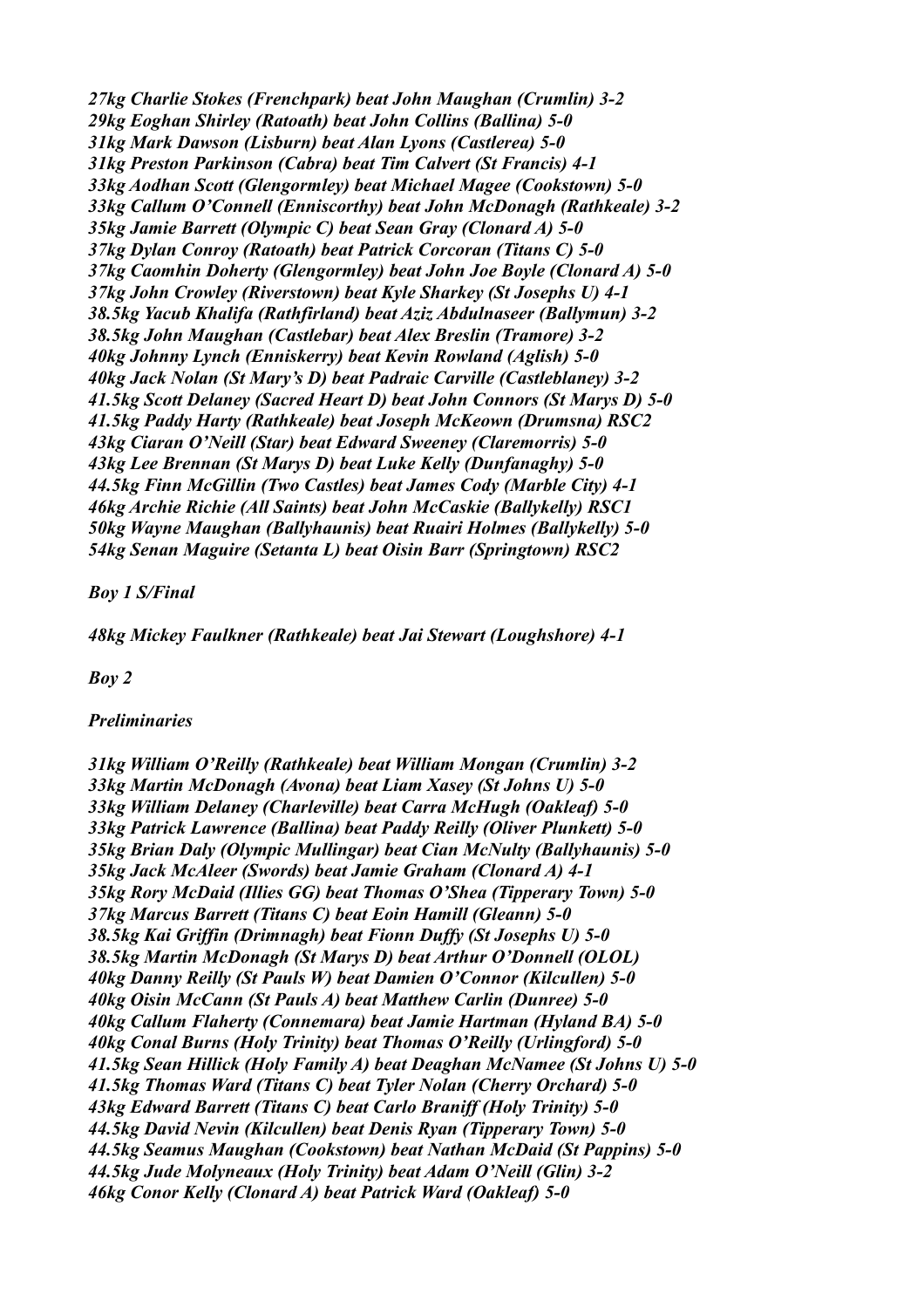*46kg Charlie Faulkner (Northside) beat Callum Carragher (Tredagh) 5-0 46kg Martin Donovan (Olympic C) beat Zak Leonard (St Marys D) 5-0*

*Girl 1 to 6 National Championships National Stadium Dublin*

*Saturday, May 18*

*Finals*

*Girl 3 Final*

*51kg Natalie Fasciszewski (Aglish) beat Georgina McGovern (Drimnagh) 5-0*

*Girl 4 Final*

*59kg Alex Kinihan (Birr) beat Sadhbh Blood (Doolin) 5-0*

*Girl 6 Final*

*54kg Megan Lehane (Rylane) beat Roisin Kennedy (Cranford) AB1*

*Girl 5 Final*

*57kg Saoirse Roche (Legacy) beat Amy O'Brien (Four Kings) 5-0*

*Girl 2 Final*

*68kg Sorcha Conroy (Connemara) beat Nikita Iyamu (Crumlin) 3-2*

*Girl 3 Finals*

*35kg Mary Doll Carthy (St Micheals Athy) W/O 37kg Jessica Murphy (Enniscorthy BA) W/O 39kg Caoimhe Kinsella (St Anthony's/Pats) W/0 43kg Katie O'Keeffe (Kanturk) W/O*

*Girl 6 Final*

*66kg Leah Gallen (Raphoe) beat Linda Desmond (Rylane) 5-0*

*Girl 3 Finals*

*45kg Sophia Elstone (Ardnaree) beat Rebecca Kavanagh (Mulhuddart) 4-1 47kg Carlagh Irving (Illies GG) beat Caitlyn O'Connor (Kilfenora) 5-0 49kg Nora Jackman (Paulstown) beat Tia Attewell (Tobar Phedair) 5-0 53kg Ella Hanlon (Glin) beat Alannah Attewell (Tobar Pheadair) 4-1 55kg Rebecca Collins (Glin) beat Arianna Usetilate (Tipperary Town) 4-1 57kg Alicia King (Ratoath) beat Coyrtney Joyce (Clonmel) 5-0 59kg Gabrielle Mongan (Whitechurch) beat Hope Gallagher (Achill) 5-0 61kg Jade McNamee (Olympic Mullingar) beat Helena Mongan (Doolin) 4-1*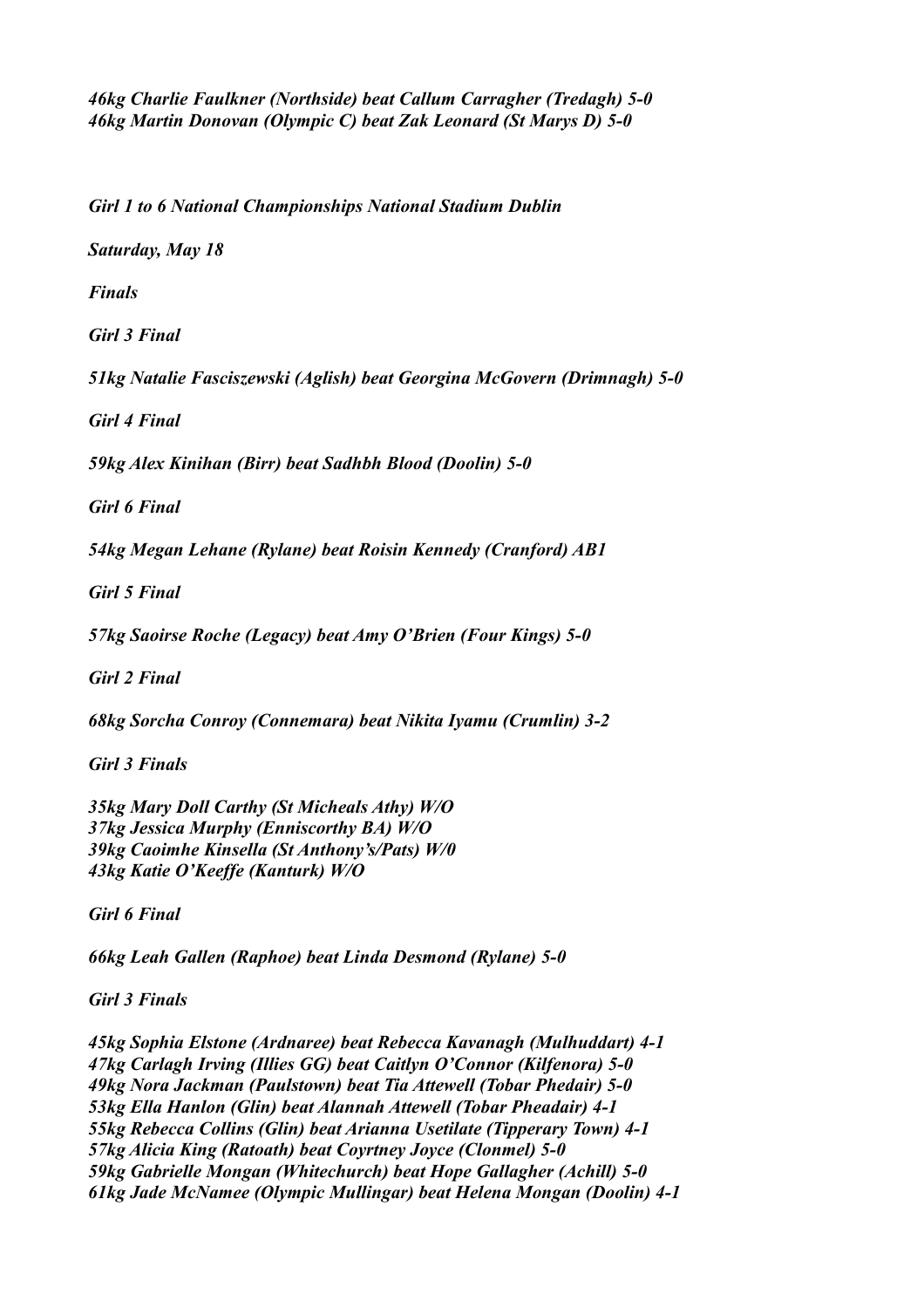*63kg Emma Keating (Paulstown) beat Ellie Young (Coleraine) 5-0 66kg Dayna Elbharaoui (Crumlin) beat Erin Ridge (Connemara) 5-0 72kg Breanna Tobin (Spartan M) W/O 75kg Breanna Ryan (Setanta) W/O 75+kg Cliona Darcy (Tobar Pheadair) beat Aoife Scully (Monkstown D) 5-0*

*Girl 4 Finals*

*43kg Kaylin Geary (Emyvale) beat Emily Fowler (Wexford CBS) 5-0 45kg Brenda Collins (Dunree) beat Macy Cunningham (Crumlin) 4-1 49kg Holly Connolly (Ballagherderreen) beat Lilly Jordan (Olympic Mullingar) 5-0 51kg Labhaoise Glynn (Cloghan) beat Shakira Donoghue (St Ailbhes) 4-1 53kg Robyn Murran (St Brigids Kildare) beat Leah O'Keeffe (Kanturk) 4-1 55kg Cori Gleeson (St Francis) beat Dionne Hannafin (Neilstown) RSC1 57kg Yasmin Meredith (Corinthians) W/O 61kg Chelsea McDonagh (St Brigids Kil) W/O 63kg Mollie Sheppard (Rathfirland) W/O 68kg Kim Lane (Ballybrack) W/O 70kg Karolina Swic (St Michaels NR) W/O 72kg Julia Remenyuk (Tredagh) W/O 76kg Abbey Murphy (Raging Bull) beat Amira Elbharaqui (Crumlin) 5-0*

*Girl 5 Finals*

*43kg Nicole Buckley (St Carthages) beat Anna Doherty (Dunree) RSC1 46kg Niamh Duncan (Rochfordbridge) beat Georgina Lavery (Rathfirland) 3-2 50kg Georgina Sheridan (Tipperary Town) beat Kelly Heffernon (Geesala) 5-0 52kg Mya Price (St Francis) W/O 54kg Katelyn Horan (Sliabh Luachra) W/O 60kg Ava Fitzmaurice (Sliabh Luachra) W/O 63kg Aimee Carey (Geesala) beat Rebecca Hennessy (Togher) RSC1 66kg Gemma Walsh (Raging Bull) beat Miaidagh McSwine (Oakleaf) 4-1 70kg Abi Sutton (Drimnagh) beat Dominika Gulli (Bracken) 3-2 75kg Kaitlyn Doyle (St Brigids Kildare) beat Jodie Byrne (Darndale) 5-0 80kg Megan Potter (Gateway) beat Leanne Kirwan (Cranford) 5-0*

*Girl 6 Finals*

*46kg Alanna Mayse (Two Castles) W/O 48kg Janlin Rodin (Portlaoise) beat Codi Lafferty (Raphoe) 5-0 50kg Mia Robbins (Gorey) beat Chantelle Robinson (Tipperary Town) 4-1 57kg Ellie Mai Gartland (Clonmel) beat Niamh Fay (Swords) 3-2 60kg Sinainn Glynn (Cloghan) beat Keisha Attewell (Tobar Pheadair) 5-0 63kg Leanne Murphy (Togher) beat Kaci Rock (Four Kings) 5-0 70kg Rachel Desmond (Riverstown) W/O 75kg Lisa O'Rourke (Castlerea) W/O 80kg Bethany Doocey (Castlebar) beat Kim Whelan (St Brigids Kildare) RSC1 80+kg Kori Goad (Ballyduff) W/O*

*May 17*

*Finals*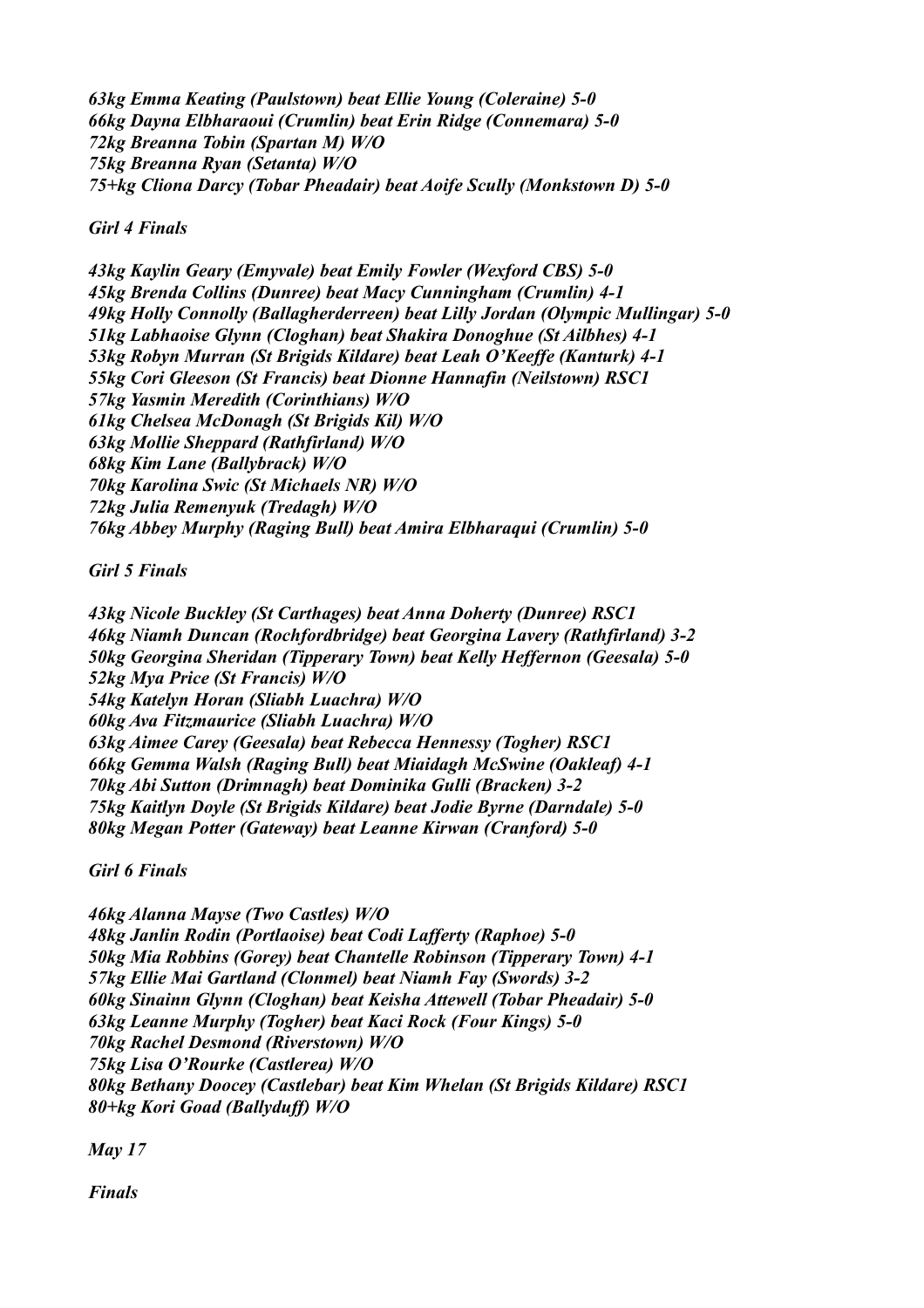*Girl 1 Finals*

*27kg Keely Stevens (Charlestown) beat Chelsea O'Driscoll (Togher) 5-0 29kg Jacinta Murray (Enniscorthy) W/O 31kg Ava McNamee (Olympic Mullingar) W/O 33kg Rachel Myers (South Meath) beat Jordan Barrett (Olympic Galway) 5-0 35kg Teagan Farrelly (Dunboyne) beat Katie Heraty (St Annes) 5-0 37kg Demi McGuigan (St Monicas) beat Shania McCrudden (Riverside) 5-0 41kg Sienna Fitzpatrick (Jobstown) beat Sadhbh Quinn (Galbally) 5-0 43kg Georgia Larkin (Darndale) beat Roisin Dinnigan (Frenchpark) 5-0 45kg Seoirse McCarthy (St Pappins) beat Kim O'Sullivan (Setanta L) 5-0*

*Girl 4 Final*

*66kg Laura Moran (St Annes) beat Grace McAllorum (St Davids Naas) 5-0*

*Girl 5 Final*

*48kg Aoifa Williamson (Curragh) beat Deanna Parke (Antrim) 5-0*

*Girl 1 Finals*

*47kg Keyleigh Whelan (Avona) beat Chelsea Jordan (Muskerry) 5-0 49kg Sarah Murphy (St Brigids Kildare) beat Ella Hawkins (Drimnagh) 3-2 53kg Caoifhlionn Grant Moloney (Togher) W/O 55kg Katelyn King (St Brigids Edenderry) W/O 57kg Mary McDonagh (Tralee) beat Sarah Cowan (Evolution Ulster) 5-0 59kg Chloe Goode (Crumlin) W/O 63kg Kate Kelly (Ryston) beat Mary Mongan (Doolin) 3-2 66kg Grace Duhig (St Francis) W/O 77kg Grace Moran (Ballyhaunis) W/O*

*Girl 6 Final*

*52kg Nicole Clyde (Antrim) beat Fionna O'Keefe (Rathkeale) 4-1*

*Girl 2 Finals*

*31kg Stacey O'Connor (Jobstown) beat Aglentina Kotar (Bantry) 4-1 33kg Codie Kilgannon (Ballinacarrow) W/O 35kg Carlagh Mullarney (Ballyhaunis) beat Nicole Kinsella (St Marys NR) 4-1 37kg Sophie Curley Gray (Dealgan) beat Abbie Coventry (Jobstown) 5-0 39kg Lauren Mullally (Rosslare) beat Muireann Bradley (Letterkenny) 3-2 41kg Jamie O'Rourke (Wexford) beat Meabh Delaney (Swords) 5-0 45kg Shauna Riordan (Sliabh Luachra) W/O 47kg Elissa O'Brien (Enniscorthy BA) beat Caragh Murphy (Oughterard) 3-2 49kg Sophia Shydenko (Ballybrack) beat Natalie Mongan (Corpus Christi) 5-0 51kg Niamh Keogh (Olympic Mullingar) beat Kathleen Casey (St Francis) 4-1 53kg Leah O'Gorman (Clonmel) beat Reka Cummins (St Josephs Edenderry AB3 55kg Caoimhe Foley (Paulstown) beat Katie Byrne (Mulhuddart) RSC1 57kg Nell McLoughlin (Eagle C) beat Lucy Abbott (St Brigids Edenderry) 5-0*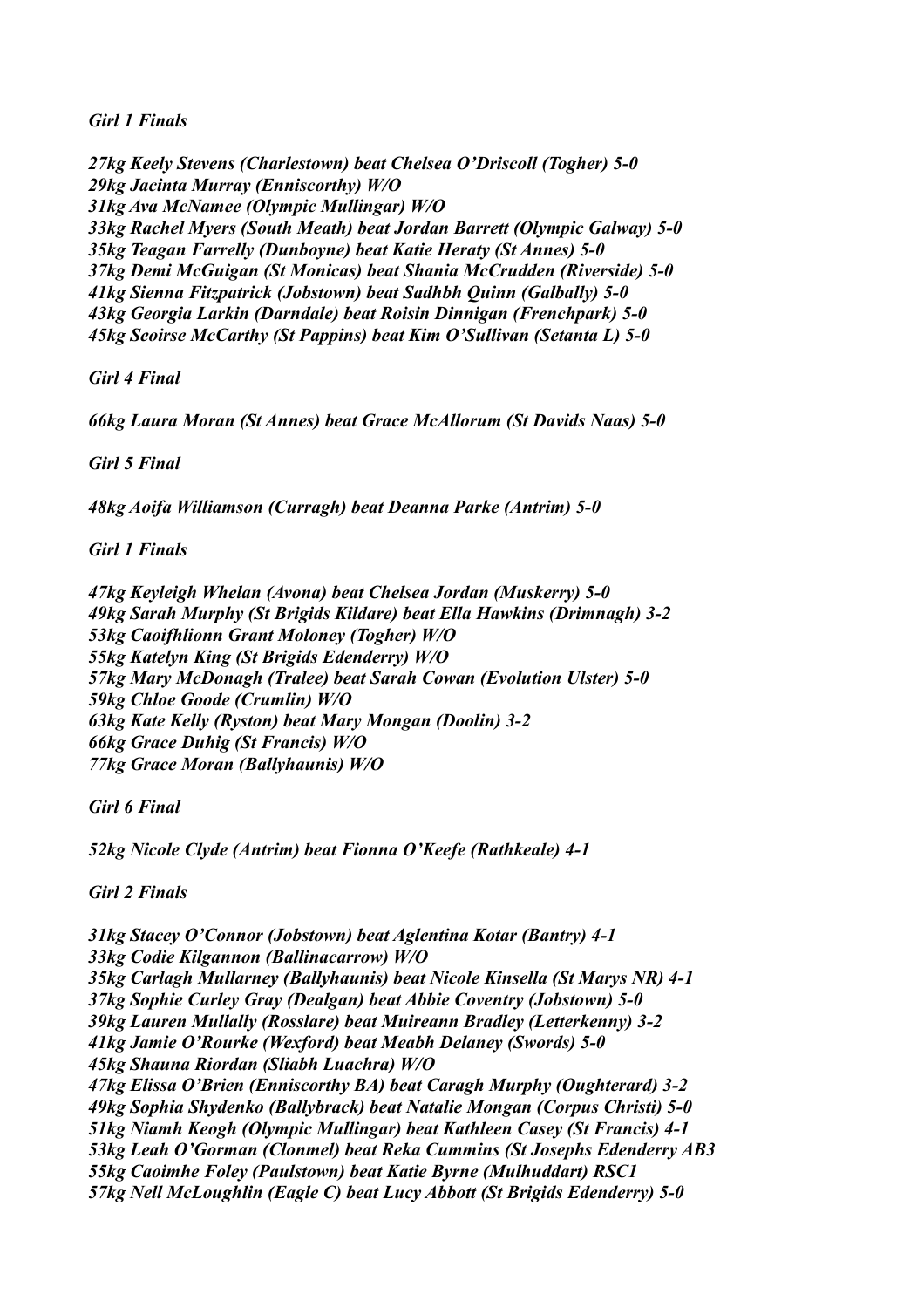*59kg Ava Touhy (Clara) beat Shannon Costello (Elphin) 5-0 61kg Casey Dermody (Raging Bull) beat Cobhlaith Doyle (Newington) RSC1 66kg Ava Rose Lyndon (Glin) beat Jodie Byrne (St Teresa's) 5-0*

*Saturday May 11*

*S/Finals (unless stated)*

*Girl 2*

*49kg Natalie Mongan (Corpus Christi) beat Lani Lafferty (Twintowns) 3-2*

*Girl 4*

*53kg Leah O'Keeffe (Kanturk) beat Makensie Murray (Oakleaf) AB2 53kg Robyn Murran (St Brigids Kildare) beat Sophie O'Sullivan (Mulhuddart) 5-0 76kg Amira Elbharaqui (Crumlin) beat Holly Brosnan (Shadows) RSC1 76kg Abbey Murphy (Raging Bull) beat Maura McAndrew (Geesala) 4-1*

*Girl 5*

*48kg Deanna Parke (Antrim) beat Sarah Tantas (Bracken) 4-1*

*Girl 1 Final*

*51kg Sarah Griffin (Ballyduff) beat Katie Rose Lavery (Loughshore) 4-0*

*Girl 2 Final*

*43kg Aliayah Flood (Monkstown D) beat Roisin Balfe (Sacre Coeur) 5-0*

*Girl 6*

*48kg Janlin Rodin (Portlaoise) beat Saoirse Morrissey (Golden Gloves M) 3-2 52kg Nicole Clyde (Antrim) beat Kyla Gates (Marble City) 5-0 52kg Fiona O'Keeffe (Rathkeale) beat Leah Sheilds (Portlaoise) 5-0 54kg Megan Lehane (Rylane) beat Kym Doyle (Neilstown) 5-0 57kg Niamh Fay (Swords) beat Molly Simmons (Carndonagh) RSC1 60kg Keisha Attwell ( Tobar Pheadair) beat Tigernach Maguire (Immaculata) 5-0 60kg Sinainn Glynn (Cloghan) beat Charlie Horgan (Ryston) 5-0 63kg Leanne Murphy (Togher) beat Eireann McGrath (Ederney) 4-1 63kg Kaci Rock (Four Kings) beat Eve Woods (Corinthians) 3-2 66kg Linda Desmond (Rylane) beat Mary Enright (Setanta L) 3-2*

*May 10*

*Girl 1 S/Final*

*47kg Chelsea Jordan (Muskerry) beat Lisa King (Connemara) RSC1*

*Girl 2 S/Final*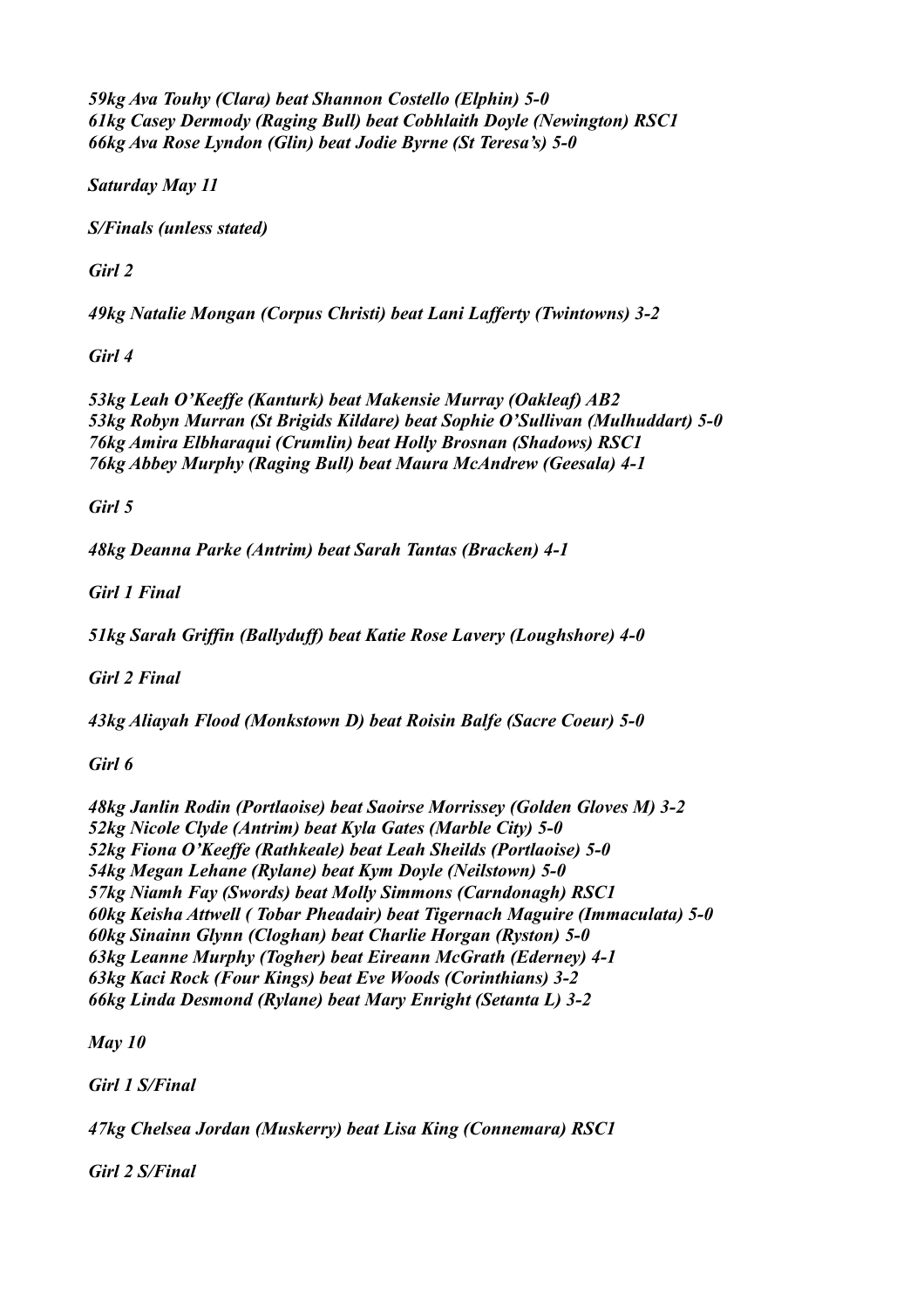*57kg Lucy Abbott (St Brigids Edenderry) beat Ellen Burke (Tralee) 5-0*

*Girl 4 Q/Final*

*51kg Shakira Donoghue (St Ailbhes) beat Connie Gibbons (St Bronaghs) 5-0 51kg Labhaoise Glynn (Cloghan) beat Siofra McGuire (Tobar Pheadair) 5-0*

*Girl 1 S/Final*

*57kg Mary McDonagh (Tralee) beat Johannah Flannery (Ballinrobe) RSC1*

*Girl 4 Q/Finals & S/Finals*

*49kg Holly Connolly (Ballagherderreen) W/O 53kg Sophie O'Sullivan (Mulhuddart) W/O 55kg Dionne Hannafin (Neilstown) beat Alycia Savanian (South East) 5-0 59kg Sadhbh Blood (Doolin) beat Jade Smith (Enniskerry) 5-0 66kg Laura Moran (St Annes) beat Molly Bennett (Swords) 3-2*

*Girl 6 S/Finals*

*57kg Ellie Mai Gartland (Clonmel) beat Lauren Dempsey (Ryston) 5-0 60kg Sinainn Glynn (Cloghan) beat Kellie O'Gorman (Spartan M) 5-0 60kg Charlie Horgan (Ryston) beat Jamie Guy (Glin) 4-1*

*Girl 1 Final*

*39kg Kelsey Langan (Knockmore/Fox) beat Jessica Brennan (Paulstown) RSC2*

*Girl 5 S/Finals*

*48kg Aoifa Williamson (Curragh) beat Laoise Kearney (Bunclody) 5-0 50kg Kelly Heffernan (Geesala) beat Roisin Mahoney (Callan) AB3 57kg Saoirse Roche (Legacy) beat Leah McDonagh (Geesala) 5-0 63kg Rebecca Hennessy (Togher) beat Rebekah McGlinchey (Letterkenny) 5-0 66kg Miaidagh McSwine (Oakleaf) beat Brooke Roche (Donore) 5-0 66kg Gemma Walsh (Raging Bull) beat Karen Keavney (Ardagh/Crossmolina) 4-1 70kg Abi Sutton (Drimnagh) W/O 70kg Dominika Gulli (Bracken) beat Orla McCauley (Enniscorthy) RSC1*

*May 4*

*S/Finals*

*Girl 1*

*37kg Shania McCrudden (Riverside) beat Becca Ryan (Tipperary Town) 5-0 37kg Demi McGuigan (St Monicas) beat Miah Byrne (Setanta L) 4-1 43kg Roisin Dinnigan (Frenchpark) beat Leona Fegan (Cairnlodge) RSC1 43kg Georgina Larkin (Darndale) beat Rochelle Roche (Olympic Mullingar) 3-2*

*Girl 2*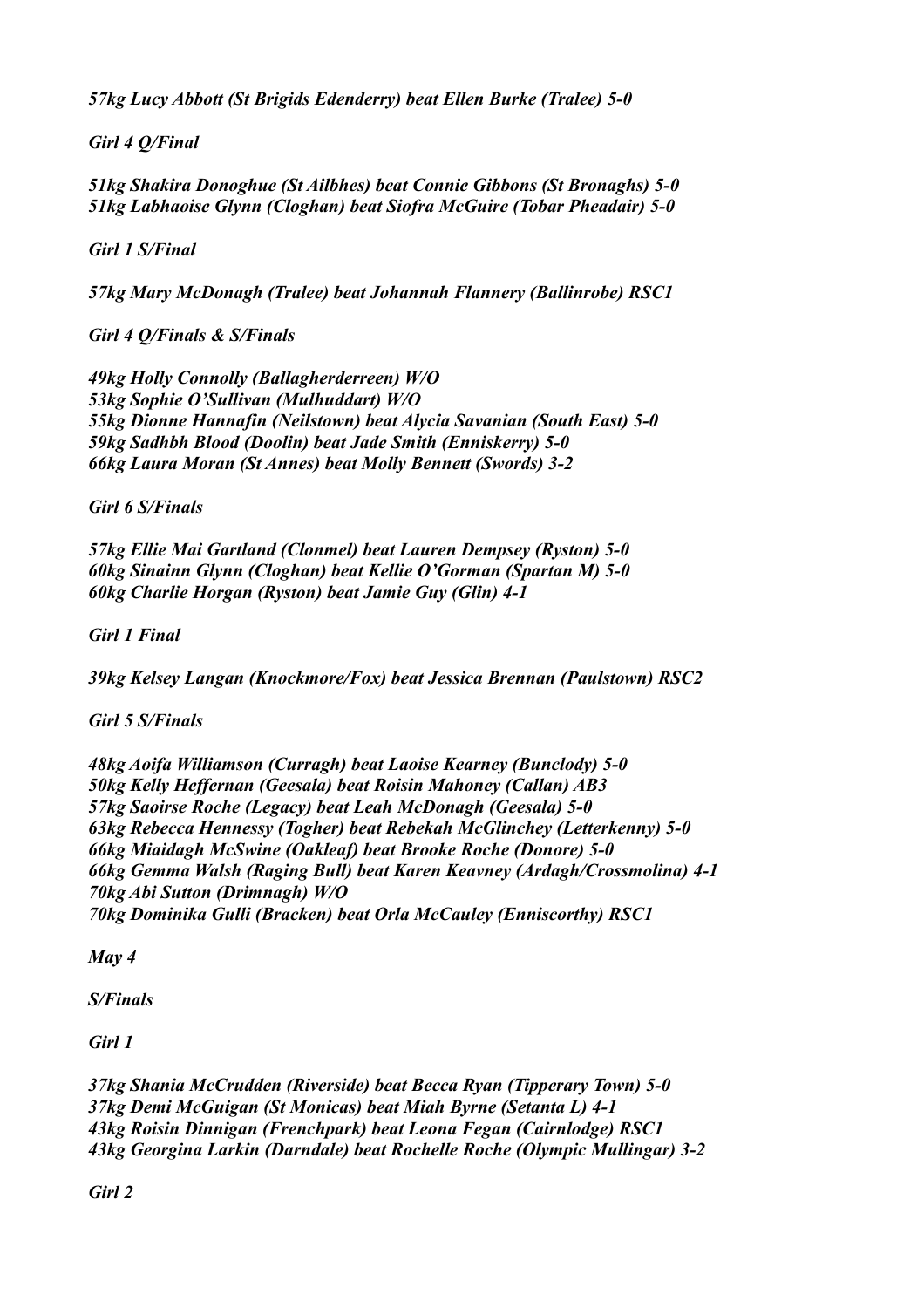*35kg Carlagh Mullarney (Ballyhaunis) beat Aleesha Deronja (Cairnlodge) AB1 37kg Sophie Curley Gray (Dealgan) beat Aoife Duggan (Armagh) 5-0 39kg Muireann Bradley (Letterkenny) beat Megan Martin (Ballinacarrow) 3-2 41kg Meabh Delaney (Swords) beat Niamh Miller (Kilfenora) 4-1 41kg Jamie O'Rourke (Wexford CBS) beat Shakira McCrudden (Riverside) 3-2 43kg Aliyah Flood (Monkstown D) beat Charlie McEvoy (Donore) 4-1 43kg Roisin Balfe (Sacre Coeur) beat Rachel McFarlane (St Agnes) 5-0 45kg Shauna O'Riordan (Sliabh Luachra) beat Eve O'Reilly (Mulhuddart) 3-1 45kg Chloe Black (Tullow) beat Caitlin Gorman (St Monicas) 5-0 47kg Elissa O'Brien (Enniscorthy) beat Angelina Duffy (Glin) 5-0 47kg Caragh Murphy (Oughterard) beat Sarah Murray (St Colmans) 5-0 49kg Sophia Shydenko (Ballybrack) beat Siofra O'Halloran (Ballinacargy) 4-1 53kg Leah O'Gorman (Clonmel) beat Ellie Farrell (Smithfield) 4-1 55kg Caoimhe Foley (Paulstown) beat Kirsten Moyles (Ardnaree) 4-1*

*Girl 3*

*45kg Rebecca Kavanagh (Mulhuddart) beat Esther Lambe (Setanta L) 4-1 47kg Carleigh Irving (Illies GG) beat Leah Lehane (Rylane) 4-1 49kg Nora Jackman (Paulstown) beat Riley Brown (Holy Trinity) RSC2 51kg Georgina McGovern (Drimnagh) beat Eabha Mullan (Errigal) 4-1 51kg Natalia Fasciszewski (Aglish) beat Brikena Kotarja (Bantry) RSC2 53kg Alannah Attewell (Tobar Pheadair) beat Ella Hughes (Rochesters) 5-0 55kg Rebecca Collins (Glin) beat Karyn Kelly (Togher) RSC1 55kg Arianna Usetilate (Tipperary Town) beat Cleah Young (Emerald A) 4-1 57kg Courtney Joyce (Clonmel) beat Tara Crowe (Tipperary Town) 5-0 57kg Alicia King (Ratoath) beat Emma Harding (Whitechurch) 5-0 59kg Hope Gallagher (Achill) beat Jodie McGeown (Tipperary Town) AB2 59kg Gabrielle Mongan (Whitechurch) beat Allie Nevin (Olympic Mullingar) RSC1 63kg Emma Keating (Paulstown) beat Sophie Keavney (Ardagh/Cross) 5-0 66kg Erin Ridge (Connemara) beat Orla Dobbin (Moneyglass) 5-0*

*May 3*

*Q/Finals & S/Finals*

*Girl 1*

*37kg Miah Byrne (Setanta L) beat Winnie Ward (Palmerstown) 5-0 43kg Rochelle Roche (Olympic Mullingar) beat Eabha Kelly (Oakleaf) 4-1 43kg Georgina Larkin (Darndale) beat Lana O'Sullivan (Togher) 4-1*

*Girl 2*

*43kg Roisin Balfe (Sacre Coeur) beat Jodie McCarthy (Douglas) 3-2 45kg Chloe Black (Tullow) beat Sarah Marie Duffy (Illies GG) 3-2 47kg Caragh Murphy (Oughterard) beat Carla Connolly (Ballaghaderreen) 5-0 49kg Siofra O'Halloran (Ballinacargy) W/O 49kg Sophia Shydenko (Ballybrack) beat Anne Curtis (Achill) 3-2*

*Girl 3*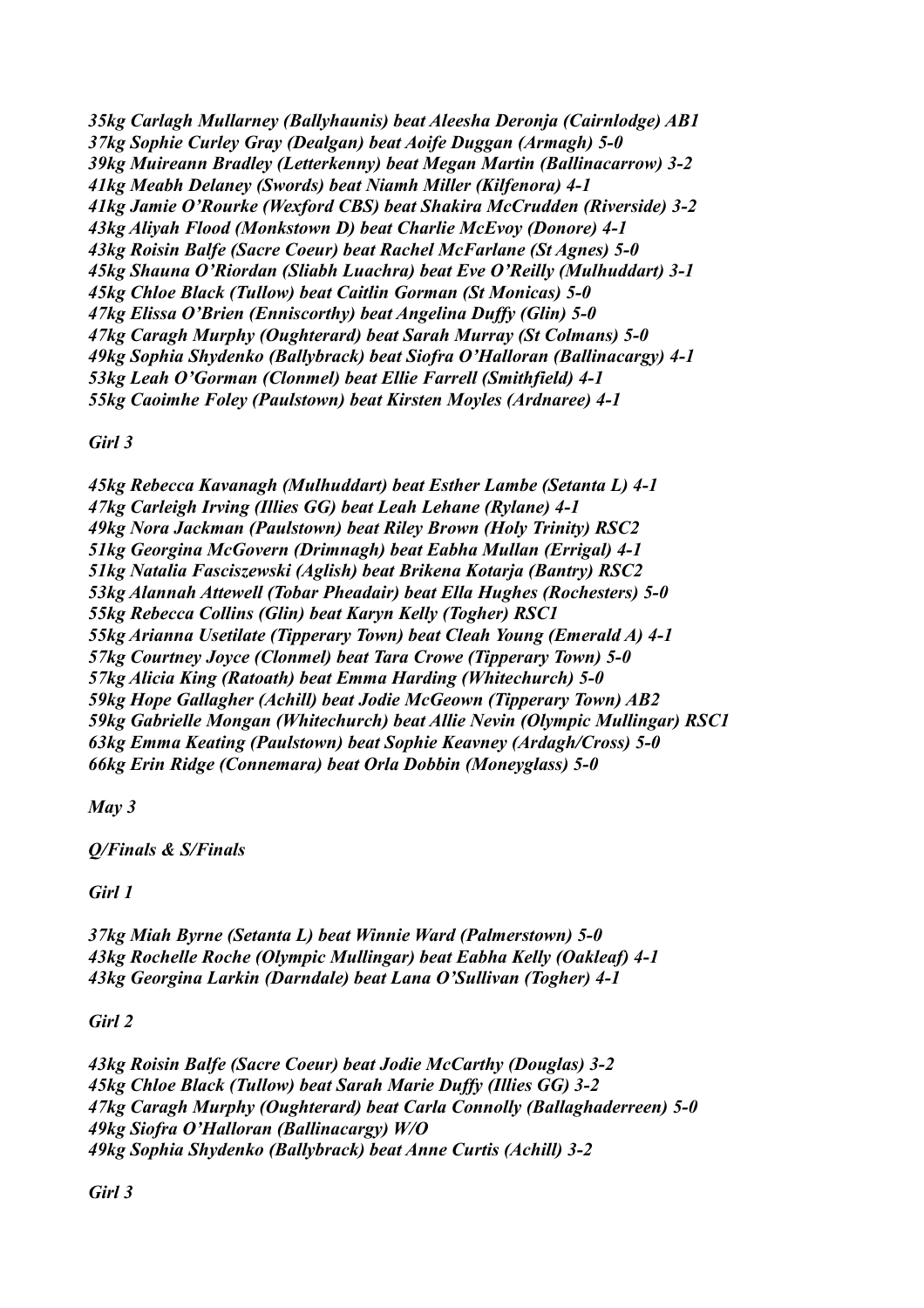*51kg Brikena Kotarja (Bantry) beat Valerija Deajatricenko (Sparticus) 3-2 51kg Natalia Fasciszewski (Aglish) beat Caprice Coiley (Clonard A) 5-0 57kg Alicia King (Ratoath) beat Hannah Caddell (Cairnlodge) AB1*

*Girl 1*

*S/Finals*

*27kg Keely Stevens (Charlestown) beat Ena Lawlor (Marble City) 4-1 33kg Rachel Myers (South Meath) beat Faye Simpson (Saviours Crystal) RSC1 39kg Kelsey Langan (Knockmore/Foxford) beat Chelsea Coiley (Clonard A) 5-0 39kg Jessica Brennan (Paulstown) beat Dearbhil Graham (Virginia) 5-0 41kg Sienna Fitzpatrick (Jobstown) beat Margaret Carthy (St Michaels Athy) 4-1 41kg Sadhbh Quinn (Galbally) W/O 45kg Kim O'Sullivan (Setanta L) beat Aoife O'Hagan (St Josephs U) 3-2 45kg Saoirse McCarthy (St Pappins) W/O 47kg Kayleigh Whelan (Avona) beat Kamila Mernkova (St Michaels Athy) RSC1 49kg Ella Hawkins (Drimnagh) beat Kiely Cooke ( Riverstown) RSC3 51kg Sarah Griffin (Ballyduff) beat Nadine Myers (Crumlin) RSC1 57kg Sarah Cowan (Evolution) beat Ava Freeman (Tipperary Town) 5-0*

*European Male and Female Junior Championships Galati, Romania*

*Finals*

*June 1*

*48kg Michael Donoghue (Ireland) beat Dmytro Molodan (Ukraine) 5-0 50kg Chloe Gabriel (Ireland) beat Valeriia Linkova (Russia) 4-1 63kg Winnie McDonagh (Ireland) lost to Viola Piras (Italy) 2-3*

*May 31*

*S/Finals*

*48kg Michael Donoghue (Ireland) beat Boris Eroshkin (Russia) 5-0 57kg Martin McCullough (Ireland) lost to Ivan Kobzev (Russia) 1-4 66kg Taylor Guiney (Ireland) lost to Vladislave Chepizhko (Russia) 2-3*

*May 30*

*S/Finals*

*48kg Robyn Kelly (Ireland) lost to Anastasia Kirienko (Russia) 0-5 50kg Marie Marine-Gabriel (Ireland) beat Elen Ayari (Italy) 5-0 54kg Aaliyah Butler (Ireland) lost to Liana Tarasian (Russia) 0-5 63kg Winnie McDonagh (Ireland) beat Ani Manukyan (Germany) 5-0 66kg Tiegan Farrell (Ireland) lost to Natalia Zavialova (Russia) 0-5 75kg Dearbhla Tinnelly (Ireland) lost to Valeriia Vorontsova (Russia) 0-4*

*May 28*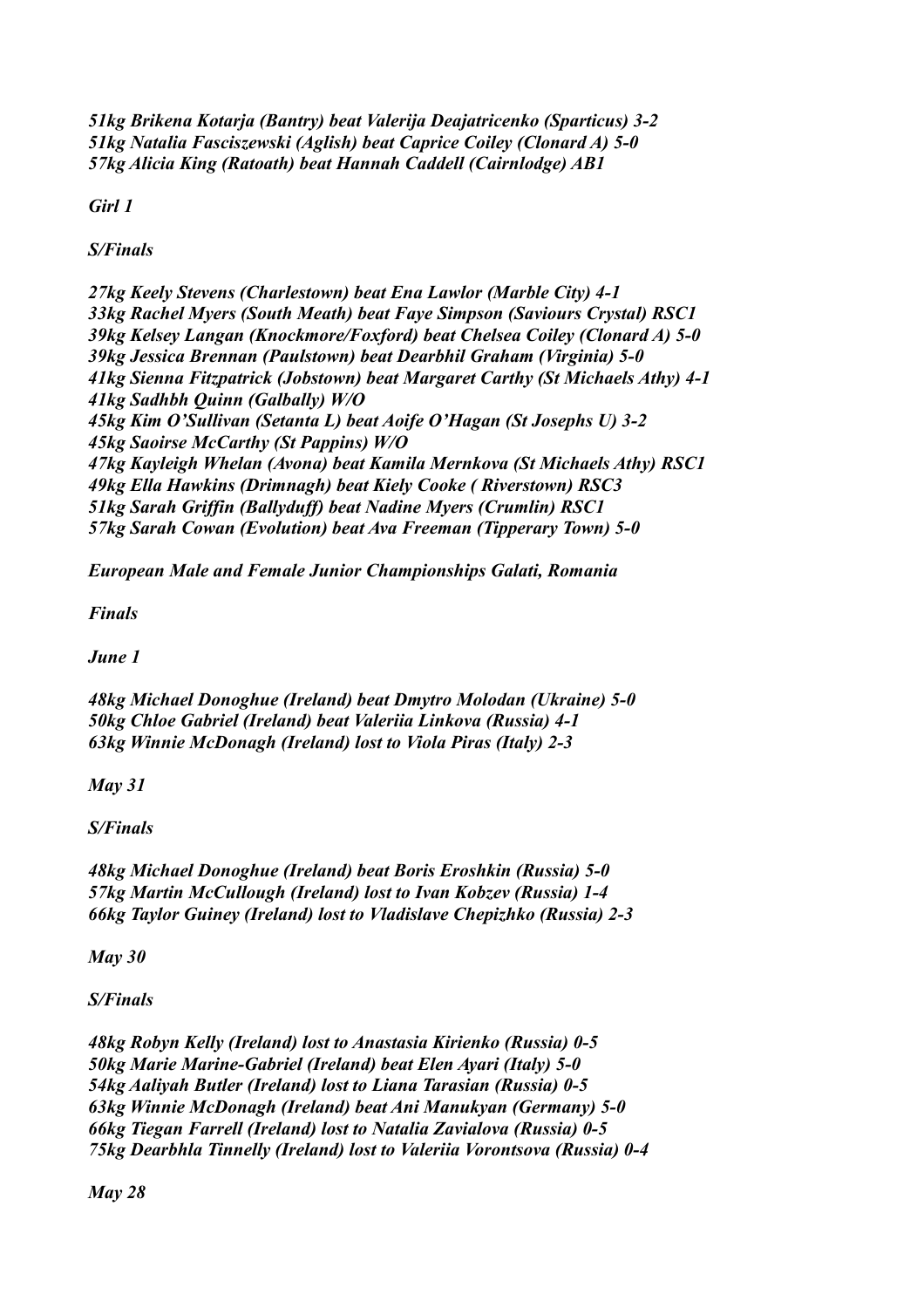# *Q/Finals*

*46kg Breda Quilligan (Ireland) lost to Fanni Kovacs (Hungary) 0-5 46kg Dylan Eagleson (Ireland) lost to Timur Khalilov (Russia) 2-3 50kg Chloe Gabriel (Ireland) beat Veronika Zajicova (Czech Republic) 5-0 54kg Aaliyah Butler (Ireland) beat Antoneia Alecu (Romania) 5-0 60kg Michael McCarthy (Ireland) lost to Magomed Mamaev (Russia) 0-5 66kg Tiegan Farrell (Ireland) beat Radmyla Rodinova (Ukraine) 3-2 66kg Taylor Guiney (Ireland) beat Narek Zakharyan (Armenia) 5-0 75kg Dearbhla Tinnelly (Ireland) beat Nur Kocaoglu (Turkey) 4-1 75kg Mark Duffy (Ireland) lost to Vinny Huczmann (England) 0-5*

*May 27*

*Q/Finals*

*48kg Robyn Kelly (Ireland) beat Gamze Soguksu (Turkey) 5-0 48kg Michael Donoghue (Ireland) beat Said Abdullayev (Azerbaijan) 5-0 63kg Winnie McDonagh (Ireland) beat Lia Pukkila (Finland) 5-0 57kg Martin McCullough (Ireland) beat Matvei Starikov (Estonia) 5-0 57kg Nicole O'Sullivan (Ireland) lost to Cristina Ciobanu (Romania) 1-4 70kg Shauna Doherty (Ireland) lost to Melania Moldovan (Romania) 2-3 70kg Eoghan Lavin (Ireland) lost to Mikhail Usov (Russia) 0-5 80kg Margaret Stokes (Ireland) lost to Natalia Hodyk (Ukraine) 1-4*

*May 26*

*Last 16*

*46kg Dylan Eagleson (Ireland) beat Rafael Lozano (Spain) 5-0 48kg Michael Donoghue (Ireland) beat James Sweeney (Scotland) 5-0 52kg Donagh Keary (Ireland) lost to Asad Aghayev (Azerbaijan) 0-5 60kg Michael McCarthy (Ireland) beat Giorgi Zhorzhaliani (Georgia) 3-2 66kg Taylor Guiney (Ireland) beat Andrei Mustet (Turkey) 5-0 70kg Eoghan Lavin (Ireland) beat Alperen Terzi (Turkey) 4-1*

*May 25*

*Last 16*

*52kg Rachael Lawless (Ireland) lost to Sophia Mazzoni (Italy) 0-5 54kg Aaliyah Butler (Ireland) beat Ellie Taylor (Wales) 5-0 57kg Martin McCullough (Ireland) beat Ares Hakoyban (Armenia) 4-0 63kg Winnie McDonagh (Ireland) beat Ceren Tuncer (Turkey) 5-0 75kg Mark Duffy (Ireland) beat Lucian Miltitelu (Romania) 5-0*

*Last 32*

*54kg Mustafa Edris (Ireland) lost to Royston Smith-Barney (England) 1-4*

*May 24*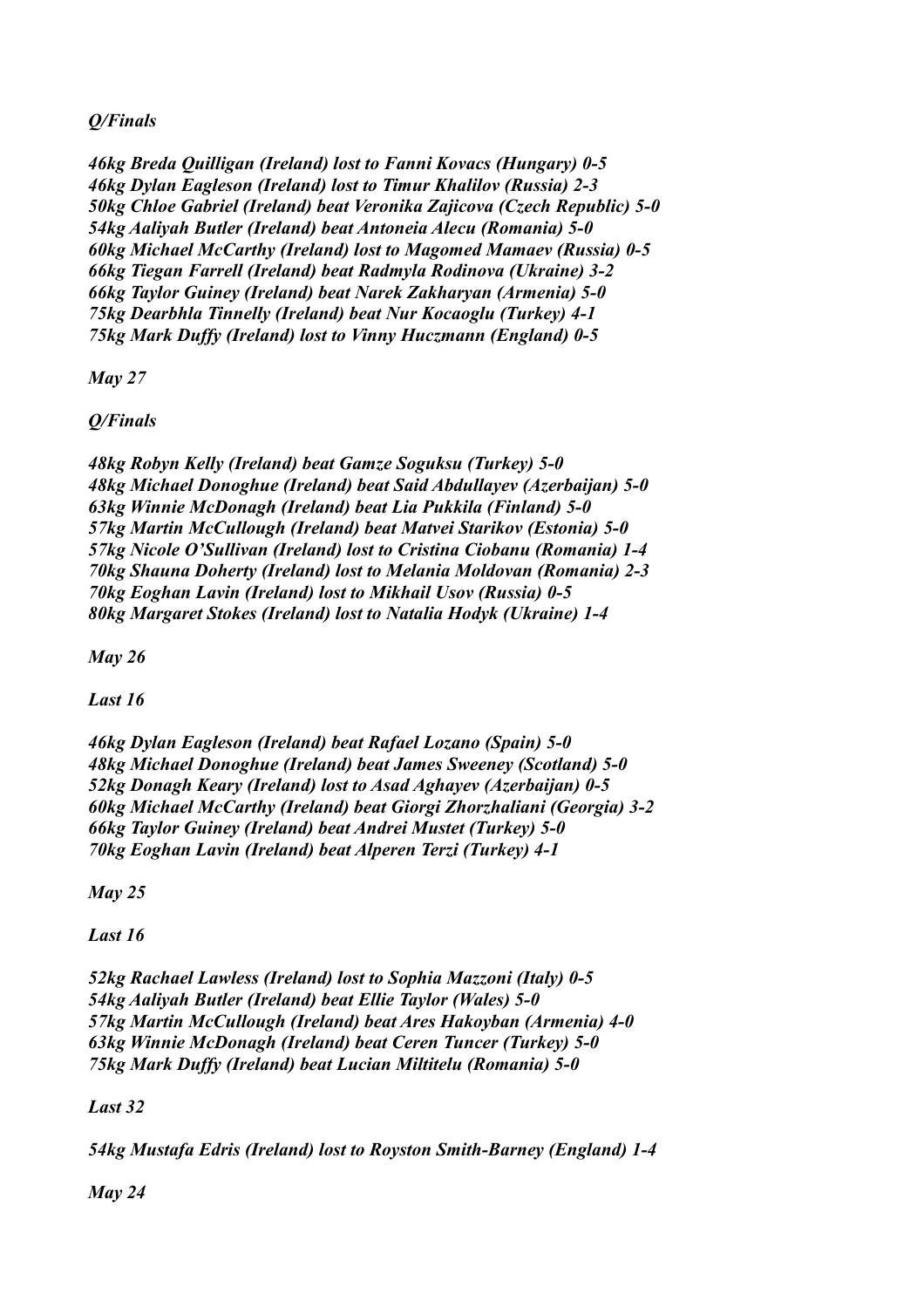*Prelims Last 16/32*

*1st session*

*48kg Michael Donoghue (Ireland) beat Zoltan Cservak (Hungary) 5-0 48kg Robyn Kelly (Ireland) beat Iryna Melnyk (Ukraine) 5-0 66kg Taylor Guiney (Ireland) beat Orhan Mehmet (Turkey) 5-0 66kg Tiegan Farrell (Ireland) beat Petra Kovacs (Hungary) 5-0 80+kg Thomas McDonnell (Ireland) lost to Dzmitry Barysav (Belarus) 1-4 50kg Jason Nevin (Ireland) lost to Saba Tkebuchave (Georgia) 1-4 57kg Martin McCullough (Ireland) beat Kevin Bohm (Sweden) 5-0 60kg Shelby Myres (Ireland) lost to Maryna Muliarchk (Belarus) 2-3 63kg Thomas King (Ireland) lost to Niv Rahamin (Israel) 1-4 80kg James Ward (Ireland) lost to Jack Turnbull (England) 2-3*

*Irish squad*

*Female*

*46kg Breda Quilligan (Rathkeale) 48kg Robyn Kelly (Ballynacargy) (Bronze) 50kg Chloe Gabriel (Mulhuddart) (Gold) 52kg Rachael Lawless (Portlaoise) Cpt 54kg Aaliyah Butler (Monivea) (Bronze) 57kg Nicole O'Sullivan (Corinthians) 60kg Shelby Myres (Crumlin) 63kg Winnie McDonagh (Neilstown) (Silver) 66kg Tiegan Farrell (Arklow) (Bronze) 70kg Shauna Doherty (Sacred Heart, Dublin) 75kg Dearbhla Tinnelly (Clann Naofa) (Bronze) 80kg Margaret Stokes (Callan)*

*Male*

*46kg Dylan Eagleson (St Pauls, Antrim) 48kg Michael Donoghue (St Michaels Athy) (Gold) 50kg Jason Nevin (Olympic Mullingar) 52kg Donagh Keary (Rathfriland) 54kg Mustafa Edris (Monkstown, Dublin) 57kg Martin McCullough (Gleann) (Bronze) 60kg Michael McCarthy (Mayfield) 63kg Thomas King (Ratoath) 66kg Taylor Guiney (Drimnagh) (Bronze) 70kg Eoghan Lavin (Ballyhaunis) Cpt 75kg Mark Duffy (Charlestown) 80kg John Ward (Brosna) 80+kg Thomas McDonnell (Docklands)*

*IABA President: Dominic O'Rourke Team managers: Eugene O'Kane Snr and Anne Murphy Coaches: Billy McClean, James Doyle, Gerard McDaid, John Gallagher, Aoife Hennigan*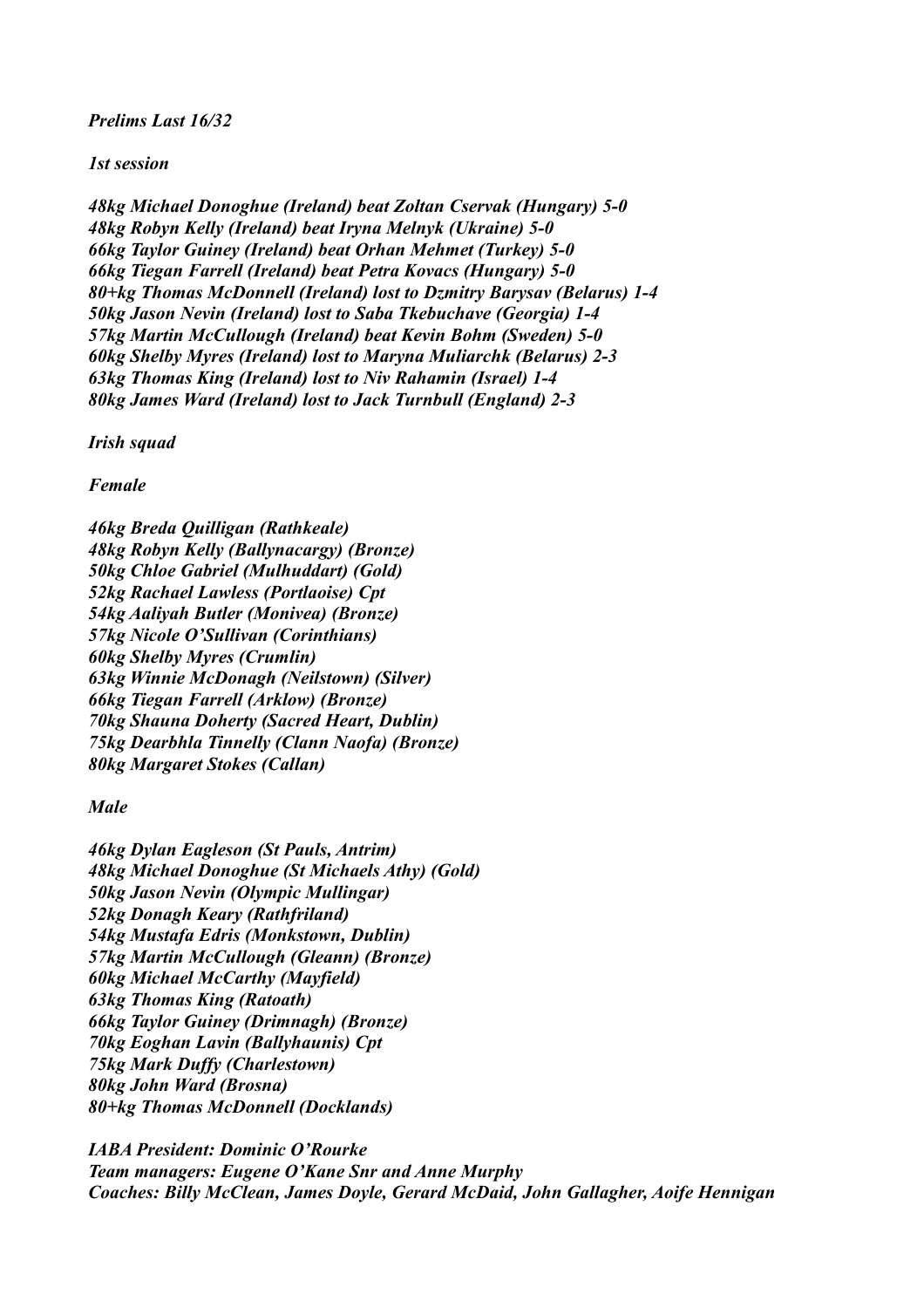## *R&J: Loughlin Gannon*

*Netherlands v Ireland Elite*

*Rotterdam*

*June 7*

*64kg: Enrico Lacruz (Netherlands) beat Wayne Kelly (Ireland) RSCI2 (2-1) 69kg: Aidan Walsh (Ireland) beat Delano James (Netherlands)- 4-1 75kg: Max van der Pas (Netherlands) beat Emmet Brennan (Ireland) 4-1 81kg: Artjom Kasparian (Netherlands) beat Paul Mc Cullogh (Ireland)5-0 91kg: Peter Müllenberg (Netherlands) beat Kane Tucker(Ireland) 4-1*

*Boy 4 and Junior 1 & 2 Championships National Stadium Dublin*

*June 8*

*Junior 1*

*Finals (11am)*

*36kg Daniel Owens (Holy Trinity) W/O 39kg Jerry Wall (Grangecon) W/O 42kg Bryce Collins (East Down) W/O 44kg Clepson dos Santos (Holy Trinity) beat Aaron Treanor (Emyvale) 5-0 46kg Nathan Keegan (Mayfield) beat Cian O'Toole (St Davids Naas) 4-1 48kg Brooklyn Saunders (Docklands) beat Mason McClintock (Holy Trinity) 4-1 50kg Kyle McGreevey (Holy Trinity) beat Luke Price (St Francis) 4-1 52kg Shane O'Brien (Raging Bull) beat Cian Moran (Cabra) 5-0 54kg Dave O'Neill (Charleville) beat Chad Magill (Glengormley) 5-0 57kg Conal Treanor (Dealgan) beat Cain Lewis (Ballymun) 5-0*

*Boy 4 Final*

*57kg Tom Murphy (St Ibars/St Josephs) beat Cale Brennan (St Michaels Athy) 4-1*

*Junior 1 Finals*

*60kg Patrick Donovan (Olympic Galway) beat Ryan Cullan (The Ballagh) 5-0 63kg Rory O'Gorman (St Malachys) beat David Drennan (Paulstown) 4-1 66kg James Whelan (Docklands) beat Luka Gureshidze (Togher) 4-1*

*Boy 4 Final*

*66kg Sean Brennan (Corinthians) beat Skirmantas Auzelis (Ballaghaderreen) 5-0*

*Junior 1 Finals*

*70kg David Doyle (Urlingford) beat Michael McCarthy (Sacred Heart D) 5-0 75kg Martin Mongans (OLOL) beat Sean Walsh (Trojan) 5-0 80kg Peter Maughan (Ballyhaunis) W/O*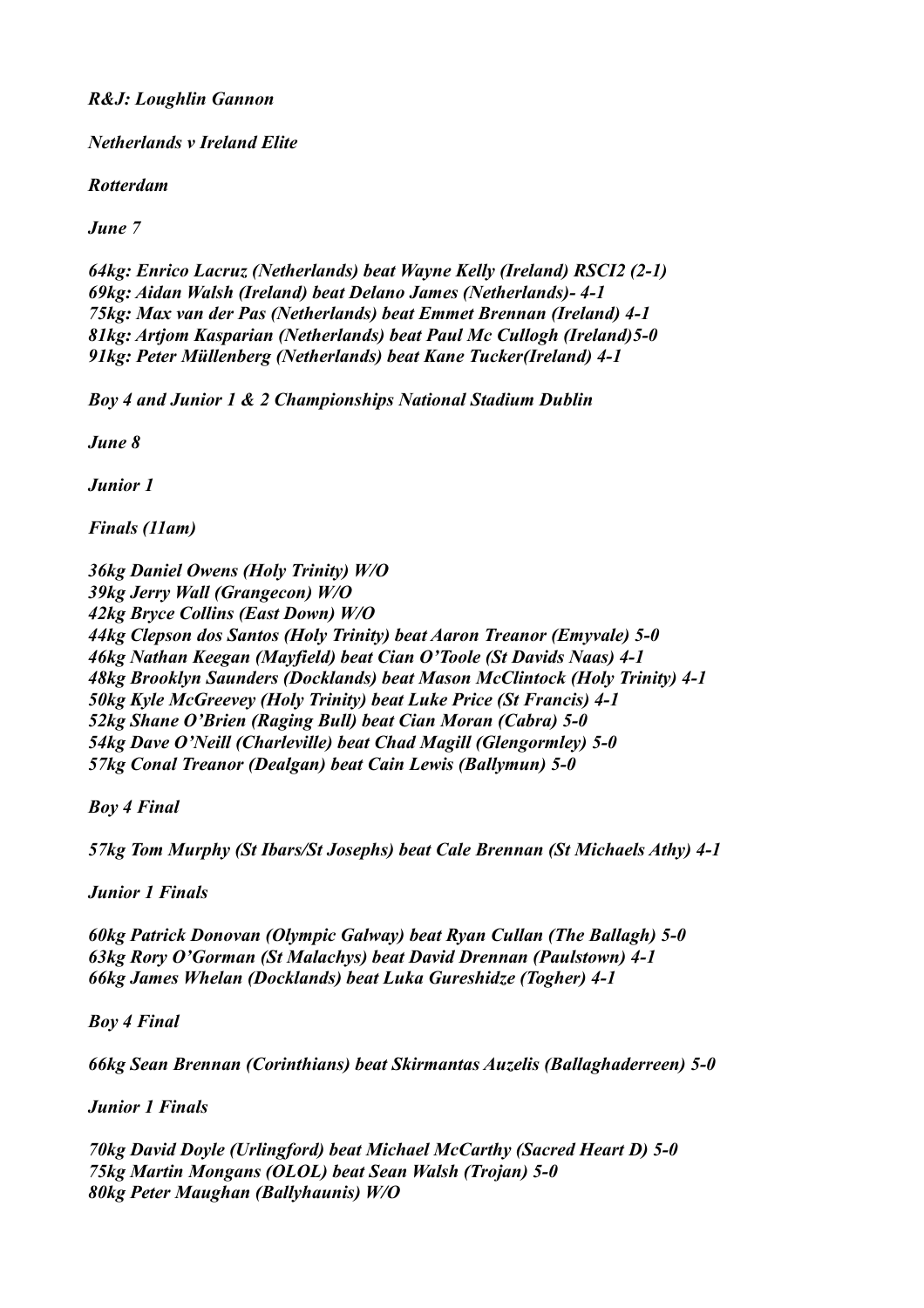*85kg John McDonagh (St Annes) beat David McDonagh (Avona) 5-0 91kg Conor McDonagh (Galway) beat Michael McDonagh (Navan) 4-1 91+kg Mikey Keenan (Leeside Lough) beat Airimas Bauras (Athlone) 4-1 108kg Bernard McDonagh (St Annes) W/O*

*Junior 2*

*Finals*

*44kg John Joyce (Olympic Mullingar) W/O 46kg Eric Walsh (Marble City) W/O 48kg Oisin Mulholland (East Down) beat Jake Rapple (Monkstown Dublin) 3-2 50kg Carl Sheridan (Crumlin) beat Kieran McPartland (Ratoath) 4-1 52kg Jack Desmond (Bantry) beat Jake McMahon (Liberty) 3-2 54kg Jon McConnell (Holy Trinity) beat Dylan McDonagh (Olympic Galway) 5-0 57kg Keelyn Roche (St Aidans) beat Ciaran Delaney (Corinthians) 5-0 60kg Eoghan Quinn (St Johns U) beat Steven Cairns (Legacy) 5-0 63kg Matthew Tyndall (Docklands) beat Joseph Burke (St Canices) 5-0 66kg William Hayden (Crumlin) beat Shane O'Gorman (St Malachys) 4-1 70kg Darragh Gilroy (St Flanagans) beat Emeka Onwuka (All Saints) 4-1 75kg Tiernan Mayse (Two Castles) beat Patrick Lawlor (Brian Dillons) 3-2 80kg Jason Myers (Titans) W/O 85kg Jack Marley (Monkstown D) W/O 91kg James Redmond (Ballybrack) beat Dylan Burns (Townland) 5-0 91+kg Malachy Duffy (Virginia) W/O 118kg Christian Halligan (Saviours Crystal) W/O 125kg Joshua Philips (Ardoyne Holy Cross) W/O*

*June 7*

*Boy 4*

*Finals*

*36kg Paddy Cleary (Olympic Galway) beat Jamie McCann (Whitechurch) 5-0 39kg Martin Collins (Drimnagh) W/O 42kg Gavin Ryan (Ratoath) beat Jake Daly (Castlebar) 5-0 44kg Michael Nugent (Olympic Mull) beat Brogan McComiskey (Gilford) 5-0 46kg Raymond Joyce (Clonmel) beat John Donohoe (St Michaels Athy) 4-1 48kg James O'Loughlin (Olympic Galway) beat Cian Cramer (Cabra) 3-2 50kg William Faulkner (Rathkeale) beat Michael Cleary (Olympic Galway) 5-0 52kg Bernie McDonagh (Dunfanaghy) beat Thomas McDonnell (Bay City) 3-2 54kg Jim Donovan (OLOL) beat Terry Hanna (Townland) 5-0 60kg Oran Carton (Star of The Sea) beat Charles McDonagh (Cookstown) 5-0 63kg John Fay (Swords) beat James McGuinness (St Monicas) 4-1 70kg Josh Olaniyan (Jobstown) beat Martin Keenan (Leeside Lough) 5-0 75kg Tyler Meade (Hyland BA) beat Dylan Bradley (Muskerry) 5-0 80kg Joseph Hutchinson (Neilstown) beat Sean Trant (Glashule) 5-0 85kg David Sweeney (Sligo City) W/O 91kg Nathan Ojo (Esker) beat Nathan Ward (Monivea) 5-0 91+kg Coleman Barrett (Olympic Galway) W/O*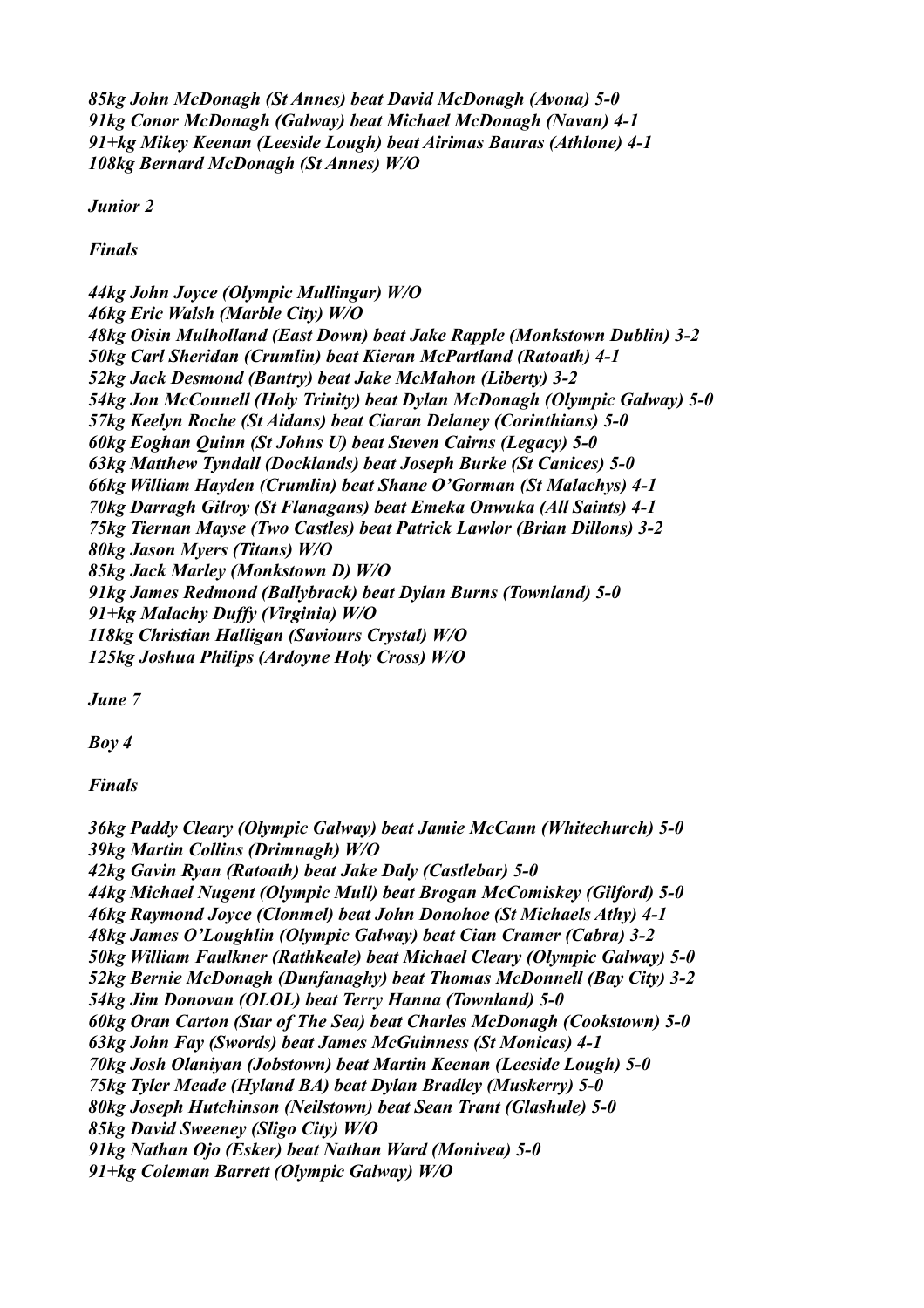## *S/Finals*

*June 1*

*Junior 1*

*44kg Clepson dos Santos (Holy Trinity) beat James Timms (Cherry Orchard) RSC3 46kg Nathan Keenan (Mayfield) beat Ben Williams (Drimnagh) 5-0 48kg Mason McClintock (Holy Trinity) beat Toby Ogugua (Tramore) 4-1 48kg Brooklyn Saunders (Docklands) beat Ronan Mongan (Gilford) 4-1 50kg Kyle McGreevey (Holy Trinity) W/O 52kg Shane O'Brien (Raging Bull) beat Mark Reneghan (Armagh) 5-0 52kg Cian Moran (Cabra) beat William O'Reilly (Charleville) 5-0 54kg Chad Magill (Glengormley) beat Raymond Scully (Glasnevin) 5-0 54kg Dave O'Neill (Charleville) beat Cahir Gormley (Illies GG) 3-2 57kg Conal Treanor (Dealgan) beat Tiernan Glennon (St Josephs U) 5-0 57kg Cain Lewis (Ballymun) beat Jordan O'Donnell (St Georges) 5-0 60kg Ryan Cullen (The Ballagh) beat Jamie Doyle (Gilford) 4-1 60kg Patrick Donovan (Olympic Galway) beat Ryan Johnston (Clonard A) 5-0 63kg Rory O'Gorman (St Malachys) beat Sean Roche (Donore) 3-2 63kg David Drennan (Paulstown) beat Peter Convery (St Johns U) 5-0 66kg Luka Gureshidze (Togher) beat Odhran McGinley (Dunfanaghy 5-0 66kg James Whelan (Docklands) beat Charlie Ward (Olympic Galway) 5-0 70kg Michael McCarthy (Sacred Heart D) beat Devon Hanrahan (Saviours Crystal) 5-0 70kg David Doyle (Urlingford) beat Michael Loughran (Silverbridge) AB2 75kg Sean Walsh (Trojan) beat Paul Mahon (Ballinacarrow) 3-2 75kg Martin Mongans (OLOL) beat Harry Good (Letterkenny) 5-0 80kg Qudus Narudeen (Raging Bull) beat Michael McDonnell (Crumlin) 5-0 80kg Peter Maughan (Ballyhaunis) beat Danny McHugh (Two Castles) 3-2 91kg Michael McDonagh (Navan) beat Christian Storey (Corpus Christi) 5-0 91kg Conor McDonagh (Galway) beat Anthony O'Mahony (Muskerry) 5-0*

# *Junior 2*

# *S/Finals*

*48kg Oisin Mulholland (East Down) beat Patrick McShane (Letterkenny) 5-0 48kg Jake Rapple (Monkstown D) beat Aaron Kirwan Doyle (The Ballagh) 5-0 50kg Kieran McPartland (Ratoath) beat Kevin Fahy (Oughterard) 5-0 50kg Karl Sheridan (Crumlin) beat Shea Neeson (Moneyglass) RSC3 52kg Jake McMahon (Liberty) beat Jesse Callaghan (Illies GG) 3-2 52kg Jack Desmond (Bantry) beat Leandro de Silva (Smithfield) 5-0 54kg Jon McConnell (Holy Trinity) beat Daire Halfpenny (Gilford) RSC3 54kg Dylan McDonagh (Olympic G) beat Luke Mooney (Corinthians) 5-0 57kg Keelyn Roche (St Aidans) beat Jamie Lee (Douglas) 5-0 57kg Ciaran Delaney (Corinthians) beat Cian Duggan (Cabra) 4-1 60kg Eoghan Quinn (St Johns U) beat Thomas McCann (St Pauls A) 5-0 60kg Steven Cairns (Legacy) beat James Treacy (Corinthians) RSC1 63kg Joseph Burke (St Canices) beat Aaron O'Keeffe (Kanturk) 3-2 63kg Matthew Tyndall (Docklands) beat Ethan McCaul (St Josephs U) 5-0 66kg Shane O'Gorman (St Malachys) W/O 66kg William Hayden (Crumlin) beat Richard Cummins (Tipperary) RSC1*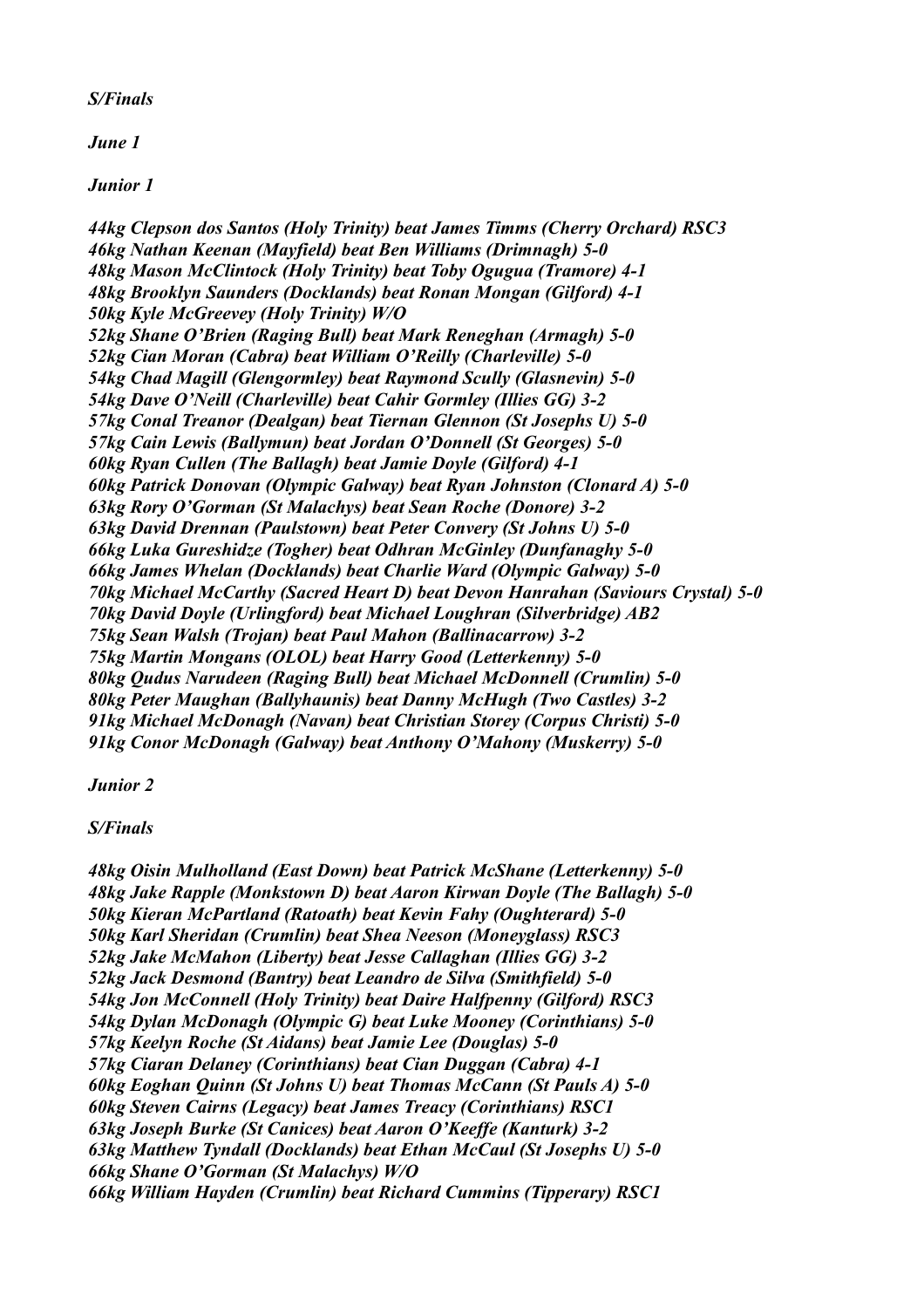*70kg Emeka Onwuka (All Saints) beat Jack O'Connor (Four Kings) 4-1 70kg Darragh Gilroy (Fr Flanagans) beat Maxim Dusyhy (St Pauls M) 5-0 75kg Tiernan Mayse (Two Castles) beat Dominic Oscar (St Michaels A) RSC3 75kg Patrick Lawlor (Brian Dillons) beat Paddy Collins (Baldoyle) 3-2 80kg Daniel Treen (Dungarvan) beat Neil Rowe (St Cianans) 4-0 80kg Jason Myers (Titans) W/O 85kg Jack Marley (Monkstown D) beat Patrick McDonagh (Cookstown) 5-0*

*May 31*

*Boy 4 Final*

*33kg Dylan Foy (Banbridge) beat Michael Glennon (St Brigids Eden) 5-0*

*Boy 4 S/Finals*

*36kg Jamie McCann (Whitechurch) beat Naoise O'Leary (St Anthony's/Pats) 5-0 36kg Paddy Cleary (Olympic Galway) beat Jason Lynch (Illies GG) 5-0 39kg Willie Delaney (Marble City) beat Michael O'Reilly (Saviours Crystal) 5-0 39kg Martin Collins (Drimnagh) beat Cormac Hall (Dunfanaghy) 5-0*

*Junior 1*

*60kg Patrick Donovan (Olympic Galway) beat Jordan Giggin (Ballyduff) 3-1*

*Boy 4 S/Finals*

*42kg Jake Daly (Castlebar) beat Damian McGuigan (Clonard A) 4-1 42kg Gavin Ryan (Ratoath) beat Dylan Sherry (Emyvale) 5-0 44kg Brogan McComiskey (Gilford) beat Darren Flynn (Castlerea) 5-0 44kg Michael Nugent (Olympic Mull) beat Cole Taylor (Oliver Plunkett) 5-0 46kg John Donohoe (St Michaels Athy) beat Conor Reynolds (Corinthians) 5-0 46kg Raymond Joyce (Clonmel) beat Martin Doherty (Holy Trinity) 4-1 48kg James O'Loughlin (Olympic G) beat Conor McCrory (Townland) 5-0 48kg Cian Cramer (Cabra) beat John McCarton (Carrickmore) 3-2 50kg Michael Cleary (Olympic G) beat Patrick Corcoran (Cloghan) 4-1 50kg William Faulkner (Rathkeale) beat Ben Cooke (St Johns U) 4-1 52kg Bernie McDonagh (Dunfanaghy) beat Michael Lawrence (Trinity Boys) AB2 52kg Thomas McDonnell (Bay City) beat Criostior Browne (Oliver Plunkett) 5-0 54kg Terry Hanna (Townland) beat Thomas Brolly (St Johns U) 3-2 54kg Jim Donovan (OLOL) beat Luke Beakhurst (Esker) 5-0 57kg Cale Brennan (St Michaels Athy) beat Thomas McDonagh (Crumlin) 5-0 57kg Tom Murphy (St Ibars/Josephs) beat David O'Hara (St John Bosco A) 5-0 60kg Charles McDonagh (Cookstown) beat Ciaran Bergin (Castlerea) 4-1 60kg Oran Carton (Star of the Sea) beat Luka Nadrashvilli (Legacy) 5-0 63kg James McGuinness (St Monicas) beat Andrew Faulkner (Rathkeale) 5-0 63kg John Fay (Swords) beat Ben McHugh (Corrib) 5-0 66kg Skirmantas Auzelis (Ballaghaderreen) beat Sean Whelan (St Marys NR) 5-0 66kg Sean Brennan (Corinthians) beat James Muckian (Silverbridge) 5-0 70kg Martin Keenan (Leeside Lough) beat Jake Walker (Lisburn) 4-1 70kg Josh Olaniyan (Jobstown) beat Charlie Neill (Ballysillan) 5-0 75kg Tyler Meade (Hyland BA) beat Thomas Corcoran (Enniskillen) 5-0*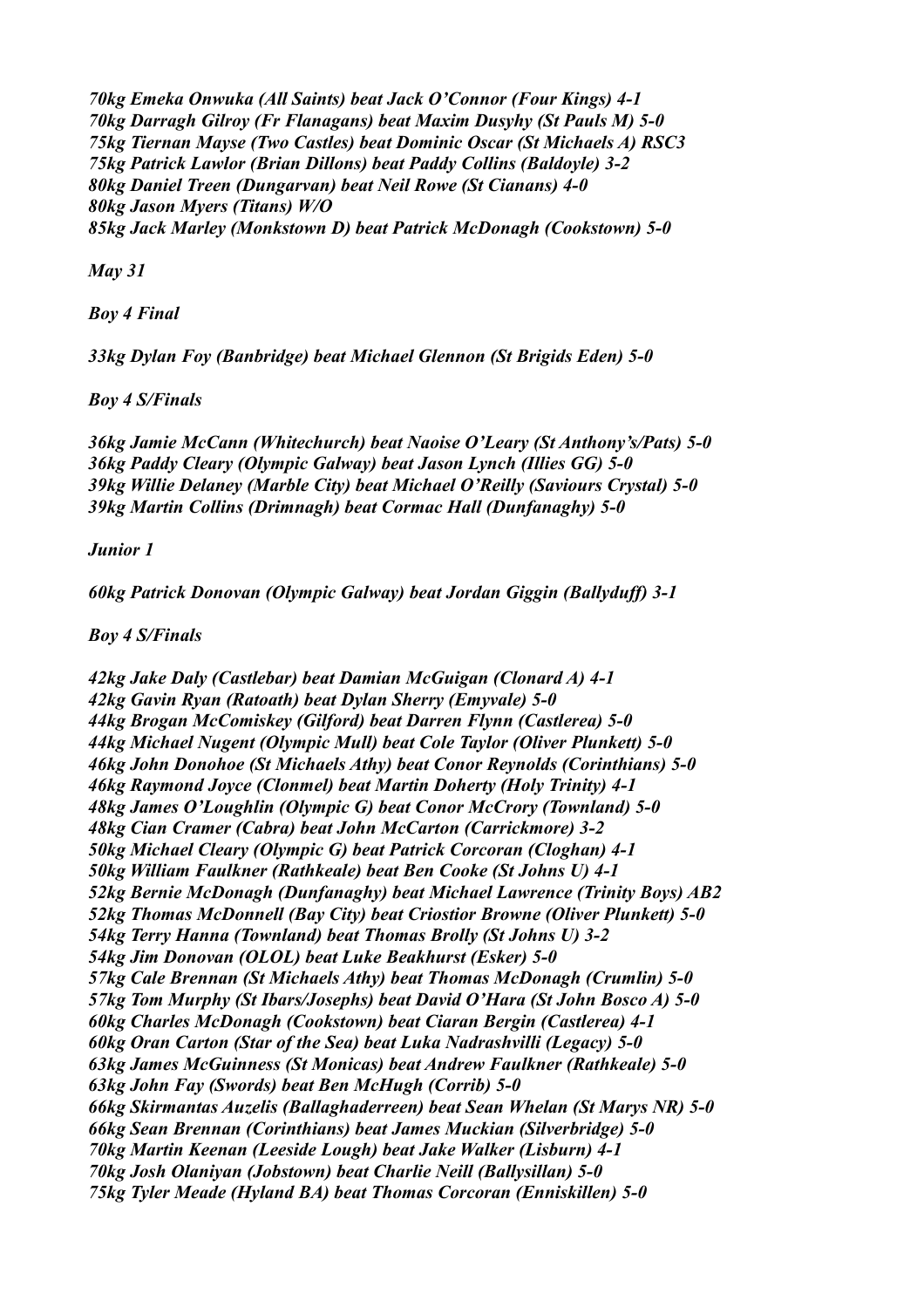*75kg Dylan Bradley (Muskerry) beat Sam Davey (Townland) 4-1 80kg Joseph Hutchinson (Neilstown) beat Patrick McDonagh (St Brigids Kildare) 5-0 80kg Sean Trant (Glashule) beat Ryan O'Neill (Clonmel) 3-2 91kg Nathan Ward (Monivea) beat Ali Hassan (Cavan) 5-0*

*May 25*

*Q/Finals*

*Junior 1*

*52kg Shane O'Brien (Raging Bull) beat Michael Maughan (St Michaels Athy) 5-0 52kg William O'Reilly (Charleville) beat Patrick Mullan (Holy Trinity) 5-0 52kg Cian Moran (Cabra) beat John Ginty (Geesala) 5-0 57kg Jordan O'Donnell (St Georges) beat Patrick Ward (Riverside) 4-1 57kg Cain Lewis (Ballymun) beat Tim Twohig (Riverstown) 5-0 60kg Ryan Johnston (Clonard A) beat James Uzell (Drimnagh) 3-2 63kg Sean Roche (Donore) beat Mark Rhatigan (Aglish) 5-0 63kg David Drennan (Paulstown) beat Liam Walsh (Sliabh Luachra) 3-0 63kg Peter Convery (St Johns U) beat Ethan Douglas (Cairn Lodge) 3-2 66kg James Whelan (Docklands) W/O 66kg Charlie Ward (Olympic Galway) beat Padraig Doyle (Bunclody) 4-1 70kg David Doyle (Urlingford) beat Conor Donnelly (Rathfirland) 5-0 75kg Harry Good (Letterkenny) beat Lennon Meade (Hyland BA) 4-1 80kg Danny McHugh (Two Castles) beat Robbie Zackozora (Muskerry) RSC3 80kg Peter Maughan (Ballyhaunis) beat John McDonagh (Navan) RSC1*

*Junior 2*

*50kg Karl Sheridan (Crumlin) beat Padraig Cleary (Holy Trinity) 3-2 54kg Dylan McDonagh (Olympic Galway) W/O 57kg Jamie Lee (Douglas) beat Thomas Orr (Lisburn) 3-2 57kg Cian Duggan (Cabra) beat Oran Gethins (Sean McDermott) 5-0 57kg Ciaran Delaney (Corinthians) beat Joe Harkin (Oakleaf) 3-2 60kg James Treacy (Corinthians) beat Adam Sinnott (Rathnew) 4-1 60kg Steven Cairns (Legacy) beat Padraig O'Cualain (Connemara) RSC2 63kg Matthew Tyndall (Docklands) beat Fionn Gill ( Ardnaree) 5-0 63kg Ethan McCaul (St Josephs U) W/O 70kg Maxim Dusyhy (St Pauls M) beat Michael Stokes (Oakleaf) 3-1 70kg Darragh Gilroy (Fr Flanagans) beat Josh Cummins (Trinity Boys) 5-0 75kg Paddy Collins (Baldoyle) beat Francis McDonagh (Sparticus) 5-0 75kg Patrick Lawlor (Brian Dillons) beat John McDonagh (Galway) 4-1*

*May 24*

*Q/Finals*

*Boy 4*

*36kg Paddy Cleary (Olympic Galway) beat Gerard Pratt (Olympic Galway) 5-0 42kg Gavin Ryan (Ratoath) beat Oisin Worsencroft (St Colmans) 5-0 44kg Cole Taylor (Oliver Plunkett) beat Michael Connors (Cherry Orchard) 4-1*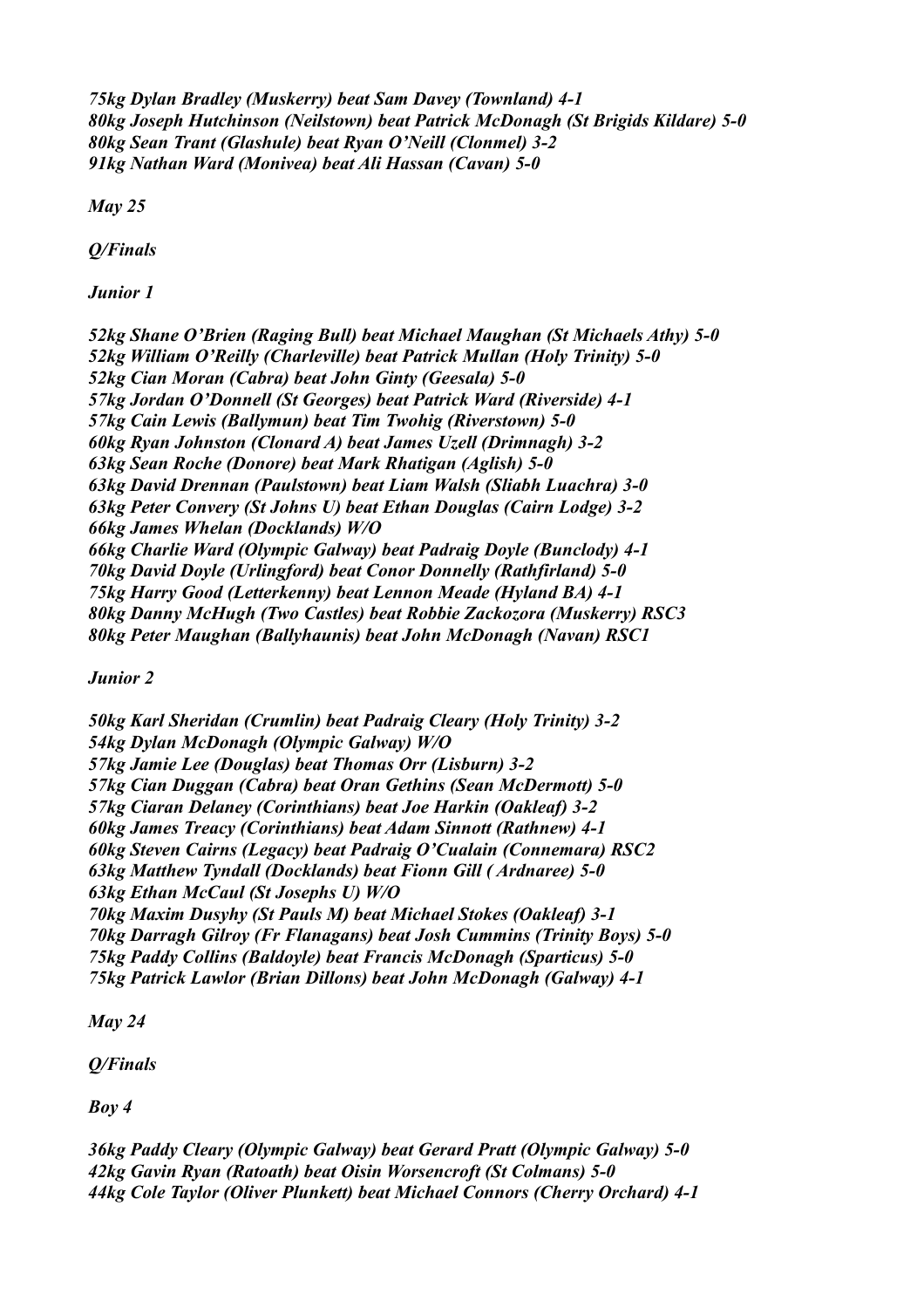*44kg Michael Nugent (Olympic Mull) beat Cameron Crichton (Rochfordbridge) 5-0 46kg Martin Doherty (Holy Trinity) beat Soni Gaffney (Bantry) 5-0 46kg Raymond Joyce (Clonmel) beat Caelan Doherty (Two Castles) 5-0 48kg Cian Cramer (Cabra) beat Jack Dempsey (Wexford CBS) 5-0 52kg Thomas McDonnell (Bay City) beat Colm Folan (Connemara) 5-0 52kg Criostior Browne (Oliver Plunkett) beat Cody O'Reilly (Curragh) 5-0 54kg Jim Donovan (OLOL) beat John Donoghue (Olympic Galway) 5-0 57kg Cale Brennan (St Michaels Athy) beat David McDonagh (Galway) 4-1 57kg Thomas McDonagh (Crumlin) beat John Keenan (Leeside Lough) 5-0 57kg Tom Murphy (St Ibars/Josephs) beat JP McDonagh (St Pauls M) 5-0 57kg David O'Hara (St John Bosco A) beat Liam Crawford (Raphoe) 5-0 60kg Oran Carton (Star of the Sea) beat Evan Kirwan (Drimnagh) 3-2 60kg Luka Nadrashvilli (Legacy) beat Jake Farrell (St Josephs Edenderry) 5-0 63kg Ben McHugh (Corrib) beat Sean Hayden (Gorey) 5-0 63kg John Fay (Swords) beat Dean Doherty (Carndonagh) RSC2 66kg Sean Brennan (Corinthians) beat Connor Murphy (Ballyduff) RSC2 70kg Jake Walker (Lisburn) beat Eoin Clarke (Virginia) RSC2 70kg Charlie Neill (Ballysillan) beat Liam McCormack (Holy Family L) 5-0 70kg Josh Olaniyan (Jobstown) beat Conor Dargan (Whitechurch) 3-2 75kg Sam Davey (Townland) beat Curtis Darcy (Callan) 4-1 75kg Dylan Bradley (Muskerry) beat Dylan O'Brien (Leeside Lough) 4-1 80kg Sean Trant (Glashule) W/O*

*Junior 2*

*54kg Luke Mooney (Corinthians) beat Eoin Higgins (Portlaoise) 5-0 70kg Emeka Onwuka (All Saints) beat Thomas McDonagh (Galway) 3-2*

*European Games 2019 Minsk, Belarus*

*June 30*

*Finals*

*60kg Kellie Harrington (Ireland) lost to Mira Potkonen (Finland) W/0 (Harrington withdrew because of a hand injury)*

*56kg Kurt Walker (Ireland) beat Mykola Butsenko (Ukraine) 5-0*

*June 29*

*Final*

*57kg Michaela Walsh (Ireland) lost to Stanmira Petrova (Bulgaria) 1-4*

*June 28*

*S/Finals*

*49kg Regan Buckley (Ireland) lost to Artur Hovannisyan (Armenia) 2-3 56kg Kurt Walker (Ireland) beat Peter McGrail (Team GB) 3-2*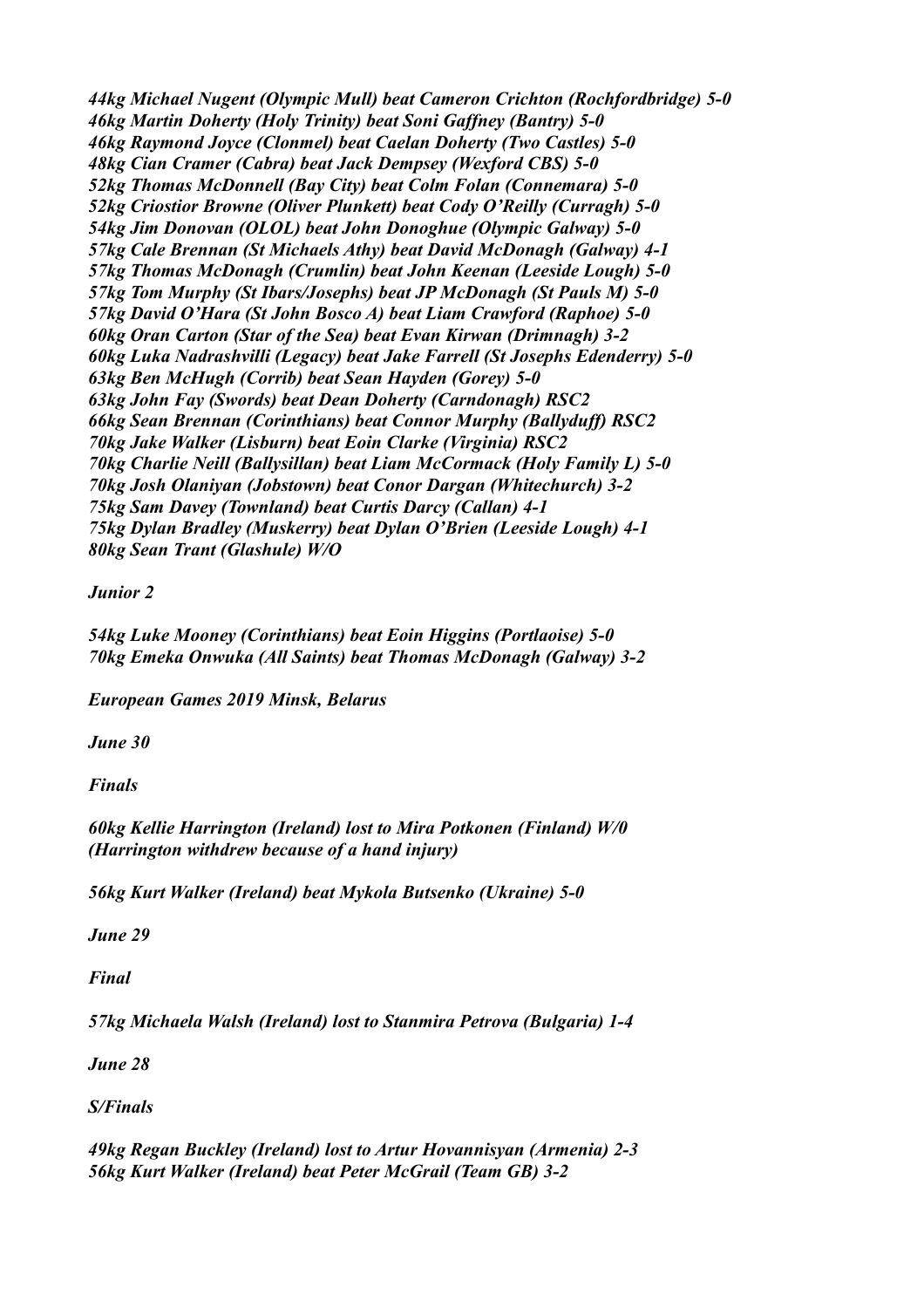*57kg Michaela Walsh (Ireland) beat Daria Amramova (Russia) 3-2 60kg Kellie Harrington (Ireland) beat Agnes Alexiusson (Sweden) 5-0 69kg Grainne Walsh (Ireland) lost to Karolina Koszewska (Poland) 2-3 75kg Michael Nevin (Ireland) lost to Salavtore Cavallaro (Italy) KO1*

*June 26*

*Q/Finals*

*56kg Kurt Walker (Ireland) beat Samuel Kistohurry (France) 5-0 57kg Michaela Walsh (Ireland) beat Ornella Wahner (Germany) 4-1 60kg Kellie Harrington (Ireland) beat Irma Testa (Italy) 4-1 69kg Grainne Walsh (Ireland) beat Elina Gustafsson (Finland) 5-0 75kg Aoife O'Rourke (Ireland) lost to Lauren Price (Team GB) 0-5*

*June 25*

*Last 16*

*64kg James McGivern (Ireland) lost to Hovhannes Bachkov (Armenia) 0-5 75kg Aoife O'Rourke (Ireland) beat Viktoryia Kebikova (Belarus) 4-1*

*Q/Finals*

*49kg Regan Buckley (Ireland) beat Martin Molina (Spain) 4-1 75kg Michael Nevin (Ireland) beat Guler Serhat (Turkey) 4-1*

*June 24*

*Last 16*

*56kg Kurt Walker (Ireland) beat Zhirayr Saeqsyan (Armenia) 4-1 57kg Michaela Walsh (Ireland) beat Lenuta Perijoc (Romania) 4-1 69kg Kieran Molloy (Ireland) lost to Yauheni Dauhaliavets (Belarus) 1-4 69kg Grainne Walsh (Ireland) beat Rosie Eccles (Team GB) 4-1 91+kg Dean Gardiner (Ireland) lost to Mikheil Bakhtidze (Georgia) 1-4*

*June 23*

*Last 16*

*49kg Regan Buckley (Ireland) beat Bator Sagalvev (Russia) 5-0 75kg Michael Nevin (Ireland) beat Kamran Shakhsuvarly (Azerbaijan) 5-0 91kg Anthony Browne (Ireland) lost to Toni Filipi (Croatia) 1-4*

*Last 32*

*64kg James McGivern (Ireland) beat Michael Takacs (Slovakia) 5-0*

*June 22*

*Last 32*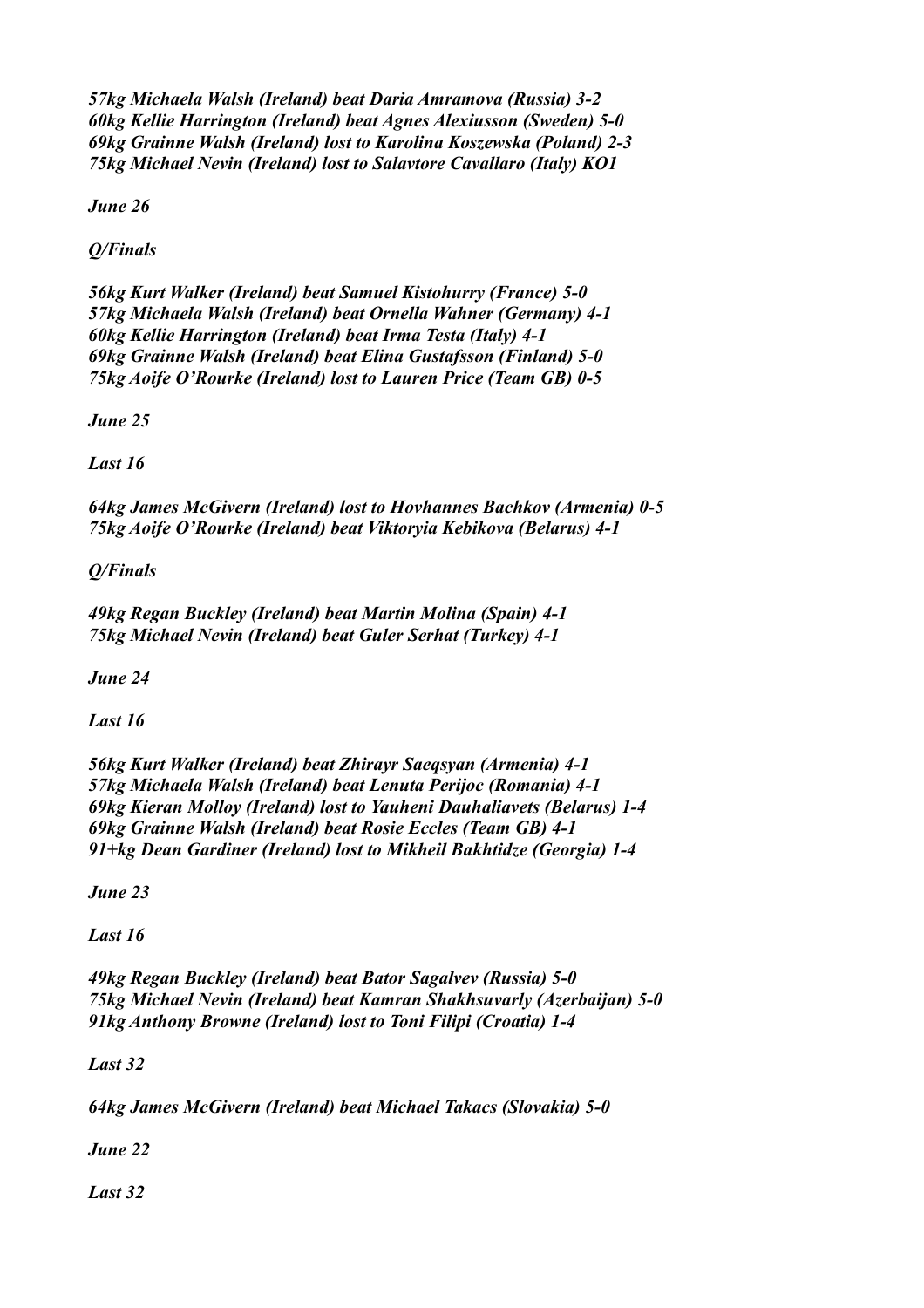*69kg Kieran Molloy (Ireland) beat Goce Janeski (Northern Macedonia) 5-0 75kg Michael Nevin (Ireland) beat Mark Dickinson (Team GB) 3-2*

*Irish squad*

*Female*

*57kg Michaela Walsh (Monsktown A) (Silver) 60kg Kellie Harrington (St Marys) (Silver) 69kg Gráinne Walsh (Spartacus) (Bronze) 75kg Aoife O'Rourke (Castlerea)*

*Male*

*49kg Regan Buckley (St Teresa's) (Bronze) 56kg Kurt Walker (Canal) (Gold) 64kg James McGivern (St George's) 69kg Kieran Molloy (Oughterard) 75kg Michael Nevin (Portlaoise) (Bronze) 91kg Tony Browne (St Michael's Dublin) 91kg+ Dean Gardiner (Clonmel)*

*Team manager: Bernard Dunne*

*Coaches: Zaur Antia, John Conlan, Dmitry Dimitruk*

*2019 National Boys and Girls Junior Cadet Championships National Stadium Dublin*

*July 6*

*Finals (11am)*

*27kg Jamie McMahon (Ardee) W/O 31kg Alfie Jordan (Olympic Mullingar) beat Luke Mulhall (Docklands) 4-1 G33kg Stacey O'Connor (Jobstown) W/O 33kg Patsy Joyce (Olympic Mullingar) W/O G36kg Carley Mullarney (Ballyhaunis) W/O 35kg Martin McDonagh (Avona) beat Tadgh Sheridan (Olympic Mullingar) 4-1 (completed on June 21) 37kg Marcus Barrett (Titans) beat Asthon Ruth (Cabra) 3-2 G38kg Caoimhe Kinsella (St Anthonys/Pats) beat Chantelle Balfe (Craanford) RSC1 38.5kg Kai Griffin (Drimnagh) beat Paul Fitzgerald (Corinthians) 3-2 G40kg Shakira McCrudden (Riverside) W/O 40kg Roy Colgan (Avona) beat Callum Flaherty (Connemara) 5-0 41.5kg Sean Tyndall (Docklands) beat Louis Hill (Gilford) 4-1 G42kg Katie O'Keeffe (Kanturk) beat Aliyah Flood (Monkstown D) 4-1 43kg Kyle Smyth (Holy Trinity) beat Anton Genocky (Docklands) 3-2 G44kg Esther Lambe (Setanta L) beat Ellie Hanrahan (Kilfenora) AB2 44.5kg Malo Davis (Monkstown D) beat Seamus Maughan (Cookstown) 3-2*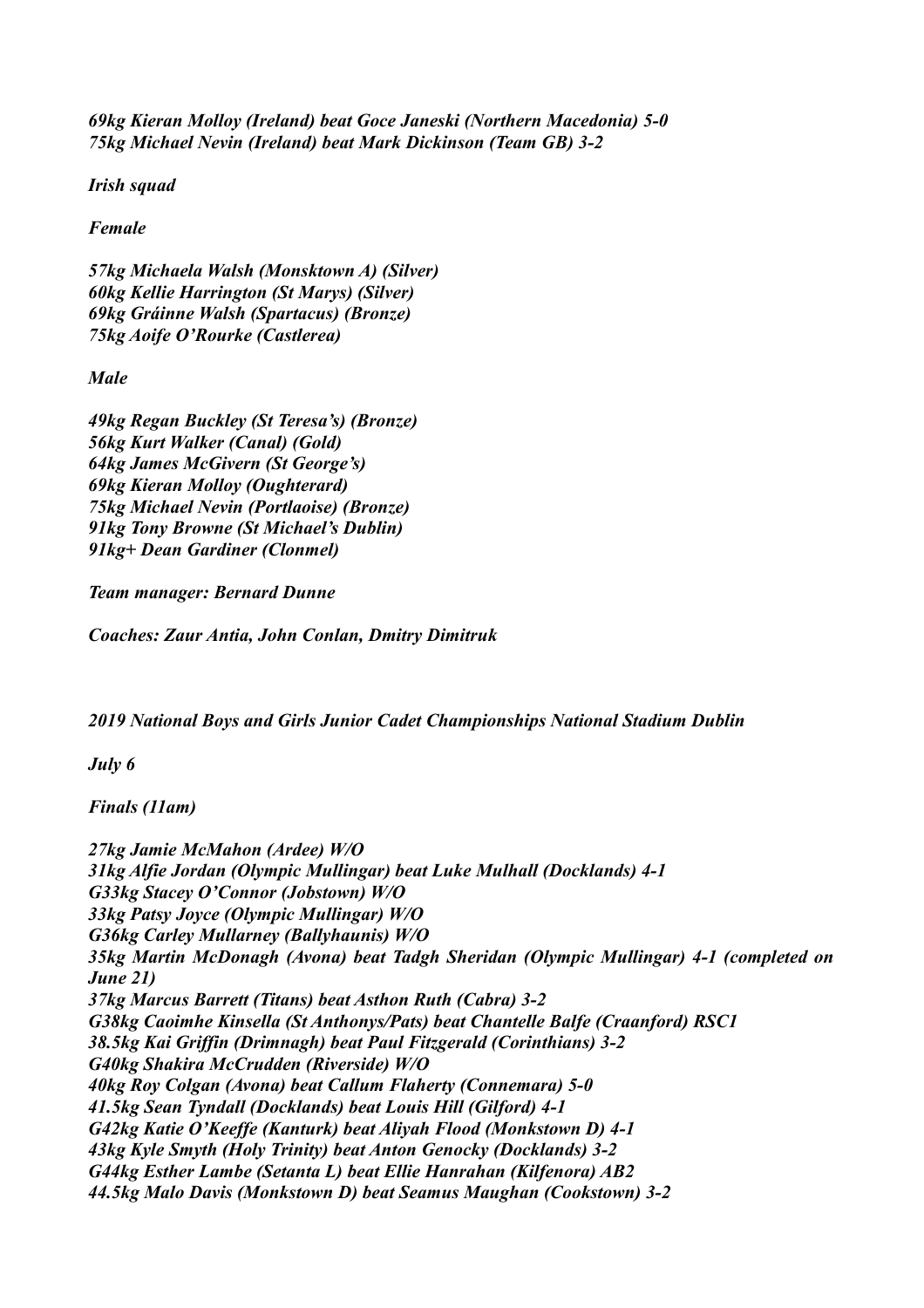*G46kg Carleigh Irvine (Illies GG) beat Angelina Duffy (Glin) 4-1 46kg Blaine Fitzgerald (Corinthians) beat Anthony O'Reilly (Callan) 4-1 G48kg Nora Jackman (Paulstown) beat Caragh Murphy (Oughterard) 5-0 48kg Padraig Stapleton (Monkstown D) beat Cian Dolan (Monivea) 4-1 50kg James O'Reilly (Togher) beat Terry Maughan (Crumlin) 4-1 G51kg Natalia Fasciszewska (Aglish) beat Georgia McGovern (Drimnagh) 5-0 52kg Lee McEvoy (Avona) beat Luke Hall (Rochfordbridge) 4-1 G54kg Niamh Keogh (Olympic Mullingar) beat Ariana Usetilaite (Tipperary Town) 5-0 54kg Cole Byrne (Enniskerry) beat John McDonagh (Cabra) 4-1 56kg Lawrence Connors (St Marys D) beat Adam Sweeney (Gateway) 4-1 G57kg Alicia King (Ratoath GG) W/O 59kg Alex Herteg (Bay City) beat Patrick Stokes (St Johns U) 3-2 G60kg Gabrielle Mongan (Whitechurch) beat Hope Gallagher (Achill) 4-0 62kg Michael A McCarthy (Urlingford) beat Sean Dinnegan (Mullingar Elite) 5-0 64kg Ava Rose Lyndon (Glin) beat Emma Keating (Paulstown) 5-0 65kg Dementas Auzelis (Ballaghederreen) W/O 67kg Dayna Elbharaoui (Crumlin) W/O 68kg Thomas Ward (Carrickmore) beat John Paul Mongan (OLOL) G70kg Brianna Tobin (Spartans) W/O 72kg Ryan Murphy (Neilstown) beat Callum McGillin (Two Castles) 5-0 G75kg Cliona Darcy (Tobar Pheadair) beat Brianna Ryan (Setanta L) 5-0 76kg Caolan Devlin (Mark Heagney) beat Clayton Nolan (Ballyhaunis) 4-1 80kg Bernard Cawley (St Davids Naas) beat Kurt Doyle (Crumlin) 5-0 90kg Adam Olaniyan (Jobstown) beat Edward Sweeney (Titans) 4-1 90+kg Danny O'Brien (Shadows) W/O*

*June 22*

*S/Finals*

*40.kg Roy Colgan (Avona) beat Owen Cleary (Olympic Galway) 4-1 40.kg Callum Flaherty (Connemara) beat Danny Reilly (St Pauls M) 3-2 41.5kg Louis Hill (Gilford) beat Thomas McInerney (Portlaoise) 5-0 41.5kg Sean Tyndall (Docklands) beat Lee Gallagher (Ratoath GG) 4-1 43kg Kyle Smyth (Holy Trinity) beat Paul Corr (Cookstown) 4-1 43kg Anton Genocky (Docklands) beat Ian Austin (Monkstown D) 5-0 44.5kg Seamus Maughan (Cookstown) beat Ronan Love (Loup) 5-0 44.5kg Malo Davis (Monkstown D) beat Christopher Doyle (St Ailbhes) 5-0 46kg Blaine Fitzgerald (Corinthians) beat Eugene White (Castleblaney) 4-1 46kg Anthony O'Reilly (Callan) beat Andrew Ward (St Malachys) 3-2 48kg Padraig Stapleton (Monkstown D) beat Jason Curtis (Docklands) 4-1 48kg Cian Dolan (Monivea) beat Jimmy Hutchinson (Tipperary Town) 4-1 50kg Terry Maughan (Crumlin) beat Arthur McDonagh (Crumlin) 5-0 50kg James O'Reilly (Togher) beat Dylan McShane (St Pauls A) 5-0 52kg Luke Hall (Rochfordbridge) beat Tom Cash (Portlaoise) 5-0 52kg Lee McEvoy (Avona) beat David Blaney (Navan) 5-0 54kg John McDonagh (Cabra) beat Belaal El Yaqout (O'Hanlon Park) 4-1 54kg Cole Byrne (Enniskerry) beat Bobbie Flood (Cabra) 5-0 59kg Patrick Stokes (St Johns U) beat Devon Clooney (Cherry Orchard) 5-0 59kg Alex Herteg (Bay City) beat John Joyce (Cloghan) 4-1 68kg Thomas Ward (Carrickmore) W/O 62kg Sean Dinnegan (Mullingar Elite) beat Ethan Taylor (Loughglynn) 5-0*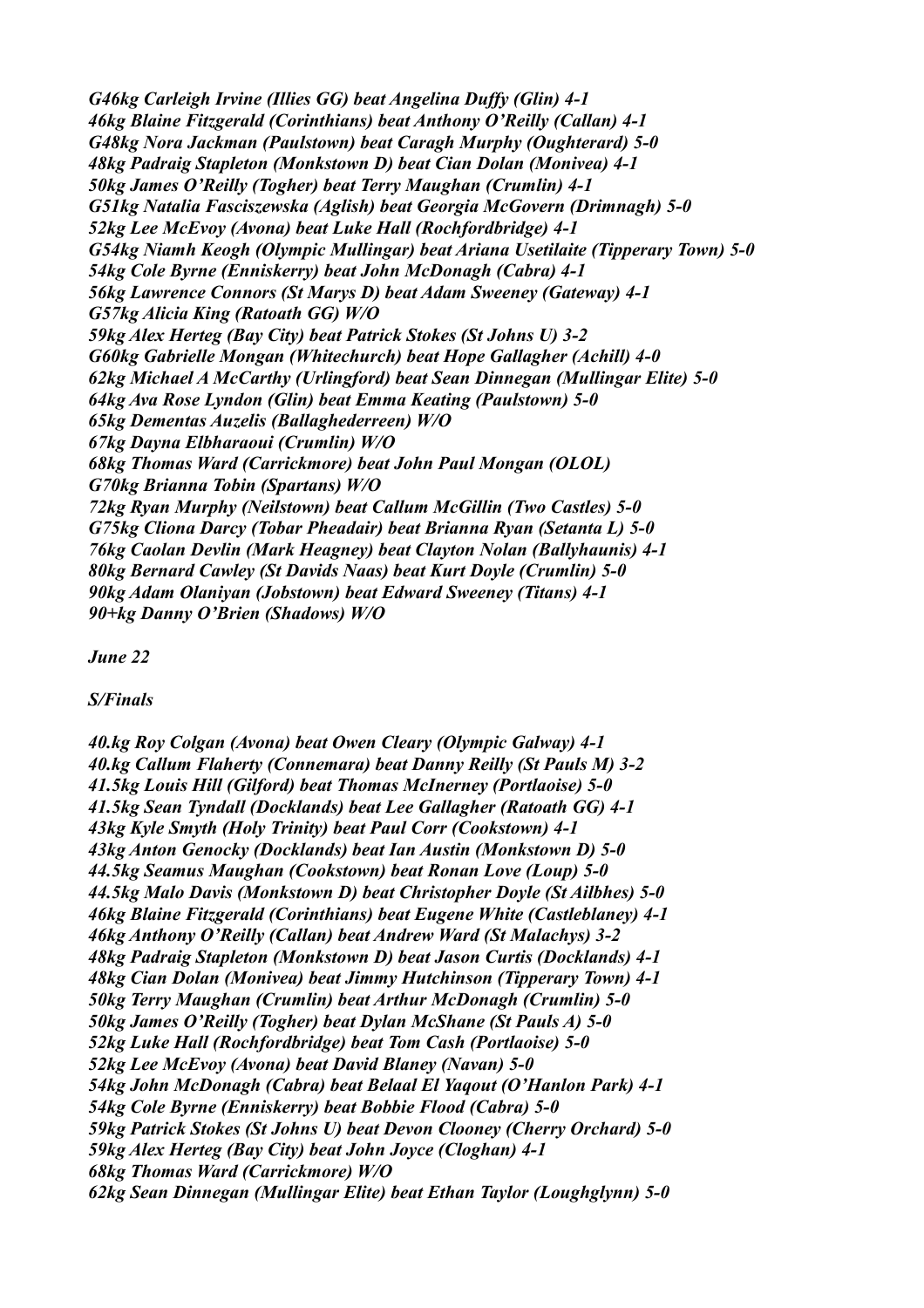*62kg Michael A McCarthy (Urlingford) beat Brandon McMahon (Carrickmore) 5-0 90kg Adam Olaniyan (Jobstown) beat Charlie McDonagh (Galway) 5-0 90kg Edward Sweeney (Titans) beat Mike McCarthy (Rathkeale) 3-2*

*June 21*

*Final*

*35kg Martin McDonagh (Avona) beat Tadgh Sheridan (Olympic Mullingar) 4-1*

*Q/Finals & S/Finals*

*31kg Alfie Jordan (Olympic Mullingar) beat William Harty (St Ailbhes) 4-1 31kg Luke Mulhall (Docklands) beat William Mongan (Crumlin) 3-2 33kg Patsy Joyce (Olympic Mullingar) beat John Connors (Craanford) 5-0 37kg Marcus Barrett (Titans) beat John Harry (Portlaoise) 3-2 37kg Ashton Ruth (Cabra) beat Jack McNamee (Olympic Mullingar) 5-0 38kg Caoimhe Kinsella (St Anthonys/Pats) beat Sophie Curley (Dealgan) 5-0 38.5kg Paul Fitzgerald (Corinthians) beat Callum Ruth (Cabra) 3-2 38.5kg Kai Griffin (Drimnagh) W/O 42kg Aliyah Flood (Monkstown D) beat Jamie O'Rourke (Wexford CBS) 5-0 44kg Esther Lambe (Setanta L) beat Rebecca Kavanagh (Mulhuddart) 5-0 44kg Ellie Hanrahan (Kilfenora) W/O 46kg Carleigh Irvine (Illies GG) W/O 46kg Angelina Duffy (Glin) beat Abby Gibbons (Cherry Orchard) 4-1 48kg Jason Curtis (Docklands) beat Drew Fitzpatrick (Saints) 3-2 48kg Padraig Stapleton (Monkstown D) beat Aaron McDaid (Raphoe) 5-0 48kg Cian Dolan (Monivea) beat Casey Walsh (Abbey) 5-0 48kg Jimmy Hutchinson (Tipperary Town) beat Jamie Scott (Golden Gloves) 5-0 48kg Caragh Murphy (Oughterard) beat Alex Dickenson (Rathnew) 5-0 48kg Nora Jackman (Paulstown) beat Caoilfhionn Crowley (Erne) 5-0 51kg Georgia McGovern (Drimnagh) beat Michaela Quinlan (Tipperary Town) 5-0 51kg Natalia Fasciszewska (Aglish) beat Tia Attewell (Tobar Pheadair) 5-0 64kg Emma Keating (Paulstown) beat Jodie Byrne (St Teresa's) 4-1 70kg Brianna Tobin (Spartans) beat Nikita Iyamu (Crumlin) RSC1*

*June 13*

## *Q/Finals and S/Finals*

*31kg Alfie Jordan (Olympic Mullingar) beat Louis Rooney (Star) 4-1 31kg William Harty (St Ailbhes) beat Josh Favoudon (St Margarets M) 4-1 31kg Luke Mulhall (Docklands) beat Aaron McKenna (O'Hanlon Park) 5-0 31kg William Mongan (Crumlin) beat Nicko Donoghue (St Michaels Athy) 3-2 38.5kg Callum Ruth (Cabra) beat Charlie Ward (Ballaghaderreen) 5-0 38.5kg Paul Fitzgerald (Corinthians) beat Dylan O'Flynn (St Colmans) RSC1 38.5kg Kai Griffin (Drimnagh) beat Denis Aleksandrous (Bracken) 5-0 38.5kg Shane Quinn (St Pauls A) beat Jack McAleer (Swords) 3-2 41.5kg Thomas McInerney (Portlaoise) W/O 41.5kg Louis Hill (Gilford) beat Philip Feokrytov (Arklow) 5-0 41.5kg Lee Gallagher (Ratoath GG) beat Sean Murray Lynch (Avona) 3-2 41.5kg Sean Tyndall (Docklands) beat Deam Smithers (Swords) 5-0*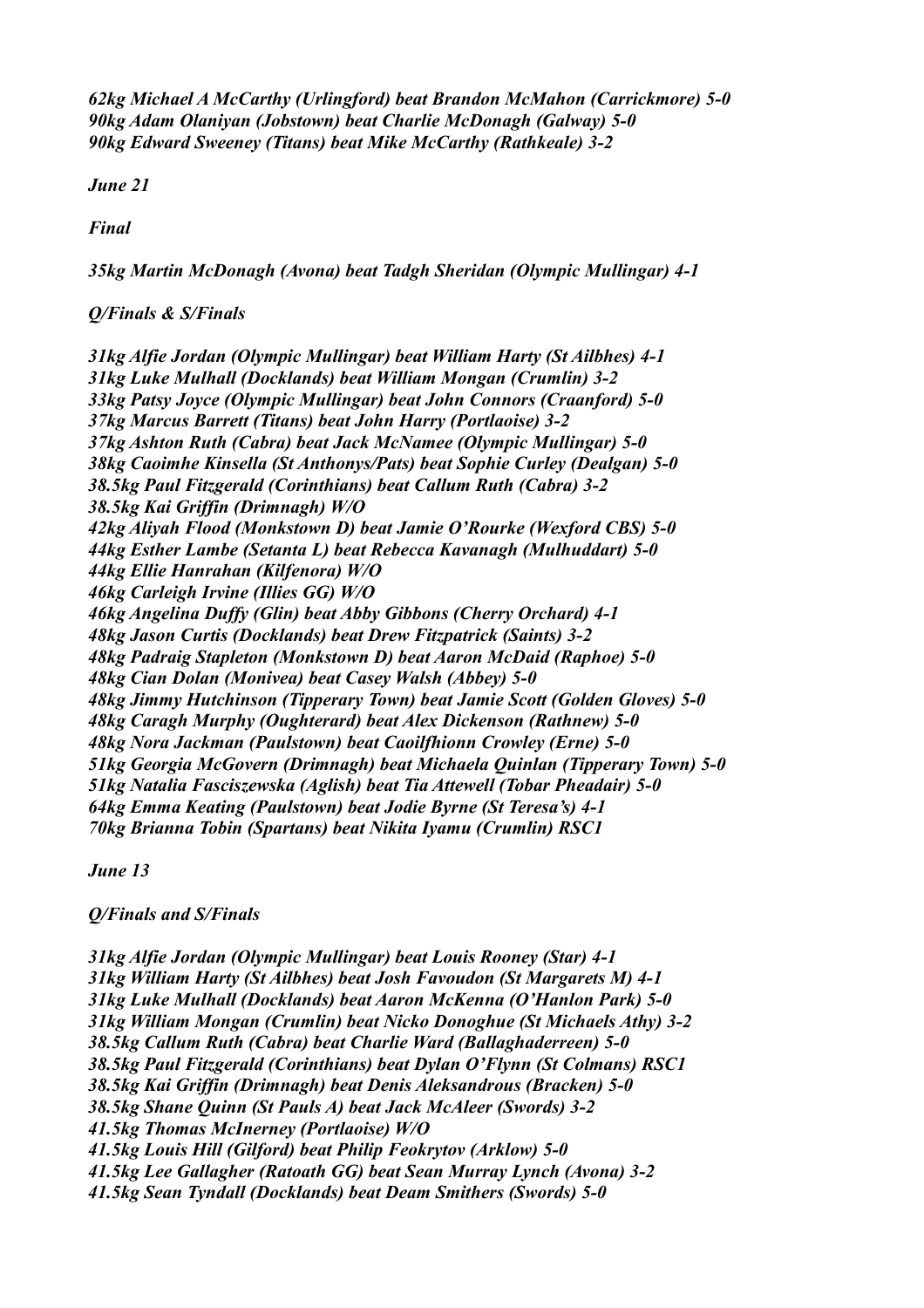*43kg Kyle Smyth (Holy Trinity) beat Harry Matthews (Mulhuddart) 5-0 43kg Paul Corr (Cookstown) beat Edward Barrett (Titans) 5-0 43kg Anton Genocky (Docklands) beat Odhran Clancy (Rathfirland) RSC3 43kg Ian Austin (Monkstown D) beat Kyle McMonagle Kearney (St Brigets U) 5-0 46kg Eugene White (Castleblaney) beat Bernie Stokes (Loughshore) 5-0 46kg Andrew Ward (St Malachys) beat Michael Ward (Ballyhaunis) 4-1 46kg Anthony O'Reilly (Callan) beat Adam O'Neill (Glin) 5-0 50kg Terry Maughan (Crumlin) beat Danny Delaney (Urlingford) 5-0 44.5kg Malo Davis (Monkstown D) beat Ben Dempsey (Achill) 4-1 44.5kg Christopher Doyle (St Ailbhes) beat Alan Donnelly (Midleton) 5-0 50kg Arthur McDonagh (Crumlin) beat Joshua Barrett (Titans) 3-2 50kg Dylan McShane (St Pauls A) beat Michael Collins (Avona) 4-1 50kg James O'Reilly (Togher) beat Daniel O'Brien (Setanta L) 5-0 52kg Tom Cash (Portlaoise) beat William Harty (Rathkeale) 3-2 52kg Lee McEvoy (Avona)beat Harley Fagan Harold (Bracken) RSC2 52kg David Blaney (Navan) beat Kyle Holden (St Michaels Athy) 3-2 54kg Niamh Keogh (Olympic Mullingar) beat Rebecca Collins (Glin) 5-0 54kg Ariana Usetilaite (Tipperary Town) beat Aine Curtis (Achill) 5-0 56kg Lawrence Connors (St Marys D) W/O 56kg Adam Sweeney (Gateway) beat Ryan Lee (Crumlin) 4-1 59kg John Joyce (Cloghan) beat James Maguire (Holy Family L) 3-2 59kg Alex Herteg (Bay City) beat Aaron Ward (Darndale) 5-0 60kg Gabrielle Mongan (Whitechurch) beat Jade McNamee (Olympic Mullingar) 3-2 60kg Hope Gallagher (Achill) beat Casey Dermody (Raging Bull) 3-2*

*June 14*

*Prelims*

*31kg William Mongan (Crumlin) beat Rico Donoghue (Portlaoise) 5-0 31kg Nicko Donoghue (St Michaels Athy) beat Karl Reilly (Immaculata A) 3-2 38.5kg Shane Quinn (St Pauls A) beat Peter Ward (Immaculata A) 5-0 37kg Jack McNamee (Olympic Mullingar) Edward Carthy (St Micheals Athy) 5-0 37kg John Harry (Portlaoise) beat Armandas Kreqzde (Avona) 4-1 37kg Marcus Barrett (Titans) beat Brian Daly (Olympic Mullingar) 5-0 40kg Owen Cleary (Olympic Galway) beat Anthony Hunter (St Pauls A) 5-0 40kg Roy Colgan (Avona) beat Tyler Nolan (Cherry Orchard) 5-0 40kg Danny Reilly (St Pauls M) beat Bleik Lisaks (Bracken) 5-0 40kg Callum Flaherty (Connemara) W/O 41.5kg Philip Feokrytov (Arklow) beat Jack McCarthy (Dealgan) 5-0 41.5kg Lee Gallagher (Ratoath GG) beat Ryan Jenkins (Olympic Mullingar) 5-0 41.5kg Sean Murray Lynch (Avona) beat Nathan O'Hara (Paulstown) 5-0 41.5kg Sean Tyndall (Docklands) beat Sam Harty (Rathkeale) 5-0 41.5kg Dean Smithers (Swords) beat William Carthy (St Michaels Athy) 4-1 46kg Angelina Duffy (Glin) beat Megan Carthy (St Michaels NR) 5-0 46kg Abbie Gibbons (Cherry Orchard) beat Niamh Molloy (Connemara) RSC3 48kg Jamie Scott (Golden Gloves) beat Donnacha Mooney (Clann Naofa) 5-0 50kg Daniel O'Brien (Setanta L) beat Stephen Walsh (Monkstown D) 5-0 50kg James O'Reilly (Togher) beat Michael McInerney (Cloghan) 5-0 54kg Rebecca Collins (Glin) beat Cleah Young (St Pauls A) 5-0 54kg Niamh Keogh (Olympic Mullingar) beat Lucy O'Neill (Ballybough) 5-0 54kg Aine Curtis (Achill) beat Allanah Attewell (Tobar Pheadair) 4-1*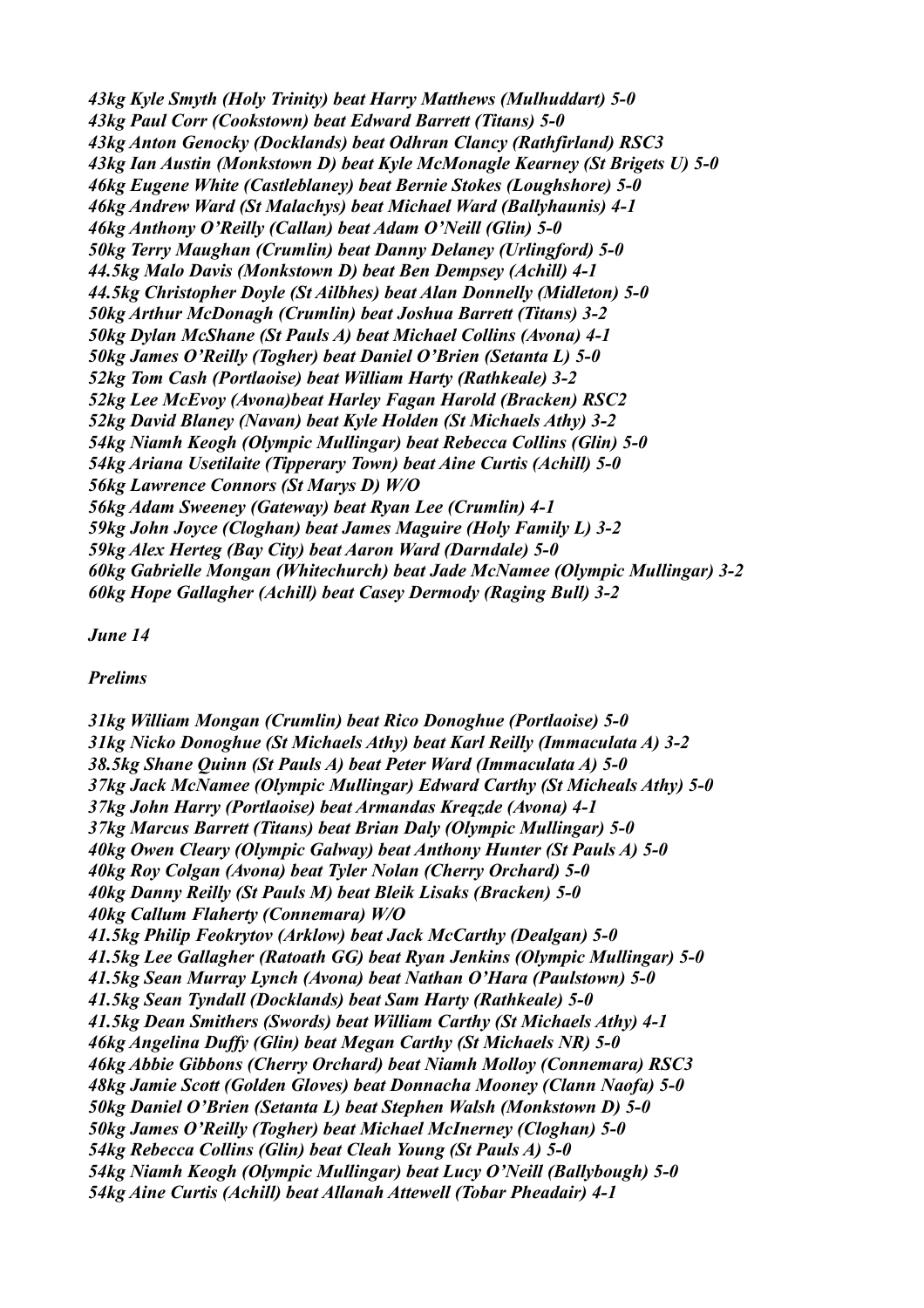*54kg Ariana Usetilaite (Tipperary Town) beat Ella Hanlon Malone (Glin) 5-0 56kg Ryan Lee (Crumlin) beat Oscar Lewins (Monkstown D) 5-0 60kg Casey Dermody (Raging Bull) W/O*

*23rd Trestin Memorial Odessa, Ukraine*

*July 9*

*Last 32*

*63kg Wayne Kelly (Ireland) beat Vaghinak Bazeyan (Armenia) 5-0 69kg Aiden Walsh (Ireland) lost to Tibenius Barbuso (Hungary) 1-4 75kg Emmet Brennan (Ireland) beat Igor Harchenko (Ukraine) 5-0*

*Last 16*

*81kg Tommy Hyde (Ireland) beat Hindawl Al Oada (Jordan) 5-0*

*July 10*

*Last 16*

*63kg Wayne Kelly (Ireland) beat Zoravov Petrosayan (Ukraine) 3-2 75kg Emmet Brennan (Ireland) beat Nikita Yakimchyk (Ukraine) 5-0 91kg Kenny Okungbowa (Ireland) beat Shangarbek Batynula (Kazakhstan) RTD2*

*July 11*

*Q/Finals*

*63kg Wayne Kelly (Ireland) beat Denys Pesotskyi (Ukraine) 3-2 (fight stopped in round two, cuts) 75kg Emmet Brennan (Ireland) lost to Ivan Papakyn (Ukraine) 0-5 81kg Tommy Hyde (Ireland) lost to Dannylo Zhasan (Ukraine) 0-5 91kg Kenny Okungbowa (Ireland) lost to Eshish Husain (Jordan) 0-3*

*July 12*

*S/Finals*

*63kg Wayne Kelly (Ireland) lost to Yuri Shepelyk (Ukraine) 0-5*

*Irish squad*

*63kg Wayne Kelly (Portlaoise) (Bronze) 69kg Aidan Walsh (Monkstown) 75kg Emmet Brennan (Glasnevin) 81kg Tommy Hyde (Mayfield) 91kg Ken Okungbowa (Athlone)*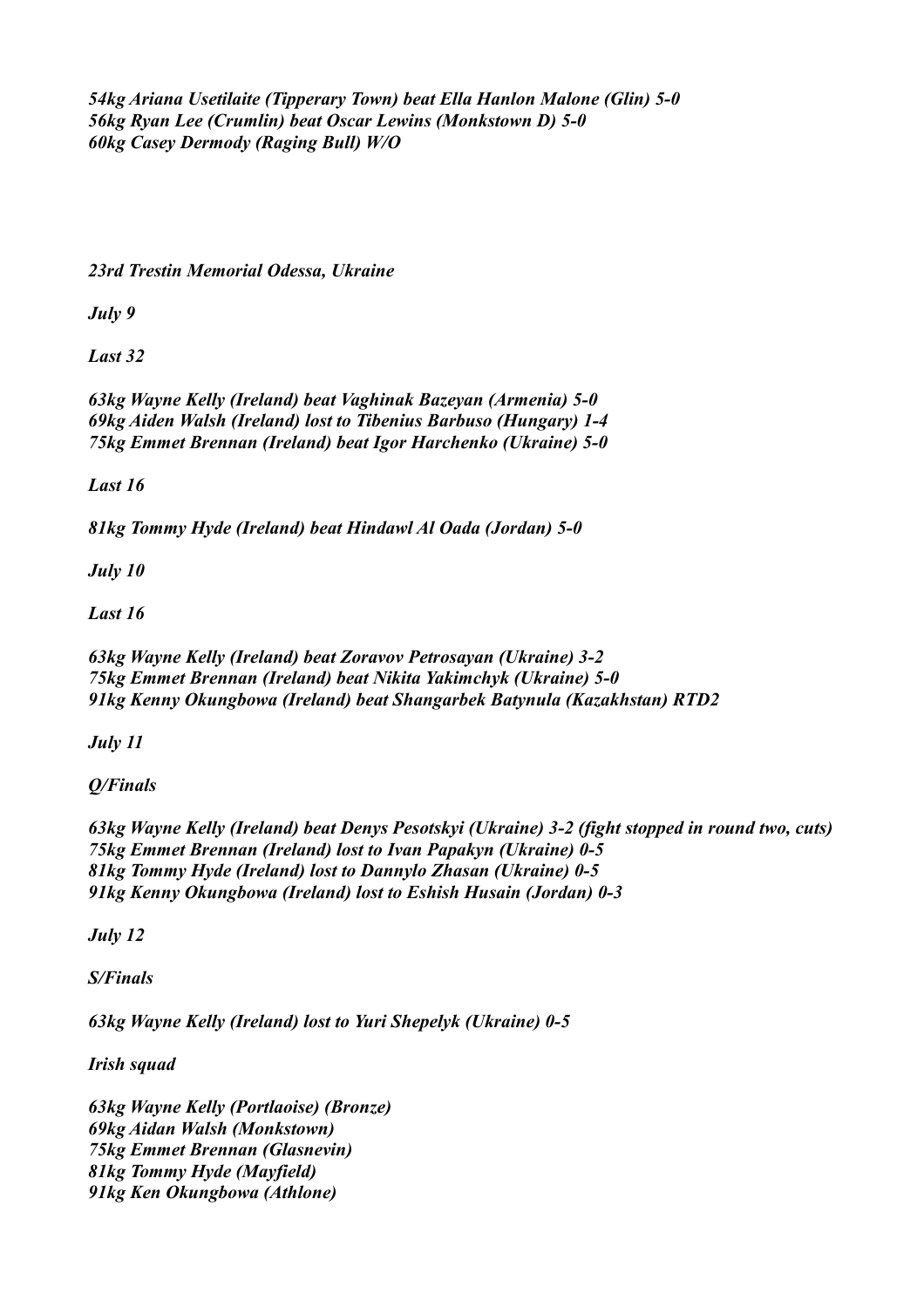*Ireland versus Italy Schoolgirl International St Brigid's BC Edenderry*

## *July 10*

*38kg Caoimhe Kinsella (St Anthony's/Pats, Ireland) beat Broccio Arianna (Italy) 3-0 42kg Aliyah Flood (Monkstown D, Ireland) beat Ferraris Matilde (Italy) 3-0 44kg Esther Lambe (Setenta L, Ireland) lost to Rossetti Busa Miria (Italy) 1-2 46kg Angelina Duffy (Glin, Ireland) beat Lambo Mariagrazia (Italy) 2-1 48kg Caoilfhionn Crowley (Erne, Ireland) lost to Benetazzo Ginevra (Italy) 0-3 51kg Michaela Quinlan (Tipperary Town, Ireland) lost to Sannino Maria Teresa (Italy) 0-3 54kg Niamh Keogh (Olympic Mullingar, Ireland) beat Cartacci Elektra (Italy) 3-0 57kg Courtney Joyce (Clonmel, Ireland) beat Acconcia Luisa (Italy) 2-1 60kg Hope Gallagher (Achill, Ireland) beat Marra Valentina (Italy) 3-0*

*(Ireland win 6-3)*

*Ireland versus Italy Schoolgirl International St Brigid's BC Edenderry*

*July 9*

*38kg Bethaney Dunne (St Brigid's E, Ireland) lost to Arianna Broccio (Italy) 0-3 42kg Shakira McCrudden (Riverside, Ireland) beat Matilde Ferraris (Italy) 3-0 44kg Esther Lambe (Setenta L, Ireland) beat Miria Rossetti Busa (Italy) 3-0 46kg Carleigh Irvine (Maydon/Olympic, Ireland) beat Mariagrazia Lambo (Italy) 3-0 48kg Siofra O'Halloran (Ballinacargy, Ireland) lost to Ginevra Benetazzo (Italy) 0-3 51kg Natalia Fasciszewska (Aglish, Ireland) lost to Maria Teresa Sannino (Italy) 1-2 54kg Lucy Abbott (St Brigid's E, Ireland) lost to Elektra Cartacci (Italy) 1-2 57kg Alicia King (Ratoath), Ireland) beat Lusia Acconcia (Italy) 3-0 60kg Gabrielle Mongan (Whitechurch, Ireland) beat Valentina Marra (Italy) 2-1*

*(Ireland win 5-4)*

*National Men's and Women's U/18 Championships National Stadium Dublin*

*Saturday, July 20*

*Finals* 

*48kg Daina Moorehouse (Enniskerry) W/O 49kg Ryan Dunne (Jobstown) beat Craig Bigger (Cookstown) 5-0 51kg Nicole Clyde (Antrim BC) beat Fiona O'Keeffe (Rathkeale) RSC3 52kg Jude Gallagher (Two Castles) beat Jake McMahon (Liberty) 5-0 54kg Niamh Fay (Swords) beat Megan Lehane (Rylane) 5-0 56kg Dean Clancy (Sean McDermott) beat Barry O'Connor (Ballyduff) 5-0 60kg Sinainn Glynn (Cloghan) beat Eimear McKee (All Saints U) 5-0*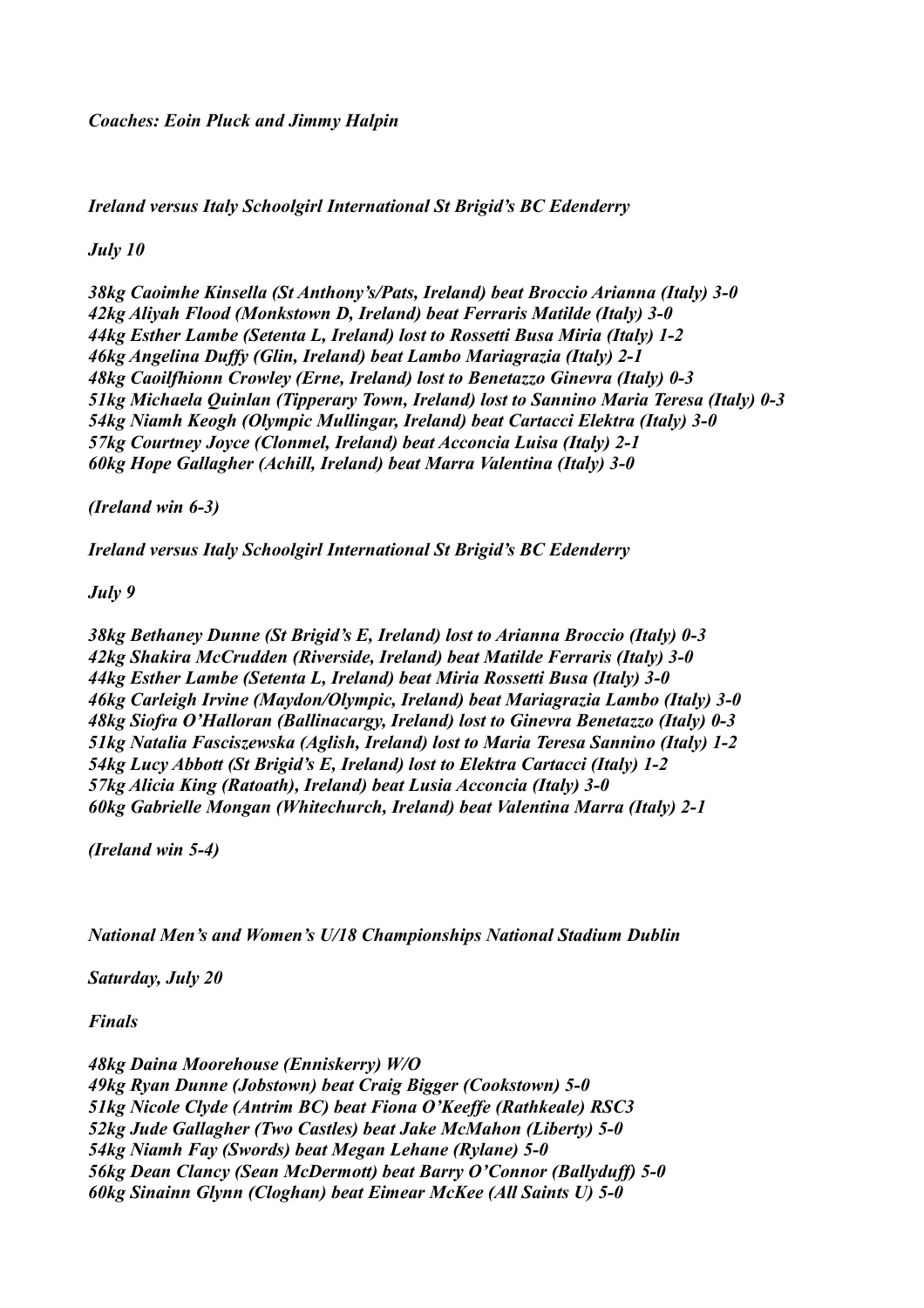*60kg Brandon McCarthy (St Michaels Athy) beat Cian Reddy (Portlaoise) 5-0 64kg Evelyn Igharo (Clann Naofa) beat Leanne Murphy (Togher) 4-1 64kg Matthew Tyndall (Docklands) beat Callum Walsh (Riverstown) 4-1 69kg Leah Gallen (Raphoe) beat Mary Enright (Setanta) 3-2 69kg William Hayden (Crumlin) beat Rokas Baltrukonis (Clane) RSC2 75kg Lisa O'Rourke (Castlerea) W/O 75kg Jake Tucker (Emerald Antrim) beat Jack Kelly (St Carthages) 5-0 81kg Bethany Doocey (Castlebar) W/O 81kg Jason Myers (Titans) beat Cathal Crowley (Spartans M) RSC1 91kg Jack Marley (Monkstown D) beat Edward McDonagh (Galway) 5-0 91+kg Christian Owney McDonagh (St Annes) W/O*

*July 19*

*Final*

*57kg Lauren Dempsey (Ryston) beat Catherine Blaney (Navan) 3-2*

*S/Finals*

*91kg Jack Marley (Monkstown D) beat James Redmond (Ballybrack) 5-0 56kg Barry O'Connor (Ballyduff) beat Jamie Griffin (Riverstown) 5-0 60kg Eimear McKee (All Saints U) beat Chantelle Richie (Gilford) 5-0 60kg Sinainn Glynn (Cloghan) beat Tiffany O'Reilly (Curragh) 3-2 60kg Cian Reddy (Portlaoise) beat David Nevin (Mullingar Elite) 5-0 60kg Brandon McCarthy (St Michaels Athy) beat Killian Geraghty (Crumlin) 4-1 64kg Evelyn Igharo (Clann Naofa) beat Kaci Rock (Four Kings) 5-0 64kg Leanne Murphy (Togher) beat Linda Desmond (Rylane) 4-1 64kg Callum Walsh (Riverstown) beat James Conroy (Tobar Pheadair) 5-0 64kg Matthew Tyndall (Docklands) beat Peter Vrinceanu (Crumlin) 5-0 69kg William Hayden (Crumlin) beat Tiarnan Mayse (Two Castles) 5-0 69kg Rokas Baltrukonis (Clane) beat David Nevin (Holy Family L) 4-1 75kg Jake Tucker (Emerald Antrim) beat David McDonagh (Mullingar Elite) Disq3 75kg Jack Kelly (St Carthages) beat Lewis Browne (Gilford) 5-0 81kg Jason Myers (Titans) beat Jack Murphy (Wexford CBS) 5-0 91kg Edward McDonagh (Galway) beat Francie O'Donnell (Ballymun) 5-0 91+kg Christian Owney McDonagh (St Annes) beat Christian Halligan (Saviours Crystal) 4-1*

*July 13*

*S/Finals & Q/Finals*

*51kg Nicole Clyde (Antrim BC) beat Mia Robbins (Gorey) 5-0 60kg Chantelle Richie (Gilford) W/O 60kg Tiffany O'Reilly (Curragh) beat Keisha Attewell (Tobar Pheadair) RSC2 60kg Sinainn Glynn (Cloghan) beat Niamh McNamara (Castlerea) 5-0 64kg Leanne Murphy (Togher) beat Eve Woods (Corinthians) 5-0 64kg Callum Walsh (Riverstown) beat Cameron Suttle (Erne) 5-0 64kg James Conroy (Tobar Pheadair) beat Jamie Duffy (East Meath) RSC3 64kg Matthew Tyndall (Docklands) beat Nathan McCaul (St Josephs Derry) 5-0 64kg Peter Vrinceanu (Crumlin) beat Eric Byrne (Sacred Heart Dublin) 3-2 69kg Tiarnan Mayse (Two Castles) beat Declan McDonagh (Claremorris) 4-1*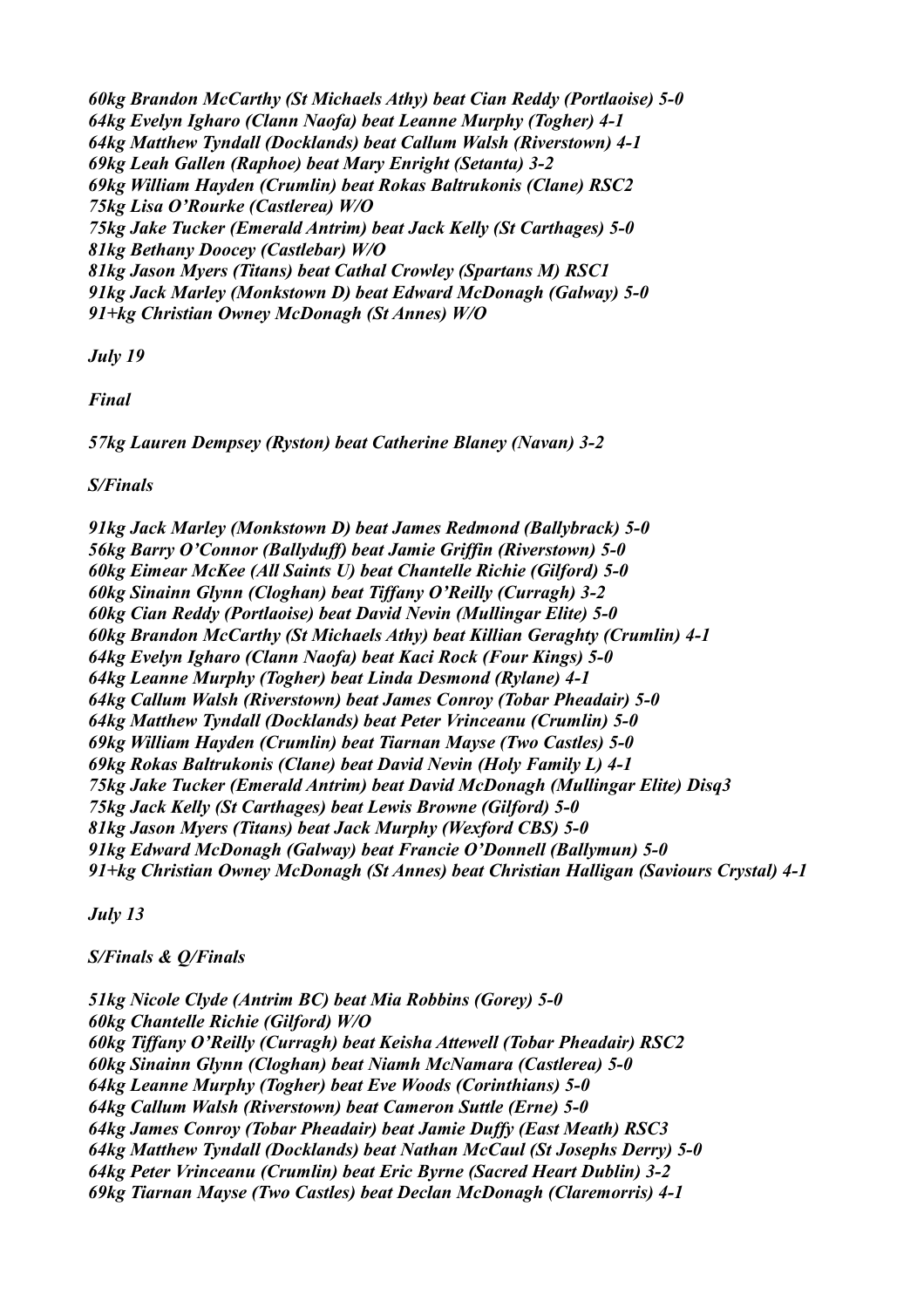*69kg William Hayden (Crumlin) beat Ciaran White (Monivea) RSC3 69kg Rokas Baltrukonis (Clane) beat Ali Ahmed (Ormeau Road) 4-1 69kg David Nevin (Holy Family L) beat Josh Cummins (Trinity Sports) 5-0*

## *S/Finals*

*49kg Craig Bigger (Cookstown) beat Aaron Kirwan Doyle (Ballagh) 4-1 49kg Ryan Dunne (Jobstown) beat Karl Sheridan (Crumlin) 5-0 52kg Jude Gallagher (Two Castles) W/O 52kg Jake McMahon (Liberty) beat Daniel Kheirredine (Bracken) 3-2 54kg Megan Lehane (Rylane) beat Megan Coleman (Baldoyle) 4-1*

*July 12*

*Prelims*

*64kg Eric Byrne (Sacred Heart Dublin) beat Colin Hallinan (Ballina) 5-0 69kg David Nevin (Holy Family L) beat Brendan Corcoran (Carrickmore) 5-0 69kg Josh Cummins (Trinity Sports) beat Mark Kells (Erne) 5-0*

*Q/Finals*

*49kg Karl Sheridan (Crumlin) beat Paddy McShane (Letterkenny) 3-2 49kg Ryan Dunne (Jobstown) beat Eric Walsh (Marble City) 5-0 52kg Jude Gallagher (Two Castles) beat Nathan Horrigan (Hyland BA) 5-0 52kg Daniel Kheirredine (Bracken) beat Dane Finn (St Nicholas) 5-0 52kg Jake McMahon (Liberty) beat Padraig Downey (St John Bosco A) 4-1 60kg Brandon McCarthy (St Michaels Athy) beat Eoghan Quinn (St Johns U) 5-0 60kg Killian Geraghty (Crumlin) beat Dean Buckley (St Carthages) 5-0 75kg Jake Tucker (Emerald Antrim) beat Joshua Adams (All Saints U) 5-0 75kg Lewis Browne (Gilford) beat Laurence Ward (Monivea) 3-2 75kg Jack Kelly (St Carthages) beat Martin Faleye (Sacred Heart D) 4-1 91kg Edward McDonagh (Galway) V Luke Walsh (Raging Bull) 5-0 91kg James Redmond (Ballybrack) beat Malachy Duffy (Virginia) 5-0 91kg Jack Marley (Monkstown D) beat Jason Ward (Monivea) 4-1*

*2019 European Schoolboy/girls Championships Tbilisi, Georgia*

*August 11*

*Finals*

*38kg Caoimhe Kinsella (Ireland) beat Gulcan Turgul (Turkey) RSC2 42kg Katie O'Keeffe (Ireland) lost to Aurika Kostrytska (Ukraine) 2-3 51kg Georgia McGovern (Ireland) lost to Matia Sannino (Italy) 0-5 64kg Ava Rose Lyndon (Ireland) lost to Paris Smith (England) 0-5*

*Finals*

*August 10*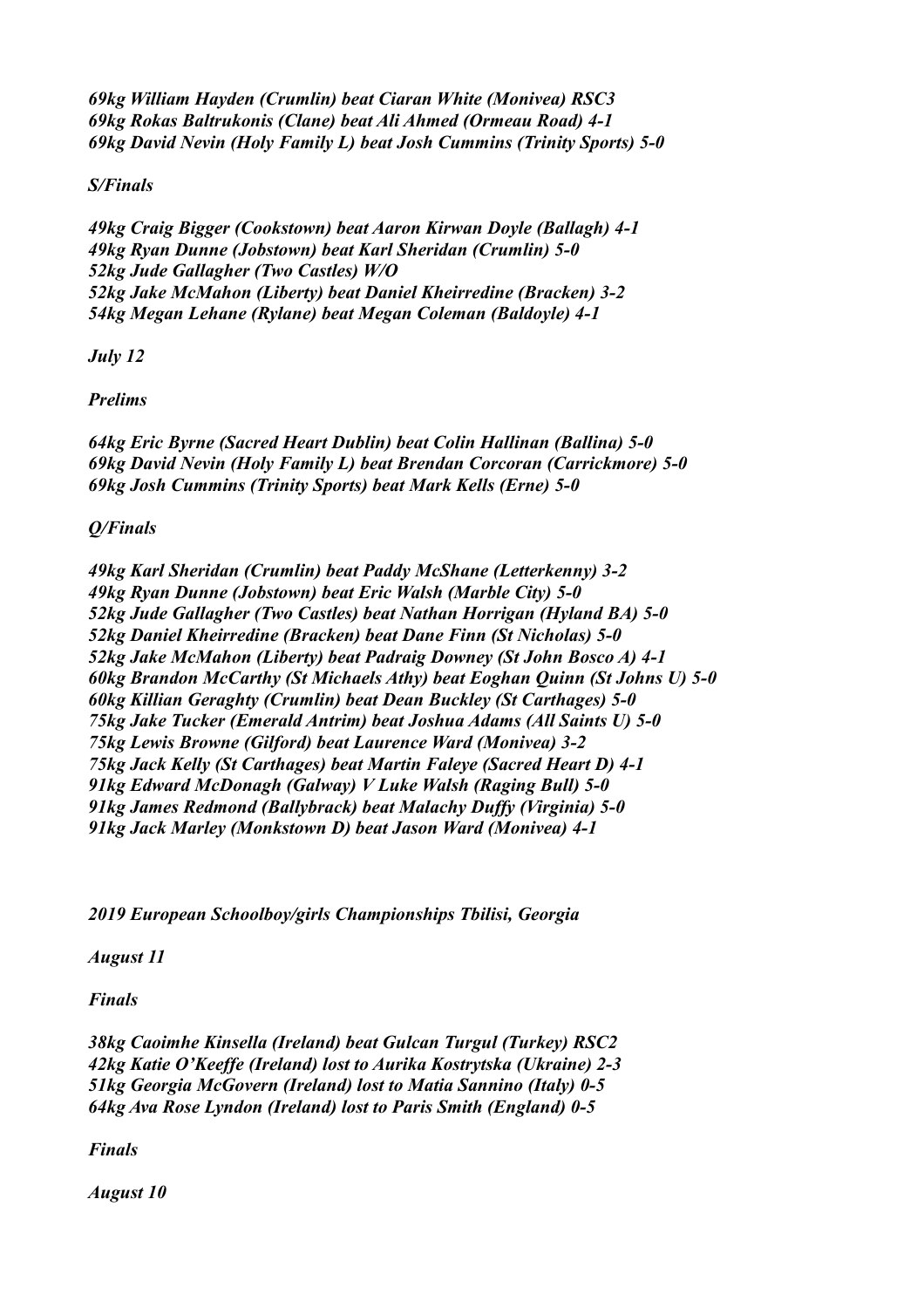*41,5kg Sean Tyndall (Ireland) lost to Gor Ayvazian (Georgia) 0-5 44kg Esther Lambe (Ireland) lost to Polina Mishenko (Ukraine) 2-3 62kg Micheal McCarthy (Ireland) lost to Tiziano Gugieman (Italy) 0-5 90kg Adam Olaniyan (Ireland) beat Davit Stepulenko (Georgia) 5-0*

*August 9*

*S/Finals*

*36kg Carlagh Mullarney (Ireland) lost to Sophie Harker (England) 1-4 38kg Caoimhe Kinsella (Ireland) beat Tamar Samelia (Georgia) 5-0 40kg Shakira McCrudden (Ireland) lost to Laila Abdullatif (Cyprus) 0-5 40kg Roy Colgan (Ireland) lost to Murad Tagin (Georgia) 0-5 41,5kg Sean Tyndall (Ireland) beat Vitas Hartsuyeu (Belarus) 4-1 42kg Katie O'Keeffe (Ireland) beat Ferraris Matiloe (Italy) RSC1 44kg Esther Lambe (Ireland) beat Akdi Cansu (Turkey) 5-0 46kg Carleigh Irving (Ireland) lost to Jessica Keeton (England) 0-5 48kg Nora Jackman (Ireland) lost to Alice Pumprey (England) 0-5 51kg Georgia McGovern (Ireland) beat Silvija Karavackaite (Lithuania) 5-0 56kg Laurence Connors (Ireland) lost to Arthur Mkrtchyen (Armenia) 0-5 57kg Alicia King (Ireland) lost to Luisa Acconcia (Italy) 1-4 60kg Gabrielle Mongan (Ireland) lost to Louis Briggs (England) 0-5 62kg Micheal McCarthy (Ireland) beat Mikita Bruyev (Belarus) 3-2 68kg Thomas Ward (Ireland) lost to Ethan Moore (England) 0-5 64kg Ava Rose Lyndon (Ireland) beat Sudenaz Balioglu (Turkey) RSC3 76kg Caolan Devlin (Ireland) lost to Mateo Pejic (Croatia) 0-5 90kg Adam Olaniyan (Ireland) beat Alex Ardeieanu (Romania) 5-0*

*August 7*

*Q/Finals*

*38.5kg Kai Griffin (Ireland) lost to Luka Tsuleiskirl (Georgia) 2-3 40kg Roy Colgan (Ireland) beat Tom Odlozilik (Czech Rep) 5-0 43kg Kyle Smith (Ireland) lost to Yehor Kirylus (Ukraine) 2-3 46kg Blaine Fitzgerald O'Sullivan (Ireland) lost to Arman Miskaryan (Armenia) 0-5 48kg Padraig Stapleton (Ireland) lost Anatolli Yem (Ukraine) 2-3 50kg James O'Reilly Thornhill (Ireland) lost to Hlib Hryhorian (Ukraine) 0-5 54kg Cole Byrne (Ireland) lost to Narek Nersisyan (Armenia) 0-5 56kg Laurence Connors (Ireland) beat Sven Cuppen (Netherlands) 3-2 59kg Patrick Stokes (Ireland) lost to Danil Afanasyeu (Belarus) 0-5 62kg Micheal McCarthy (Ireland) beat Kian Govan (Scotland) 5-0 76kg Caolan Devlin (Ireland) beat Islam Huseynli (Azerbaijan) 5-0*

*August 6*

*Q/Finals*

*41,5kg Sean Tyndall (Ireland) beat Matko Stojanovic (Croatia) RSC2 42kg Katie O'Keeffe (Ireland) beat Jocelyn Kilkenny (England) 5-0 44kg Esther Lambe (Ireland) beat Miria Rossetti (Italy) 5-0*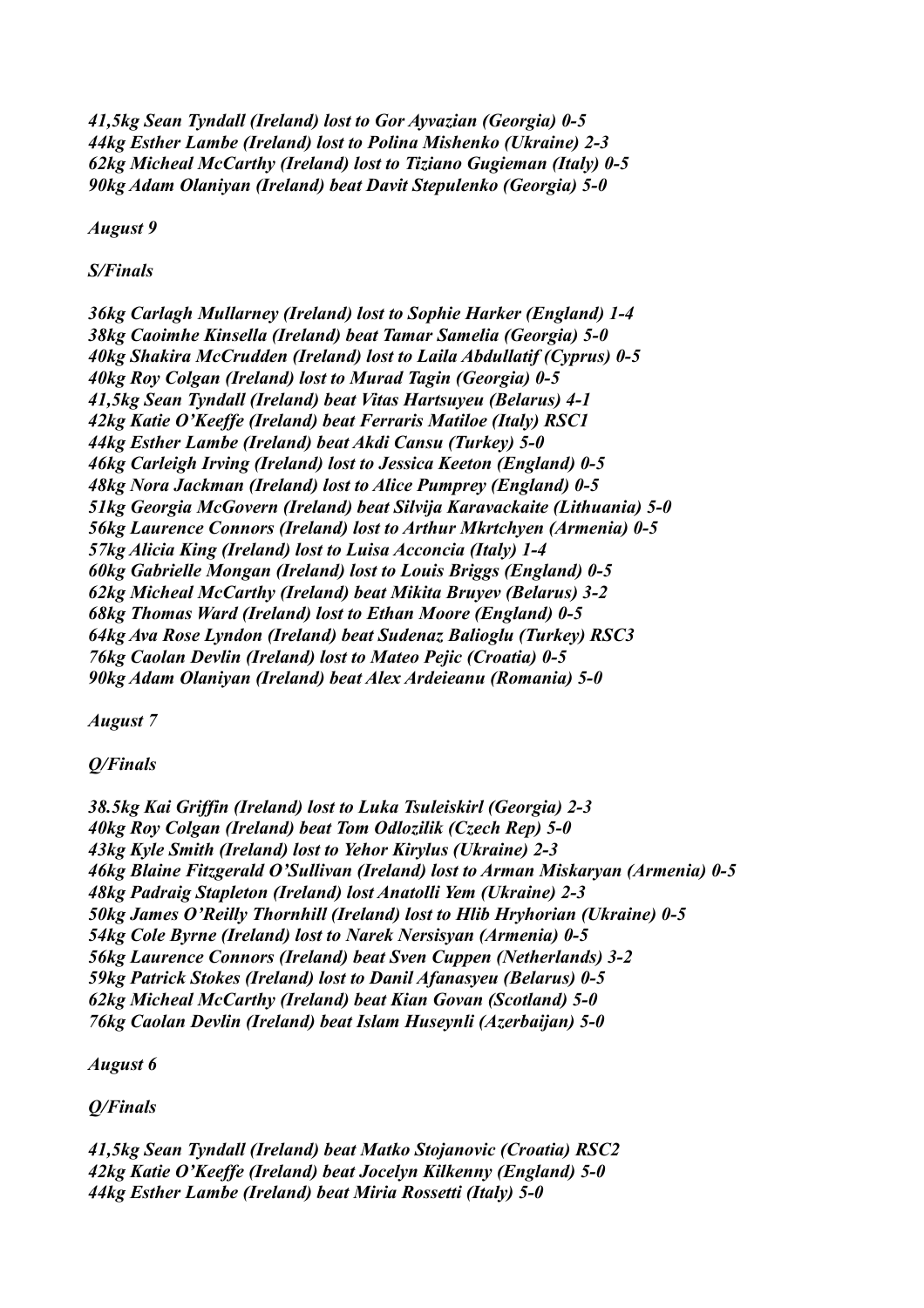*46kg Carleigh Irving (Ireland) beat Pinar Ozkan (Turkey) 4-1 48kg Nora Jackman (Ireland) beat Dragana Jovanovic (Serbia) 5-0 52kg Lee McEvoy (Ireland) lost to Demur Kajaia (Georgia) 0-5 54kg Niamh Keogh (Ireland) lost to Izabel Devenyi (Hungary) 0-5 68kg Thomas Ward (Ireland) beat Yahor Prudnikau (Belarus) 5-0 70kg Breanna Ryan Tobin (Ireland) lost to Tatia Bukia (Georgia) 0-5 90kg Adam Olaniyan (Ireland) beat Avetik Hovakimyan (Armenia) 5-0 80kg Bernard Cawley (Ireland) lost to Yehor Harutyunyan (Ukraine) 0-5 90kg+ Danny O'Brien (Ireland) lost to Lovro Pavcec (Croatia) 0-5*

*August 5*

*Last 16*

*38.5kg Kai Griffin (Ireland) beat Fjodor Kamanin (Spain) 5-0 40kg Roy Colgan (Ireland) beat Ellul Cayden (Malta) RSC2 43kg Kyle Smith (Ireland) beat Saoeha Yaroslav (Belarus) 5-0 48kg Padraig Stapleton (Ireland) beat Georgios Pleas (Greece) 5-0 54kg Cole Byrne (Ireland) beat Gasimili Mehman (Azerbaijan) 5-0 56kg Laurence Connors (Ireland) beat Fuad Babayev (Azerbaijan) 5-0 72kg Ryan Collins (Ireland) lost to Oleksii Stepanov (Ukraine) 1-4*

*August 4*

*Last 16*

*44.5kg Malo Davis (Ireland) lost to Kiril Bazhenov (Ukraine) 0-5 52kg Lee McEvoy (Ireland) beat Antonio Hauer (Czech Republic) 5-0*

*Last 32*

*54kg Cole Byrne (Ireland) beat Dan Sablinski (Lithuania) 5-0*

*Irish squad*

*Male*

*38.5kg Kai Ducque Griffin (Drimnagh) 40kg Roy Farrelly Colgan (Avona) Captain (Bronze) 41.5kg Sean Tyndall (Dublin Docklands) (Silver) 43kg Kyle Thomas Smith (Holy Trinity) 44.5kg Malo Davis (Monkstown Dublin) 46kg Blaine Fitzgerald O'Sullivan (Corinthians) 48kg Padraig Flynn Stapleton (Monkstown Dublin) 50kg James O'Reilly Thornhill (Togher) 52kg Lee McEvoy (Avona) 54kg Cole Byrne (Enniskerry) 56kg Laurence Connors (St Mary's Dublin) (Bronze) 59kg Patrick Stokes (St Johns Derry) 62kg Micheal McCarthy (Urlingford) (Silver) 68kg Thomas Ward (Carrickmore) Vice Captain (Bronze) 72kg Ryan Collins Murphy (Neilstown)*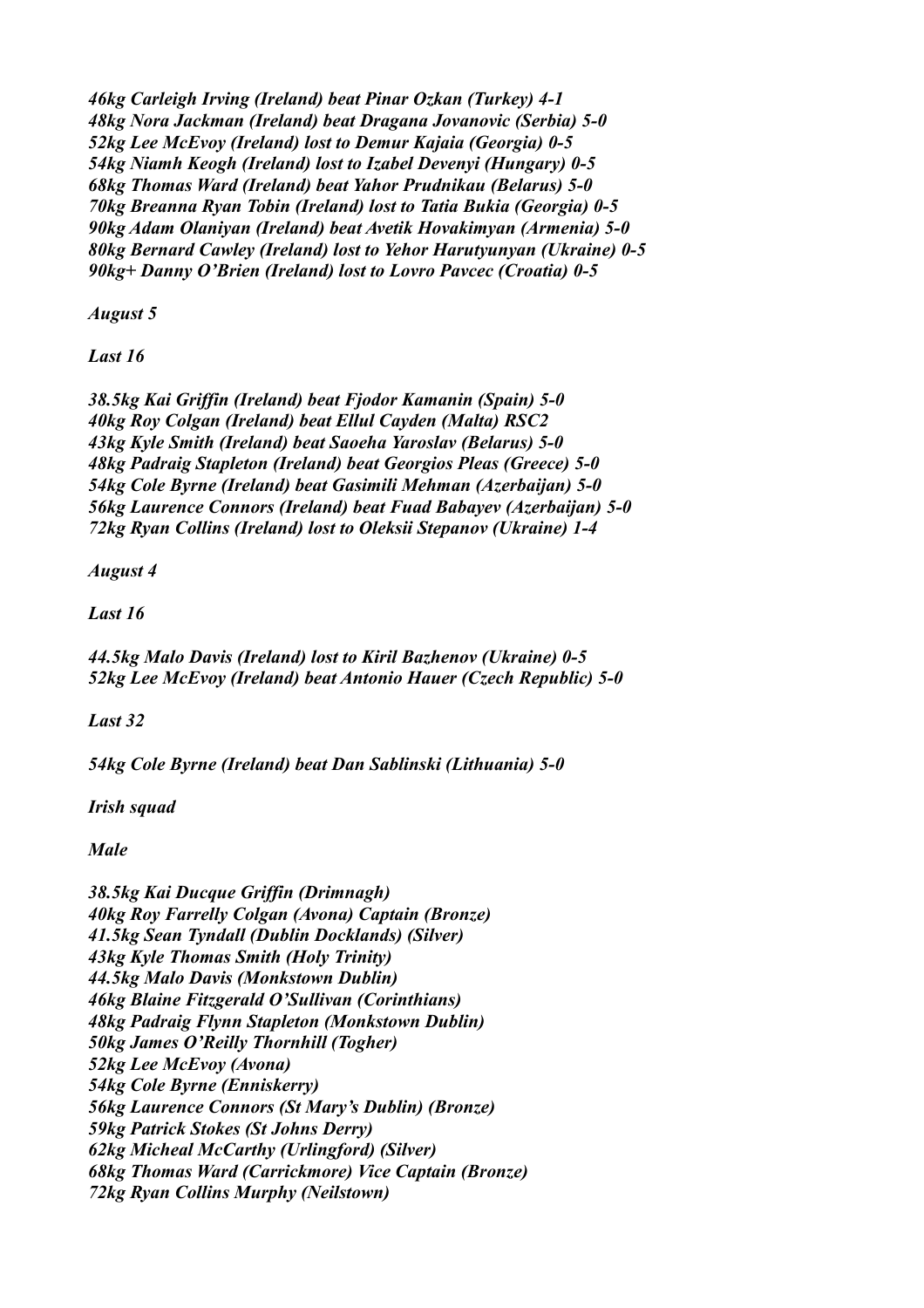*76kg Caolan Devlin (Mark Heagney) (Bronze) 80kg Bernard Cawley (St Davids Naas) 90kg Adam Olaniyan (Jobstown) (Gold) 90kg+ Danny O'Brien (Shadows)*

### *Female*

*36kg Carlagh Mullarney (Ballyhaunis) (Bronze) 38kg Caoimhe Kinsella (St Anthony's/Pats) (Gold) 40kg Shakira McCrudden (Riverside) (Bronze) 42kg Katie O'Keeffe (Kanturk) (Silver) 44kg Esther Lambe (Setanta) (Silver) 46kg Carleigh Irving (Illies Golden Gloves) (Bronze) 48kg Nora Jackman (Paulstown) (Bronze) 51kg Georgia Dunne McGovern (Drimnagh) Captain (Silver) 54kg Niamh Keogh (Olympic Mullingar) 57kg Alicia King (Ratoath Golden Gloves) (Bronze) 60kg Gabrielle Mongan (Whitechurch) (Bronze) 64kg Ava Rose Henry Lyndon (Glin) Vice Captain (Silver) 70kg Breanna Ryan Tobin (Spartan)*

*Officials*

*IABA President: Dominic O'Rourke (St Michaels Athy)*

*Team Managers: Stephen Connolly (Curragh) & Jennifer O'Sullivan (Sliabh Luachra)*

*Coaches: Eve Carr (St Michaels Athy),Patrick Gallagher (Maynooth), James O'Neill (Clann Naofa),Martin Donovan (O.L.O.L.),Killian Walsh (Dungarvan), Paul Archbold (St Davids Naas)*

*European Women's Elite Championships Madrid, Spain August 22/31*

*August 31*

*Final*

*75kg Aoife O'Rourke (Ireland) beat Elziebta Wojcik (Poland) 5-0*

*August 30*

*S/Finals*

*60kg Amy Broadhurst (Ireland) lost to Mira Potkonen (Finland) 0-5 75kg Aoife O'Rourke (Ireland) beat Anastasia Shamonova (Russia) 4-1*

*August 28*

*Q/Finals*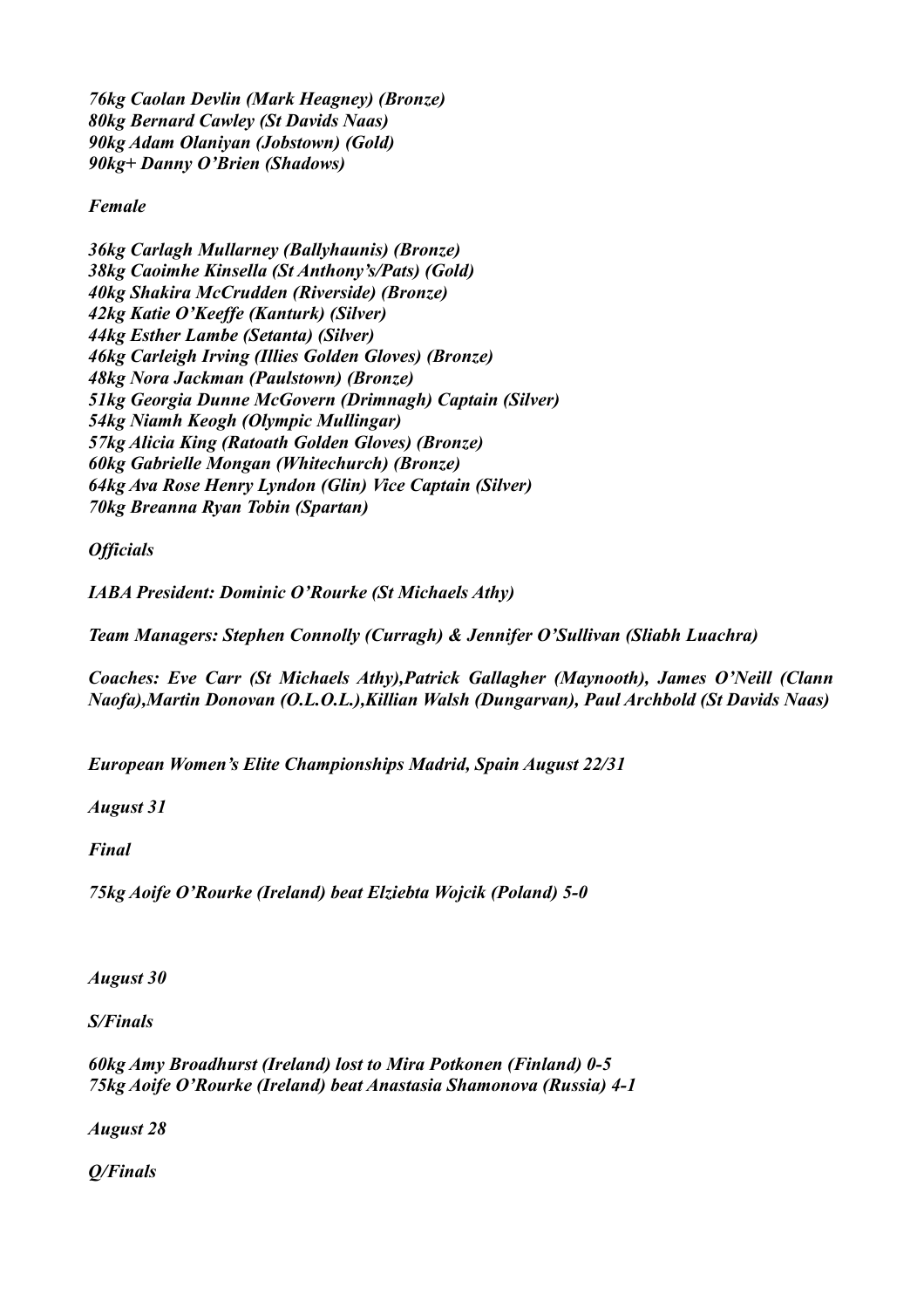*60kg Amy Broadhurst (Ireland) beat Anastasia Belokova (Russia) 5-0 69kg Christina Desmond (Ireland) lost to Darima Sandakova (Russia) 1-4*

*August 27*

*Last 16*

*69kg Christina Desmond (Ireland) beat Leonie Anna Van Leeuwen (Netherlands) 5-0*

*August 26*

*Last 16*

*51kg Ceire Smith (Ireland) lost to Naz Buse Cakiroglu (Turkey) 0-5 60kg Amy Broadhurst (Ireland) beat Dominika Ciklova (Czech Republic) 5-0*

*Q/Final*

*75kg Aoife O'Rourke (Ireland) beat Tetiana Petrovich (Ukraine) 5-0*

*August 25*

*Last 32*

*51kg Ceire Smith (Ireland) beat Krisztina Beri (Hungary) RSC2*

*Irish squad*

*51kg: Ceire Smith (Cavan/Virginia) 60kg: Amy Broadhurst (Dealgan) (Bronze) 69kg: Christina Desmond (Fr Horgan's) 75kg: Aoife O'Rourke (Castlerea) (Gold)*

*Team manager: JP Kinsella*

*Coaches: Zaur Antia and Damian Kennedy*

*Physio; David Cooke*

*2019 European Men's and Women's Youth Championships Sofia, Bulgaria*

*Final*

*September 10*

*54kg Niamh Fay (Ireland) beat Nikolina Cacic (Croatia) 4-1*

*September 9*

*S/Finals*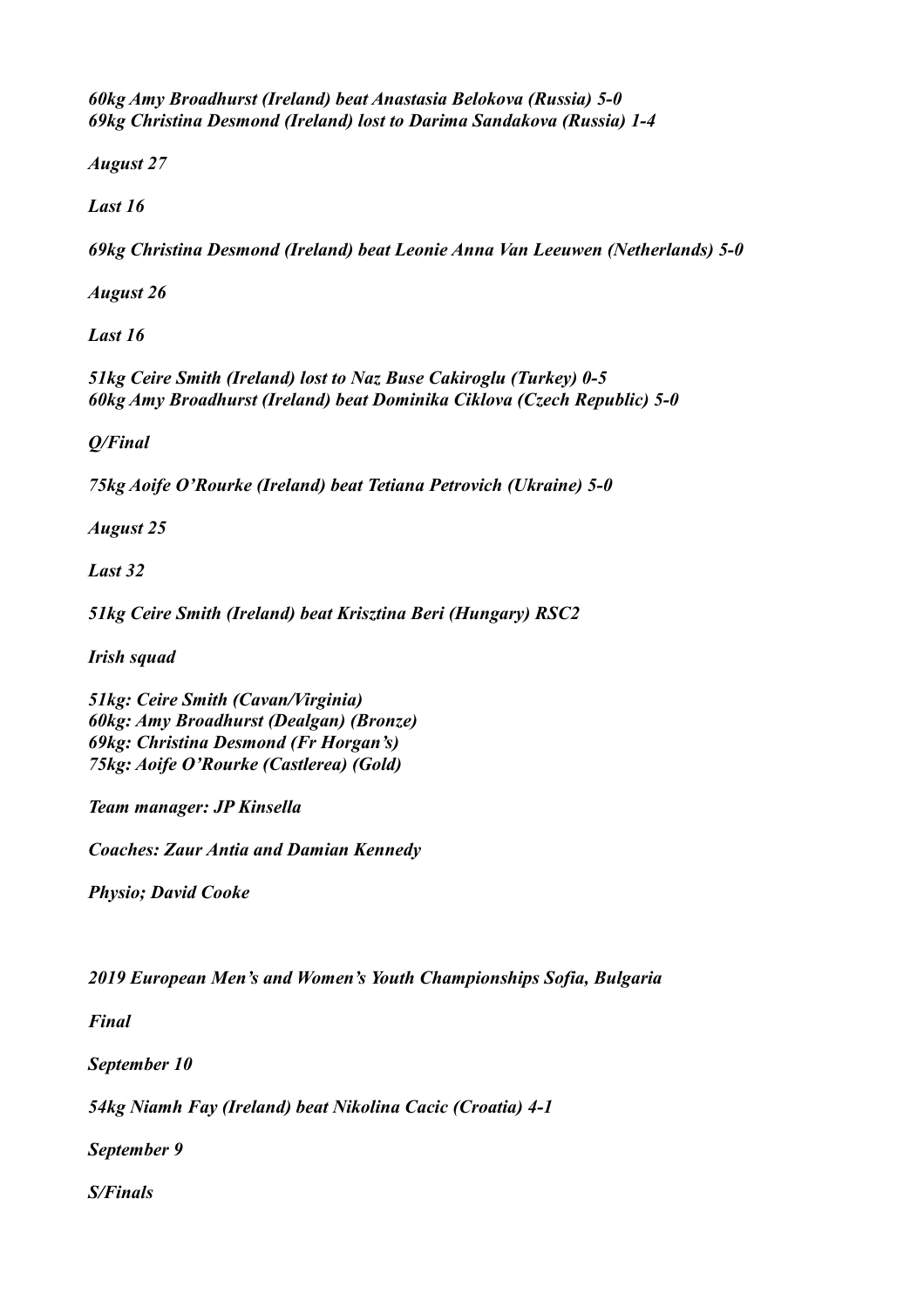*48kg Daina Moorehouse (Ireland) lost to Erika Priscianaro (Italy) 1-4 54kg Niamh Fay (Ireland) beat Bianca Cabzaru (Romania) 5-0 69kg Leah Gallen (Ireland) lost to Scilla Ambrus (Hungary) 0-5 75kg Lisa O'Rourke (Ireland) lost to Gabriele Diekontaite (Lithuania) 2-3*

*September 8*

*Q/Finals*

*56kg Dean Clancy (Ireland) lost to Muhamad Adan (England) 2-3 91kg Jack Marley (Ireland) lost to Wilfred Florentin (France) 0-5*

*September 7*

*Last 16*

*69kg William Hayden (Ireland) lost to Dmitry Zakharov (Russia) 0-5 75kg Jake Tucker (Ireland) lost to Georgi Gutsav (Georgia) 0-5*

*Q/Finals*

*48kg Daina Moorehouse (Ireland) beat Rim Bennama (France) 5-0 51kg Nicole Clyde (Ireland) lost to Simran Kaur (England) 2-3 54kg Niamh Fay (Ireland) beat Gudagi Aycan (Turkey) 5-0 57kg Lauren Dempsey-Fitzmaurice (Ireland) lost to Anna Maria Petrova (Bulgaria) 1-4 69kg Leah Gallen (Ireland) beat Gulcan Arga (Turkey) 4-1 75kg Lisa O'Rourke (Ireland) beat Georgina Schinte (Romania) RSC1 81kg Bethany Doocey (Ireland) lost to Emily Asquith (England) AB3*

*September 6*

*Last 16*

*51kg Nicole Clyde (Ireland) beat Juna Schop (Netherlands) 5-0 54kg Niamh Fay (Ireland) beat Sharon Prisco (Italy) 5-0 56kg Dean Clancy (Ireland) beat Artur Shakhpazyan (Armenia) 5-0 60kg Brandon McCarthy (Ireland) lost to Shalva Sajaia (Georgia) 2-3 64kg Evelyn Igharo (Ireland) lost to Paige Richardson (England) 0-5 75kg Lisa O'Rourke (Ireland) beat Ivona Drnic (Croatia) 4-1 91kg Jack Marley (Ireland) beat Bernhard Rentmeister (Germany) 5-0*

*September 5*

*Last 16*

*49kg Ryan Dunne (Ireland) lost to Rudolf Garnoyan (Armenia) 0-4 57kg Lauren Dempsey-Fitzmaurice (Ireland) beat Mirela Nastase (Romania) RSC1 60kg Sinainn Glynn (Ireland) lost to Amina Abramova (Ukraine) 1-4 69kg Leah Gallen (Ireland) beat Annemarie Schierle (Germany) 3-2 91+kg Owney McDonagh (Ireland) lost to Ugur Aydemir (Turkey) 0-5*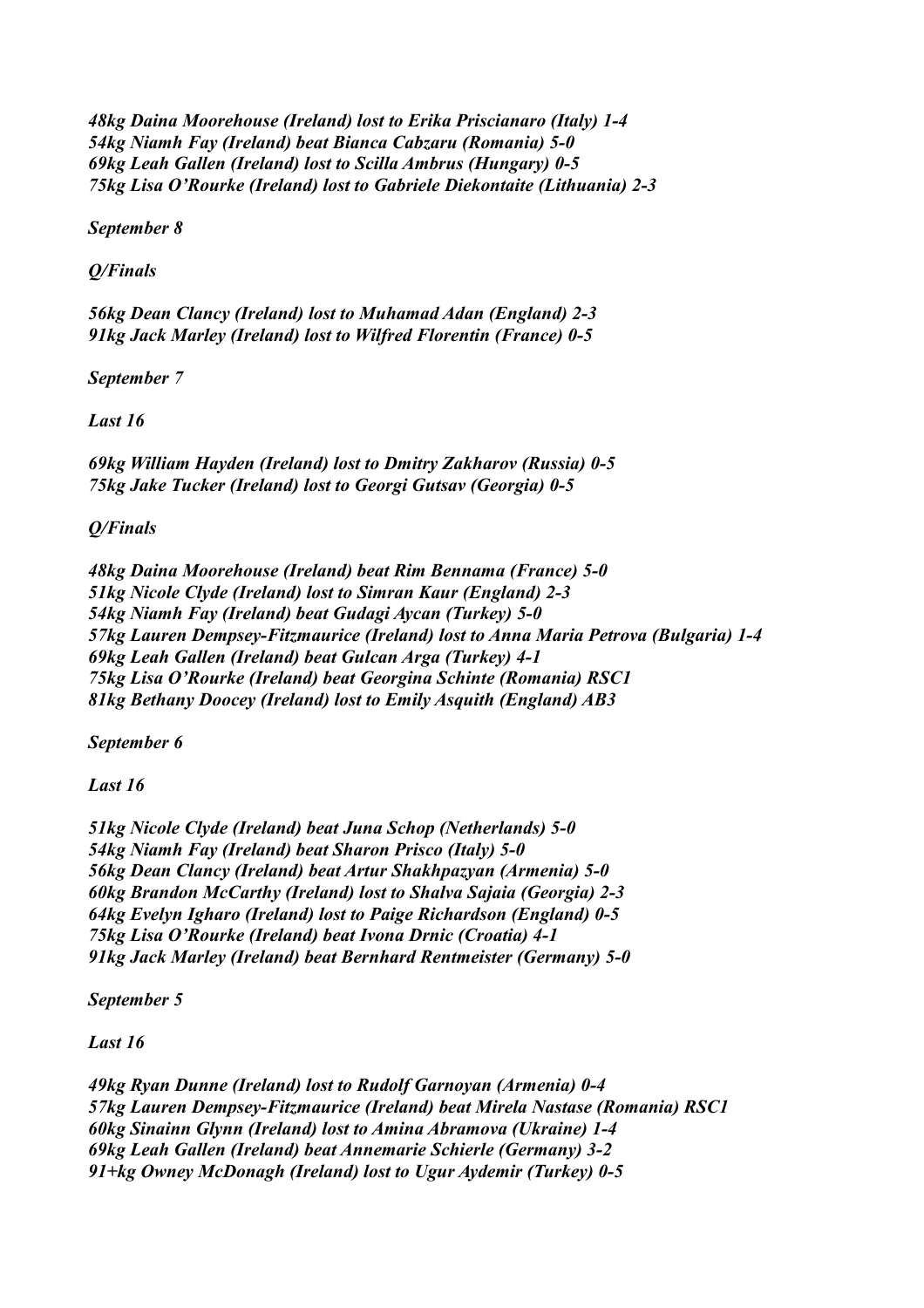*Last 32*

*75kg Jake Tucker (Ireland) beat Vladimir Bezdenezznyich (Germany) 4-1*

*September 4*

*Last 32*

*52kg Jude Gallagher (Ireland) lost to Ali Dahly (Ukraine) 2-3 60kg Brandon McCarthy (Ireland) beat Eldar Babayev (Azerbaijan) 5-0 64kg Matthew Tyndall (Ireland) lost to Mehmet Aydemir (Turkey) 1-4 69kg William Hayden (Ireland) beat Arsen Grigoryan (Armenia) 3-2 81kg Jason Myers (Ireland) lost to Ilia Bogatyrev (Russia) 1-4*

*Irish squad*

*Male*

*49kg Ryan Dunne (Jobstown) 52kg Jude Gallagher (Two Castles) 56kg Dean Clancy (Sean McDermott) 60kg Brandon McCarthy (St Michael's Athy) 64kg Matthew Tyndall (Dublin Docklands) 69kg William Hayden (Crumlin) 75kg Jake Tucker (Emerald, Antrim) 81kg Jason Myers (Titans) 91kg Jack Marley (Monkstown D) 91+kg Owen McDonagh (St Annes)*

*Female*

*48kg Daina Moorehouse (Enniskerry) (Bronze) 51kg Nicole Clyde (Antrim) 54kg Niamh Fay (Swords) (Gold) 57kg Lauren Dempsey-Fitzmaurice (Ryston) 60kg Sinainn Glynn (Cloghan) 64kg Evelyn Igharo (Clann Naofa) 69kg Leah Gallen (Raphoe) (Bronze) 75kg Lisa O'Rourke (Castlerea) (Bronze) 81kg Bethany Doocey (Castlebar)*

# *Officials*

*IABA President: Dominic O'Rourke Team Managers: Patrick Osborne & Anna Moore Coaches: William McClean, Aoife Hennigan, Anita Just, Brian Barry, Liam Cunningham*

*2019 World Elite Men's Championships Ekaterinburg, Russia*

*September 18*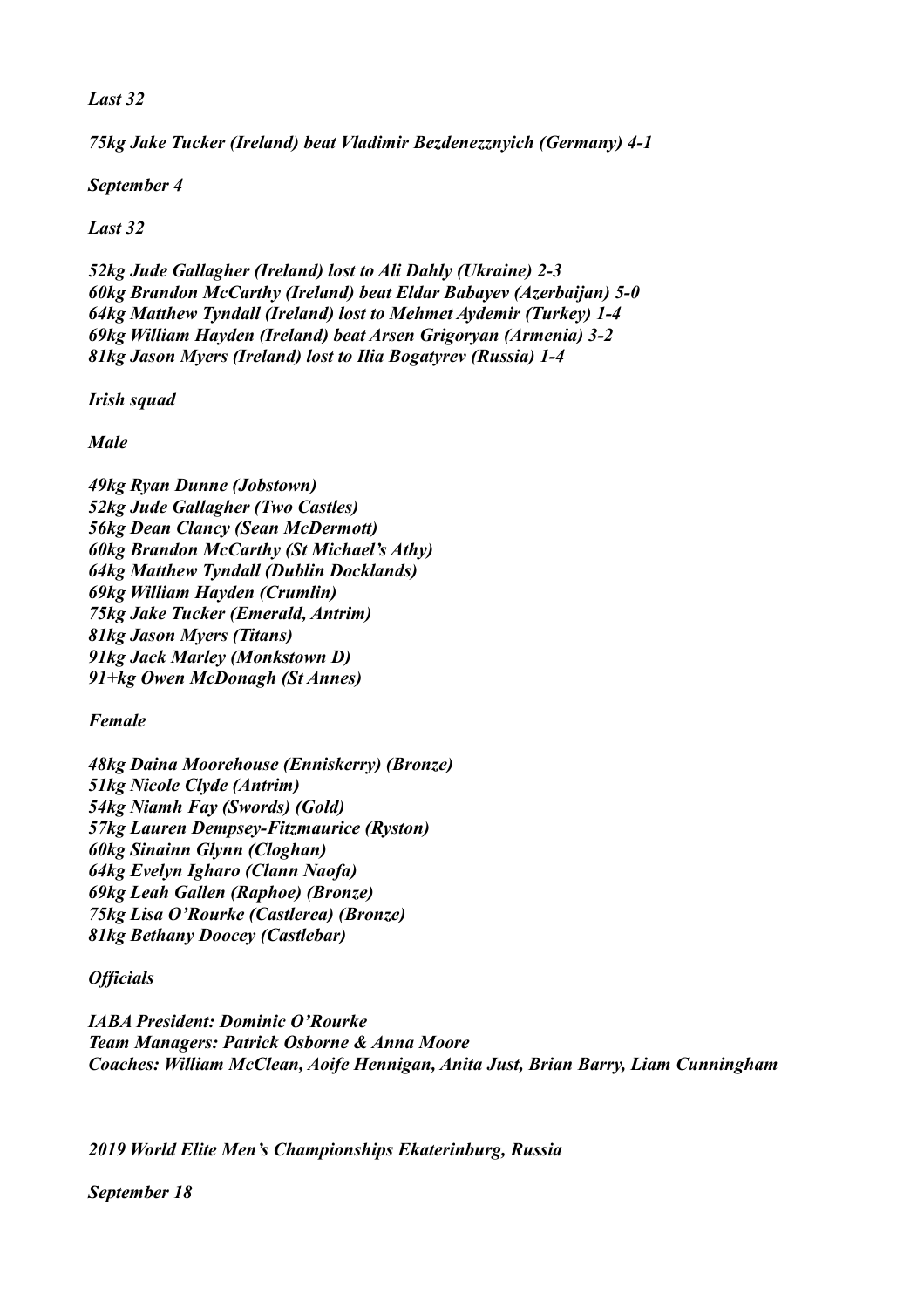*Q/Final*

*57kg Kurt Walker (Ireland) lost to Tsendbaater Erdenebat (Mongolia) 0-5*

*September 17*

*Last 16*

*57kg Kurt Walker (Ireland) beat Robin Basran (Canada) 5-0*

*September 16*

*Last 32*

*69kg Aidan Walsh (Ireland) lost to Pat McCormack (England) 2-3*

*Last 16*

*75kg Michael Nevin (Ireland) lost to Gleb Bakshi (Russia) 2-3*

*September 15*

*Last 32*

*57kg Kurt Walker beat David Avila (Columbia) 4-1 91kg Kiril Afanasev (Ireland) lost to Radoslav Panaleev (Bulgaria)1-4*

*September 14*

*Last 32*

*75kg Michael Nevin (Ireland) beat Vytautas Balsys (Lithuania) 5-0*

*September 13*

*Last 64*

*69kg Aidan Walsh (Ireland) beat Miroslav Kapuler-Cishchenko (Israel) 4-1*

*September 12*

*Last 64*

*52kg Regan Buckley (Ireland) lost to Aldoms Suquor (Indonesia) 2-3 63kg Wayne Kelly (Ireland) lost to Matthew Alexander (Trinidad & Tobago) 2-3*

*September 10*

*Last 64*

*81kg Kane Tucker (Ireland) lost to Erkin Adylbek (Kyrgyzstan) 0-5*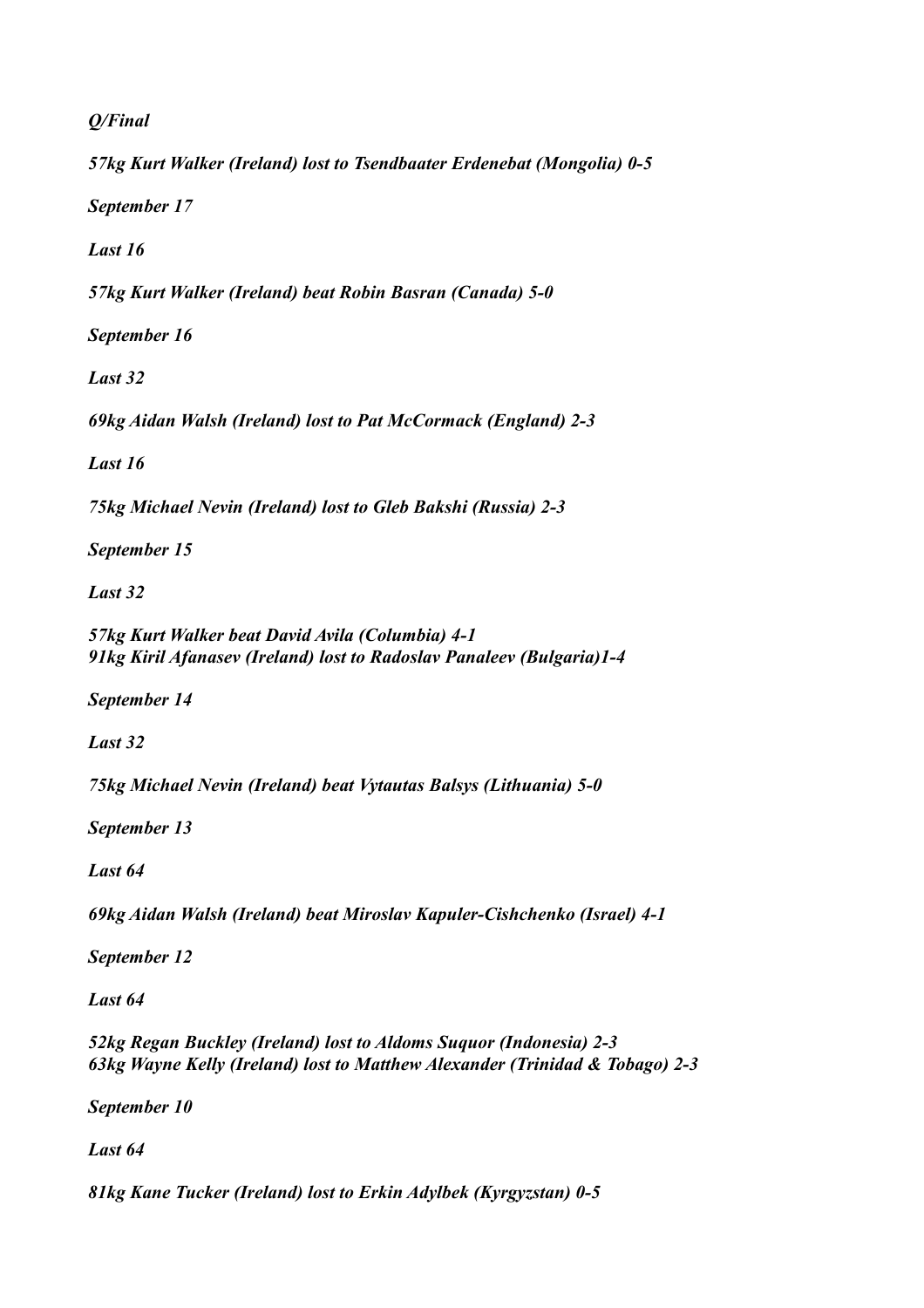*91kg Kiril Afanasev (Ireland) beat Austin Aokuso (Australia) 5-0*

*September 9*

*Last 64*

*75kg Michael Nevin (Ireland) beat Andre Vreme (Moldova) 5-0*

*Irish squad*

*52kg: Regan Buckley (St Teresa's) 57kg: Kurt Walker (Canal) 63kg: Wayne Kelly (Portlaoise) 69kg: Aidan Walsh (Monkstown) 75kg: Michael Nevin (Portlaoise) 81kg: Kane Tucker (Emerald) 91kg: Kiril Afanasev (Smithfield)*

*High-Performance Director: Bernard Dunne*

*Head coach: Zaur Antia*

*Coaches: John Conlan and Eoin Pluck*

*2019 National Men's and Women's Novice Championships National Stadium*

*September 21*

*Finals*

*48kg Stephanie Donnelly (Legends U) W/O 50kg Shannon Byrne (Olympic Mullingar) W/O 52kg Bianca O'Donovan (Olympic C) W/O 57kg Dearbhla Snow (Togher) W/O 57kg Kevin Cummins (Mount Tallant) beat Lee Crawford (St Matthews) 5-0 60kg Leah Cassidy (Angels) W/O 60kg Alabi Latleaf (Westwise) beat Andreas Clemenger (Smithfield) 4-1 63kg Christine Waters (Navan) beat Megan Woods (Loughshore) 5-0 64kg Darren O'Connor (NUIG) beat Timothy Burns (Canal) 5-0 66kg Rachel Buchanan (Castlebar) W/O 67kg Scott Long (Muskerry) beat Anthony Coleman (Sparticus) 5-0 70kg Sarah Tyrell (Ballaghaderreen) beat Caoimhe Commins (Ballinacarrow) 3-2 71kg Michael Sullivan (Angels) beat Caolan Dines (Dealgan) 4-1 75kg James Fitzpatrick (St Davids, Naas) beat Daniel O'Sullivan (Lucan) 4-1 81kg Larry Redmond (Ballybrack) beat Rudolfas Remickas (DCU) 4-0 80+kg Liveta Lazhuskaike (Olympic Mullingar) W/O 85kg Jordan Carney (Drimnagh) beat Anthony Ormond (Donore) 5-0 91kg Michael Rudolf (Crumlin) beat Damien Singerzeon (Bay City) 4-1 91+kg Samuel Ilesanmi (St Marys D) beat Isreal Akinnroye (DCU) KO1*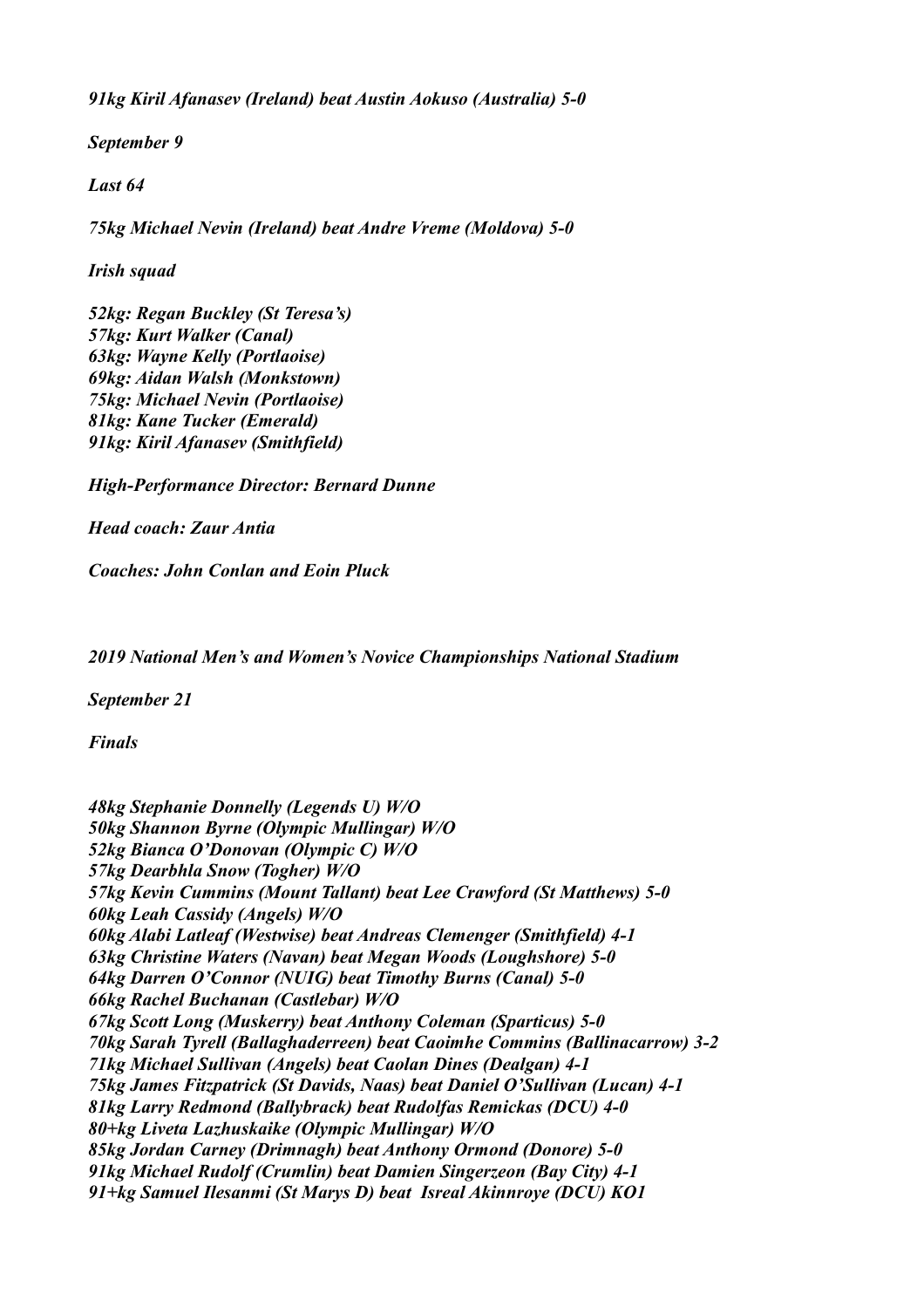*September 20*

*S/Finals*

*64kg Timothy Burns (Canal) beat Anthony Reddy (Drimnagh) RSC2 64kg Darren O'Connor (NUIG) beat Jean Toko (Mulhuddart) 5-0 70kg Sarah Tyrell (Ballaghaderreen) W/O 75kg Daniel O'Sullivan (Lucan) beat Enda Brody (Angels) 5-0 75kg James Fitzpatrick (St Davids Naas) beat Nathan Flynn (CIE) 5-0 81kg Rudolfas Remickas (DCU) beat Andrzej Rutkowski (Corpus Christi) 5-0 81kg Larry Redmond (Ballybrack) beat Alan Molloy (Gorey) 3-1 85kg Anthony Ormond (Donore) beat Leon Lynch (Muskerry 4-1 85kg Jordan Carney (Drimnagh) beat Brian Gillard (Dunboyne) 5-0 91kg Damien Singerzeon (Bay City) W/O 91kg Michael Rudolf (Crumlin) beat Jason Sherlock (Drumsna) 3-2 91+kg Samuel Ilesanmi (St Marys D) V Augustine Eze (Crumlin) 5-0 91+kg Isreal Akinnroye (DCU) W/O*

*September 14*

*Q/Finals*

*64kg Anthony Reddy (Drimnagh) W/O) 64kg Timothy Burns (Canal) beat Jamiu Adio (St Marys D) AB3 64kg Jean Toko (Mulhuddart) beat Jim Gargan (UCD) 5-0 64kg Darren O'Connor (NUIG) beat Shane Cunningham (Rush) 4-1 75kg Enda Brody (Angels) W/O 75kg Daniel O'Sullivan (Lucan) beat Lorenzo Mihai (Docklands) 4-1 75kg James Fitzpatrick (St Davids) beat Matthew Johansson (Crumlin) RSC3 75kg Nathan Flynn (CIE) beat James Finney (Mount Tallant) 5-0*

*S/Finals*

*57kg Lee Crawford (St Matthews) beat Zennin Wong (UCD) 5-0 60kg Andreas Clemenger (Smithfield) W/O 60kg Alabi Latleaf (Westside) beat John Nolan (Drimnagh) 5-0 71kg Michael Sullivan (Angels) beat Luke Comaskey (Olympic Mullingar) 5-0 71kg Caolan Dines (Dealgan) beat Shane Doherty (Darndale) RSC1*

*September 13*

*Prelims*

*64kg Darren O'Connor (NUIG) beat Conor Donoghue (St Michaels Athy) 5-0 75kg James Finney (Mount Tallant) beat David Clyne (Maynooth) 5-0 75kg Nathan Flynn (CIE) beat PJ Kelly (Twin Towns) RSC2*

*Q/Finals*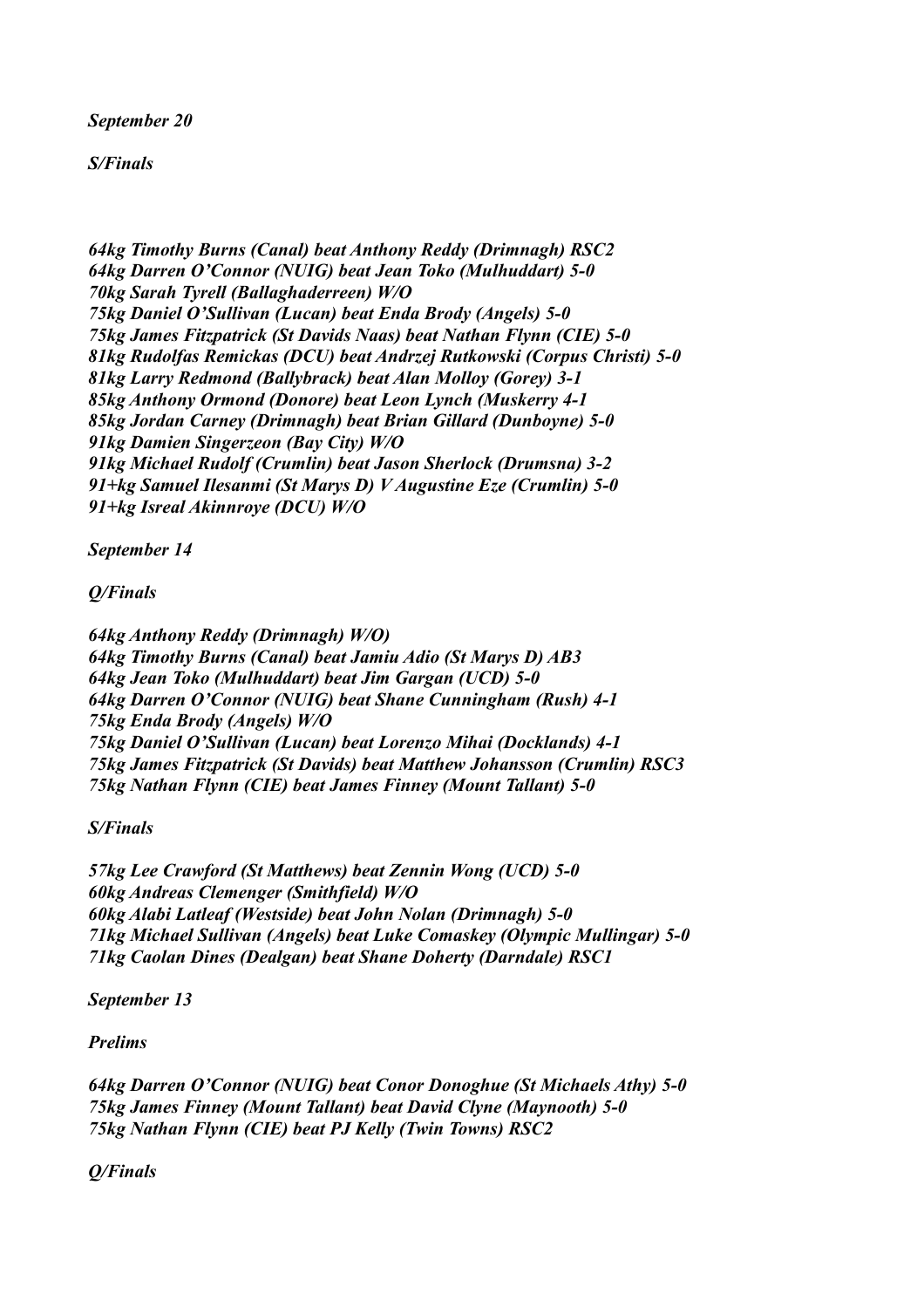*60kg Ali Bayo (Westside) beat Christian Clarke (Phibsboro) 5-0 60kg John Nolan (Drimnagh) W/O 71kg Michael Sullivan (Angels) beat Sean McDonnell (Drimnagh) 5-0 71kg Caolan Dines (Dealgan) beat Peter McLoughlin (Rush) 5-0 71kg Shane Doherty (Darndale) beat Evan Browne (Darndale) 4-1 81kg Rudolfas Remickas (DCU) beat Sean Nolan (Darndale) 5-0 81kg Larry Redmond (Ballybrack) beat Jonathan Lodder (Twin Towns) 5-0 81kg Alan Molloy (Gorey) beat Ronan Kelly (Olympic Mullingar) 4-1 91kg Jason Sherlock (Drumsna) Jason English W/O 91kg Michael Rudolf (Crumlin) beat Michael Ryan (Four Kings) 4-1 91+kg Isreal Akinnroye (DCU) beat Sean Kelly (Four Kings) 5-0*

*Germany versus Ireland Schoolboy/girl International Saalfeld-Rudolstadf, Germany*

*October 5*

*Schoolgirl*

*36KG Abbie Convery (Jobstown) lost to Mira Lauchmann 0-3 48KG Shauna Riordan (Sliabh Luachra) lost to Mel-li Folk 0-3 50KG Carleigh Irving (Illies G.G) lost to Maribel Schierle 0-3 52KG Nora Jackman (Paulstown) beat Nilay Genc 3-0 54KG Georgia McGovern (Drimnagh) lost to Violetta Odenbach 0-3 64KG Emma Keating (Paulstown) lost to Samanta Reiber 1-2*

*Schoolboy*

*36KG Martin McDonagh (Avona) beat Mustafa Hamed 3-0 38KG Patsy Joyce (Olympic Mullingar) beat Justin Sahin 3-0 40KG Roy Colgan (Avona) beat Raphael Braun 3-0 42KG Paul Fitzgerald (Corinthians) lost to Arian Gohar 0-3 44KG Danny O'Reilly (St.Pauls W/ford) W/O 46KG Anton Genockey (Docklands) beat Khaled Nauros 3-0 48KG Ben Dempsey (Achill) beat Akram Mazaev 2-1 50KG Daragh Lawlor (Mayfield) lost to Daniel Trefilof 1-2 52KG Padraig Stapleton (Monkstown) beat Lance Merker RSC3 54KG Ryan Connolly (Setanta Kildare) lost to Collin Ostmann 0-3 56KG Lee McEvoy (Avona) beat Kacper Garyjasz 3-0 60KG Bobbi Flood (Cabra) beat Nis Richare Zimmerman 2-1 65KG James Maguire (Holy Family D) lost to Samir Sari 0-3 80KG Adam Olaniyan (Jobstown) lost to Jordan Odege 1-2*

*Score: 10-10*

*Extra Bouts*

*Youth*

*71kg Rachael Desmond (Riverstown) lost to Annemarie Jugend RSC3*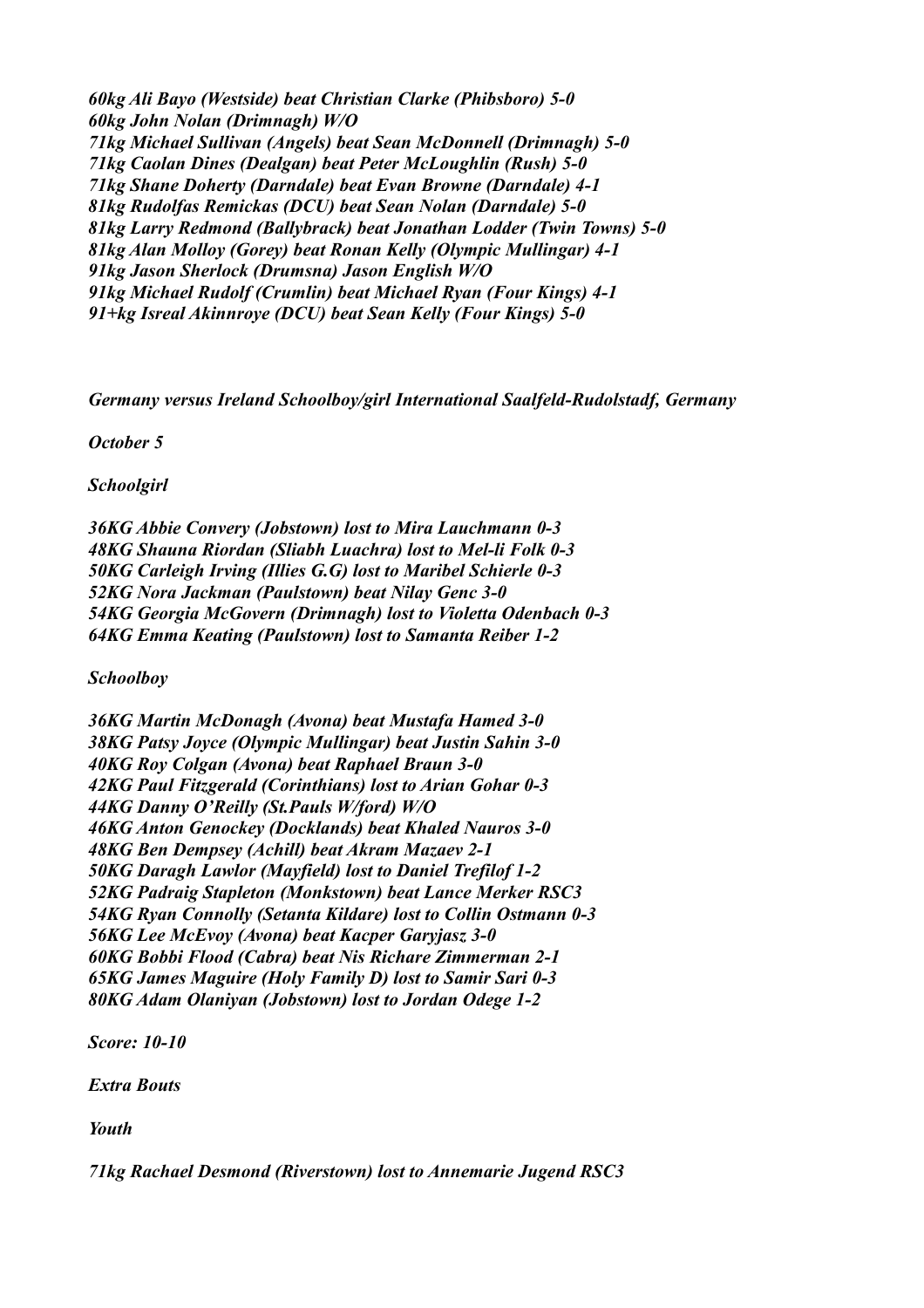*Elite*

*69kg Colm Quinn (Castlebar) beat Moses Fischer 3-0 69kg Kieran Molloy (Oughterard) beat Johannes Hickmann 2-1*

*October 4*

*Schoolgirl*

*36KG Abbie Convery (Jobstown) lost to Mira Lauchmann 0-3 48KG Shauna Riordan (Sliabh Luachra) lost to Mel-li Folk 0-3 50KG Carleigh Irving (Illies G.G) beat Laura Helms 2-1 52KG Nora Jackman (Paulstown) beat Maribel Schierle 3-0 54KG Georgia McGovern (Drimnagh) lost to Celine Brocclo 0-3 64KG Emma Keating (Paulstown) lost to Samanta Reiber 1-2*

*Schoolboy*

*36KG Martin McDonagh (Avona) beat Artur Wambodt 3-0 38KG Patsy Joyce (Olympic Mullingar) beat Niurdedin Chaoul 3-0 40KG Roy Colgan (Avona) beat Eduard Noskow 3-0 42KG Paul Fitzgerald (Corinthians) lost to Dennis Balko 0-3 44KG Danny O'Reilly (St.Pauls W/ford) beat Ansar Tschinaev RSC3 46KG Anton Genockey (Docklands) beat Justin Kern 3-0 48KG Ben Dempsey (Achill) lost to Liam Stark 0-3 50KG Daragh Lawlor (Mayfield) lost to Eugen Brack 0-3 52KG Padraig Stapleton (Monkstown) beat Maxim Scheel 3-0 54KG Ryan Connolly (Setanta Kildare) lost to Alex Lich 0-3 56KG Lee McEvoy (Avona) beat Collin Ostmann 3-0 60KG Bobbi Flood (Cabra) beat Adam Shapijanov 3-0 65KG James Maguire (Holy Family D) lost to Kharmnann Uzun 0-3 80KG Adam Olaniyan (Jobstown) lost to Endrit Ademi 0-3*

*Scores: 10-10*

*Extra Bouts*

*Youth*

*71kg Rachael Desmond (Riverstown) lost to Annemarie Jugend 0-3*

*Elite*

*69kg Colm Quinn (Castlebar) lost to Johannes Hickmann 1-2 69kg Kieran Molloy (Oughterard) beat Andre Werner AB2*

*Coach/team manager: Emmet Colgan*

*Coaches: Martin Donovan, Kathleen Meli, Nicole Meli*

*R&J: Mick Gill*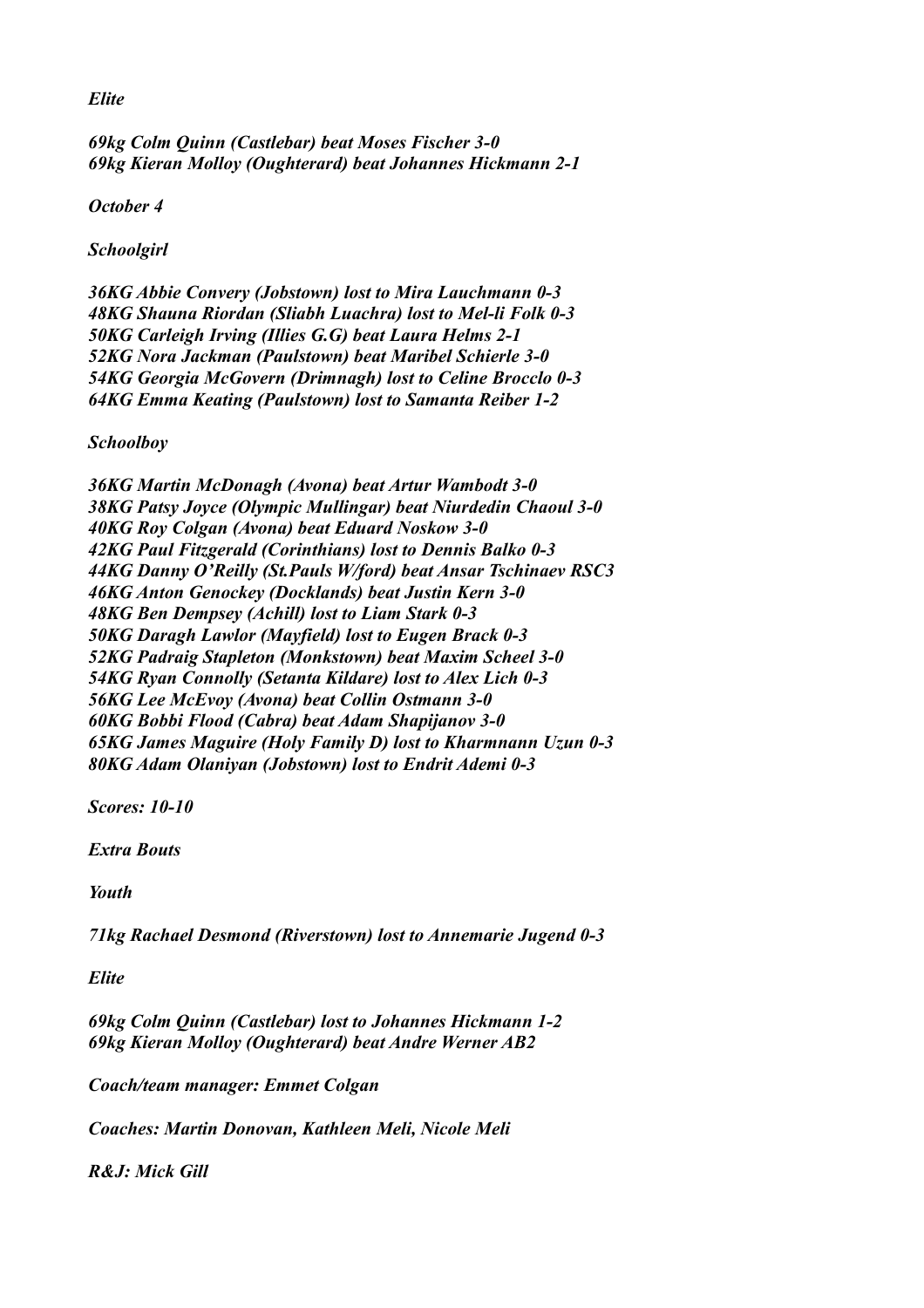*World Women's Elite Championships Ulan-Ude, Siberia, Russia*

*October 10*

*Q/Finals*

*60kg Amy Broadhurst (Ireland) lost to Mira Potkonen (Finland) 0-5 69kg Christina Desmond (Ireland) lost to Busenas Surmeneli (Turkey) 0-5*

*October 9*

*Last 16*

*60kg Amy Broadhurst (Ireland) beat Aneta Rygielska (Poland) 5-0 69kg Christina Desmond (Ireland) beat Myriam Da Silva (Canada)5-0*

*October 8*

*Last 16*

*51kg Ceire Smith (Ireland) lost to Mi Choi Pang (North Korea) 2-3 57kg Michaela Walsh (Ireland) lost to Liudmila Vorontsova (Russia) 1-4*

*October 6*

*Last 32*

*60kg Amy Broadhurst (Ireland) beat Maya Kleinhans (Germany) 5-0*

*October 5*

*Last 32*

*57kg Michaela Walsh (Ireland) beat Carmara Fatoumata (Mali) 5-0*

*October 4*

*Last 32*

*69kg Christina Desmond (Ireland) beat Sandy Ryan (England) 4-1*

*October 3*

*Last 32*

*51kg: Ceire Smith (Ireland) beat Taylah Robertson (Australia) 5-0*

*Irish squad*

*51kg Ceire Smith (Cavan)*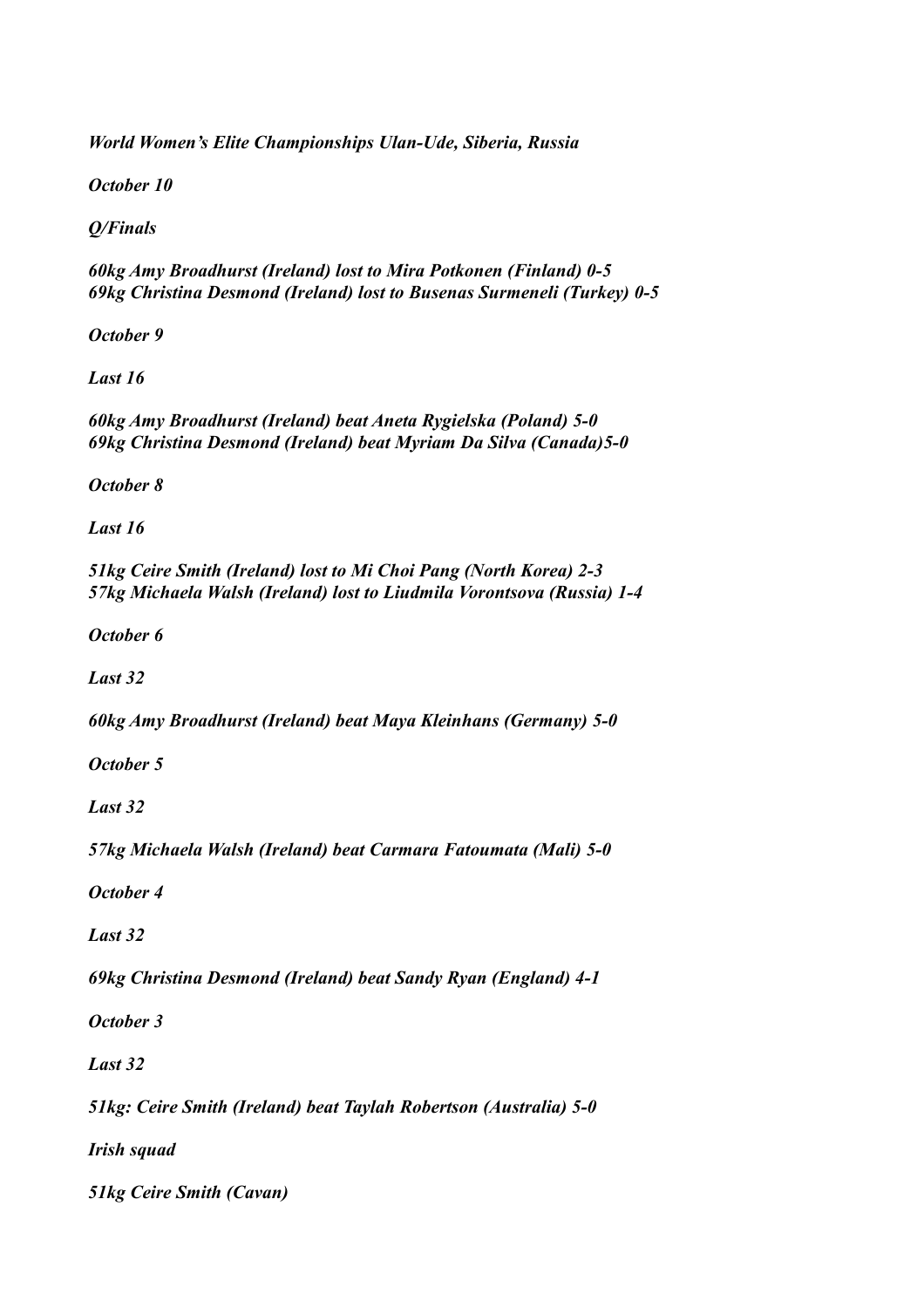*57kg Michaela Walsh (Monkstown, Antrim) 60kg Amy Broadhurst (Dealgan) 69kg Christina Desmond (Fr Horgan's)*

*High-Performance Director: Bernard Dunne*

*Head coach: Zaur Antia*

*Coaches: Dimitry Dimitruk and Damian Kennedy*

*National Men's and Women's Senior Championships National Stadium Dublin*

*November 8*

*Finals* 

*48kg Daina Moorehouse (Enniskerry) beat Emma Feeney (Virginia) 5-0 49kg Ricky Nesbitt (Holy Family D) beat Sean Mari (Monkstown D) 4-1 51kg Kirsten Cresham (Castlebar) beat Kate Radomska (St Pauls W) 3-2 52kg Sean Kavanagh (Monkstown D) beat Nathan Horrigan (Hyland Academy) 5-0 54kg Zara Breslin (Tramore) beat Siobhan McKenna (Holy Family GG) 5-0 57kg Kellie McLoughlan (Drimnagh) beat Kelsey Leonard (Curragh) 4-1 56kg Dean Clancy (Sean McDermott) beat Jamie Griffin (Riverstown) 5-0 60kg Renee Roach (DCU) beat Isabella Hughes (Maynooth) 4-1 60kg Brandon McCarthy (St Michaels) beat Teo Alin (Cookstown) 5-0 64kg Evelyn Igharo (Clann Naofa) beat Jaide Gibbons (Crumlin) RSC1 64kg Cameron Bennett (Swords) beat Caoimhin Ferguson (Emerald) 3-2 69kg Rosie Doherty (St Francis) beat Caroline Gallagher (Illies GG) 5-0 69kg Matthew McCole (Illies GG) beat Martin Sammon (Olympic G) 5-0 75kg Jason Harty (Rathkeale) beat Daniel O'Sullivan (Lucan) 5-0 81kg Sean Crowley (Arklow) beat Thomas Myers (Sligo City) 5-0 81+kg Naoise Finney (Ballybrack) W/O 91kg Martin Mongans (Rathkeale) beat Thomas Maughan (Cavan) 5-0 91+kg Martin Mongan (Corpus Christi) beat Ciaran O Griofa (Celtic Eagles) 4-1*

*Best Boxer Award: Matthew McCole (Illies GG)*

*November 1*

*S/Finals*

*48kg Daina Moorehouse (Enniskerry) beat Ciara Walsh (Smithfield) 5-0 52kg Nathan Horrigan (Hyland Academy) beat Jason Smith (Fr Flanagans) 5-0 52kg Sean Kavanagh (Monkstown D) beat John Cowman (St Paul's W) 5-0 57kg Kelsey Leonard (Curragh) W/O 57kg Kellie McLoughlan (Drimnagh) W/O 56kg Jamie Griffin (Riverstown) W/O 60kg Renee Roach (DCU) W/O*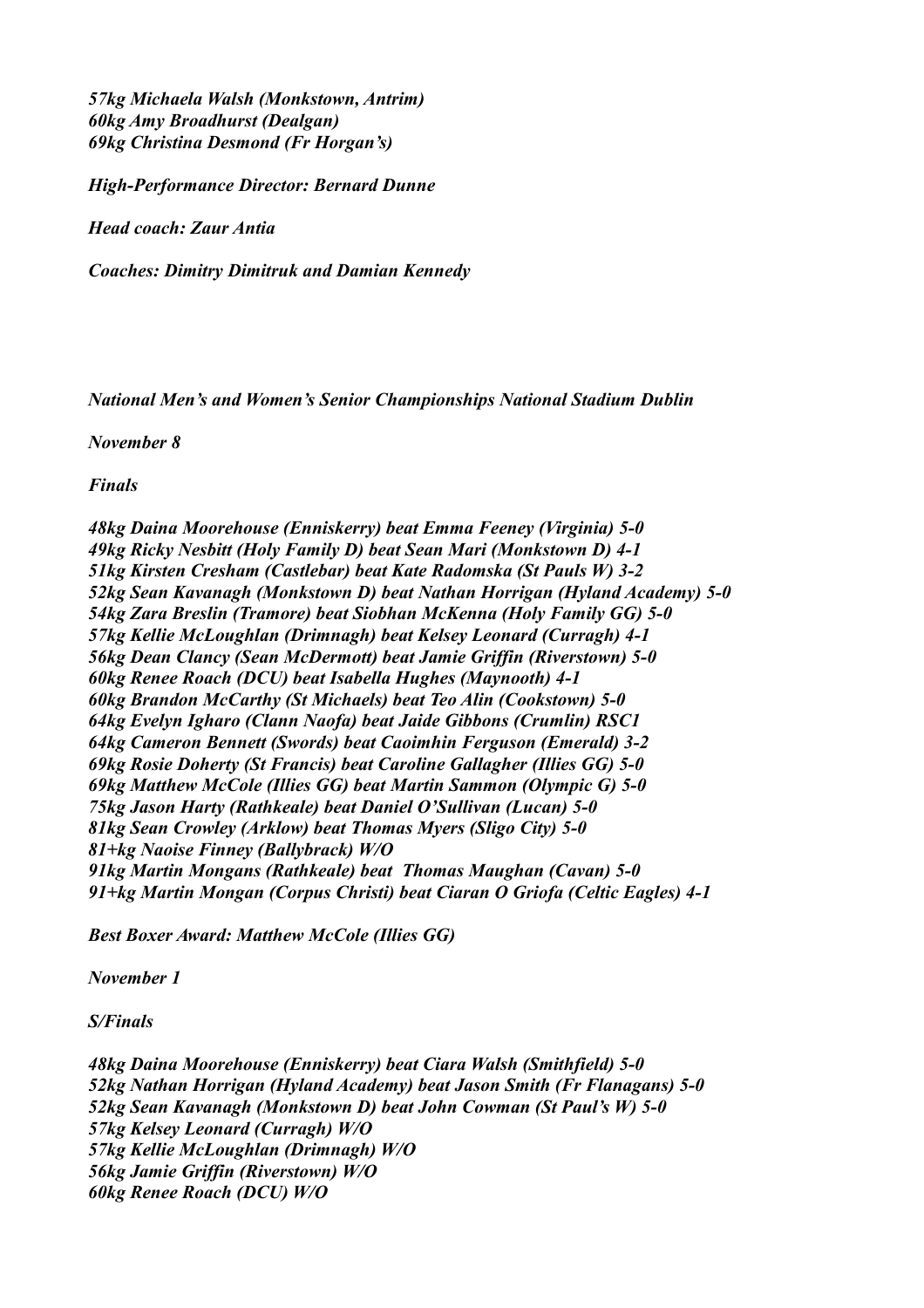*60kg Brandon McCarthy (St Michaels) beat Killian Geraghty (Crumlin) 4-1 60kg Teo Alin (Cookstown) beat Jack McGivern (St Georges) 4-1 64kg Cameron Bennett (Swords) beat Michael O'Donnell (Celtic Eagles) 5-0 64kg Caoimhin Ferguson (Emerald) beat Evan Fitzgerald (Esker) 5-0 69kg Caroline Gallagher (Illies GG) beat Karolina Jaglowska (Celtic Eagles) 5-0 69kg Martin Sammon (Olympic G) beat Matthew McDonagh (Geesala) 5-0 69kg Matthew McCole (Illies GG) beat Sean Butler (Riverstown) 5-0 75kg Jason Harty (Rathkeale) beat Shane O'Brien (St Francis) 5-0 75kg Daniel O'Sullivan (Lucan) beat Oran Shields (Illies GG) 4-1 81kg Thomas Myers (Sligo City) beat Folan Rahill (DCU) 4-1 81kg Sean Crowley (Arklow) beat Daniel Houlihan (Kilcullen) 5-0 91kg Martin Mongans (Rathkeale) beat Michel Rudolf (Crumlin) AB1 91kg Thomas Maughan (Cavan) beat Marcin Skalski (Athlone) 4-1 91+kg Martin Mongan (Corpus Christi) beat Patrick Lavery (Tredagh) 5-0 91+kg Ciaran O Griofa (Celtic Eagles) beat Patrick Rogers (St Johns Derry) 3-2*

*October 25*

*Q/Finals*

*64kg Michael O'Donnell (Celtic Eagles) W/O 64kg Cameron Bennett (Swords) beat Derek Murray (Muskerry) 3-2 64kg Caoimhin Ferguson (Emerald) W/O 64kg Evan Fitzgerald (Esker) beat Gavin Bradshaw (Drimnagh) 3-2 69kg Martin Sammon (Olympic G) beat Senan Dwyer (Crumlin) 4-1 69kg Matthew McDonagh (Geesala) W/O 69kg Matthew McCole (Illies GG) beat Conor Reneghan (Keady) 5-0 69kg Sean Butler (Riverstown) beat Antoine Manin (Celtic Eagles) 5-0 75kg Jason Harty (Rathkeale) W/O 75kg Shane O'Brien (St Francis) W/O 75kg Daniel O'Sullivan (Lucan) beat Martin Sweeney (St Catherines) 4-1 75kg Oran Shields (Illies GG) beat Rokas Balrukoni (Clane) 3-2 81kg Thomas Myers (Sligo City) beat Adam Mooney (St Marys Daingean) 5-0 81kg Sean Crowley (Arklow) beat Philip Hickey (Paulstown) 5-0 81kg Daniel Houlihan (Kilcullen) beat Conor Tighe (Ballinacarrow) 5-0 91kg Martin Mongans (Rathkeale) beat Brian Mullen (St Annes) 4-1 91kg Michel Rudolf (Crumlin) W/O 91kg Marcin Skalski (Athlone) W/O 91kg Thomas Maughan (Cavan) beat Shane Cunningham (Fr Horgans) 4-1*

*October 19*

#### *Preliminaries*

*64kg Cameron Bennett (Swords) beat Aaron O'Donohue (Fr Horgans) 5-0 64kg Derek Murray (Muskerry) beat Jordan Morrissey (Athlone) 5-0 64kg Caoimhin Ferguson (Emerald) beat Craig Kavanagh (Crumlin) 4-1 64kg Callum Walsh (Riverstown) beat Ryan McCarthy (Togher) 5-0 64kg Evan Fitzgerald (Esker) W/O 64kg Gavin Bradshaw (Drimnagh) beat Daniel McCarthy (Crumlin) 4-1 69kg Matthew McCole (Illies GG) beat Christian Preston (Docklands) 5-0 69kg Conor Reneghan (Keady) beat Brandon Mulligan (Clann Naofa) 5-0*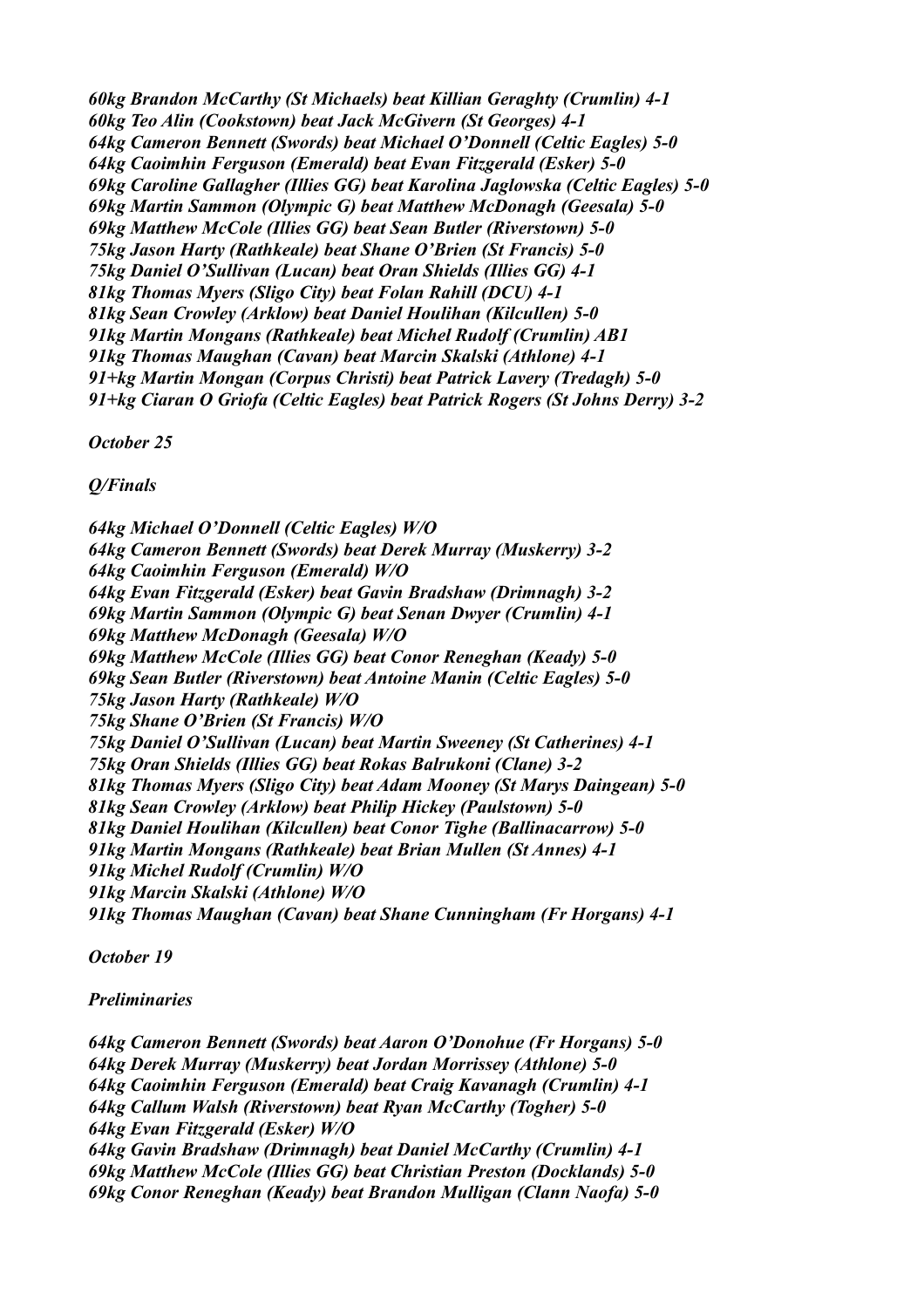*69kg Sean Butler (Riverstown) beat Jack Prenderville (St Saviours OBA) RSC3 69kg Antoine Manin (Celtic Eagles) beat Darren Shannen (Muskerry) 5-0 75kg Jason Harty (Rathkeale) beat Michael Kinsella (St Anthonys) 4-1 75kg John Joe Nevin (Crumlin) beat Jack Brady (Crumlin) 5-0 75kg Shane O'Brien (St Francis) beat Jack Lawlor (Templemore) 3-2 75kg Daniel O'Sullivan (Lucan) beat Shane Dooley (St Ibars/Josephs) 3-2 75kg Martin Sweeney (St Catherines) beat Owen Bergin (Portlaoise) 4-1 75kg Oran Shields (Illies GG) beat Adam Farrell (Fr Flanagans) 3-2 75kg Rokas Balrukoni (Clane) W/O 81kg Faolan Rahill (DCU) beat Jordan Donoghue (Drimnagh) 5-0 91kg Marcin Skalski (Athlone) beat Michael McConigley (Illies GG) 4-1 91kg Shane Cunningham (Fr Horgans) W/O 91kg Thomas Maughan (Cavan) beat Eamon Tighe (Ballinacarrow) 5-0*

*Q/Finals*

*52kg Sean Kavanagh (Monkstown D) W/O 52kg John Cowman (St Paul's W) beat Ben Nelson (Townland) 5-0 57kg Jennifer Lehan (DCU) W/O 57kg Kellie McLoughlin (Drimnagh) beat Catherine Blaney (Navan) 5-0 60kg Brandon McCarthy (St Michaels Athy) beat John Paul Hale (Star) 5-0 60kg Teo Alin (Cookstown) beat Martin Noonan (Riverstown) 5-0 60kg Jack McGivern (St Georges) beat Andrei Alexander (Crumlin) 5-0*

**2019 World Women's Elite Championships Ulan-Ude, Siberia, Russia**

**October 10**

**Q/Finals**

**60kg Amy Broadhurst (Ireland) lost to Mira Potkonen (Finland) 0-5 69kg Christina Desmond (Ireland) lost to Busenas Surmeneli (Turkey) 0-5**

**October 9**

**Last 16**

**60kg Amy Broadhurst (Ireland) beat Aneta Rygielska (Poland) 5-0 69kg Christina Desmond (Ireland) beat Myriam Da Silva (Canada)5-0**

**October 8**

**Last 16**

**51kg Ceire Smith (Ireland) lost to Mi Choi Pang (North Korea) 2-3 57kg Michaela Walsh (Ireland) lost to Liudmila Vorontsova (Russia) 1-4**

**October 6**

**Last 32**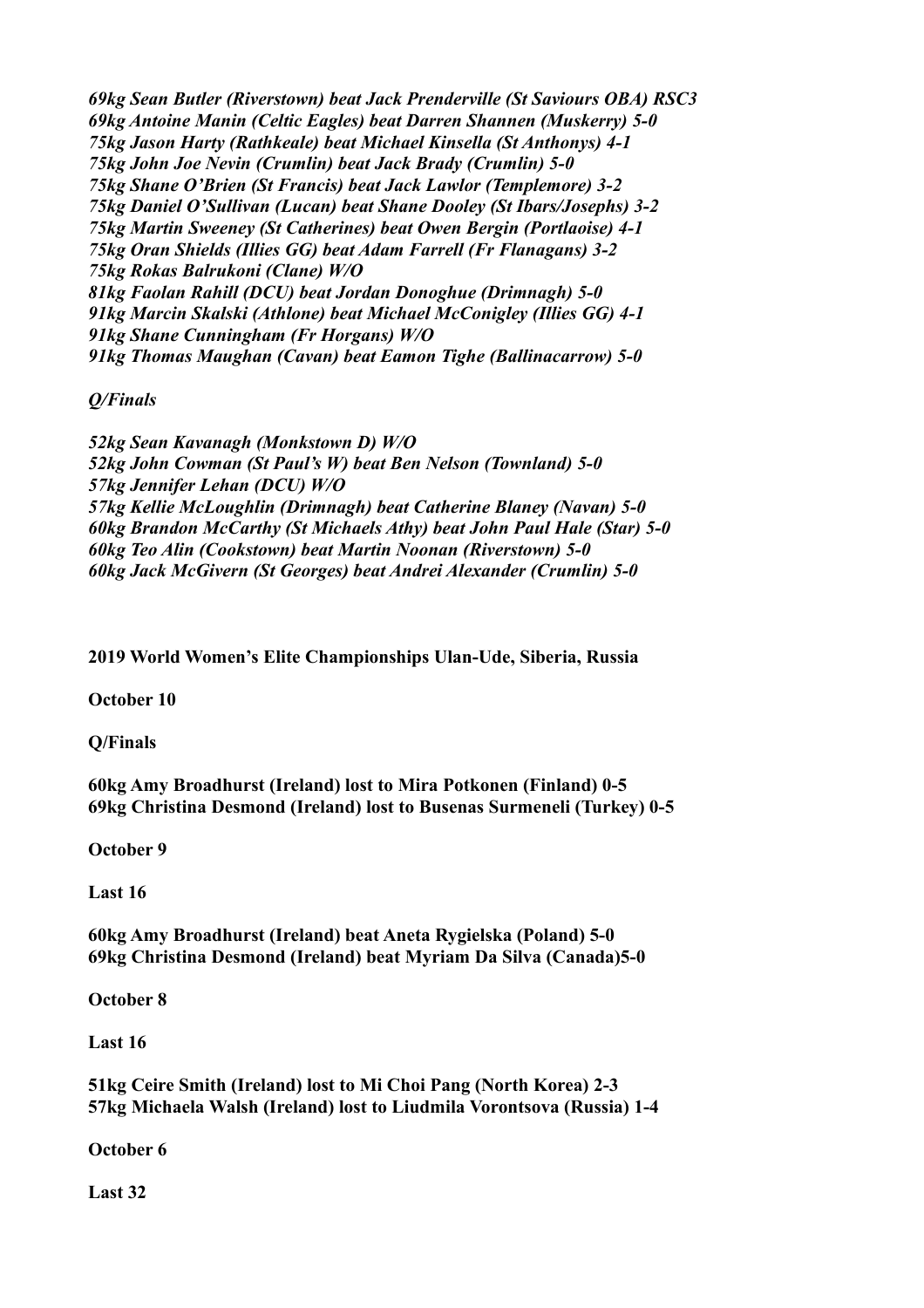**60kg Amy Broadhurst (Ireland) beat Maya Kleinhans (Germany) 5-0 October 5 Last 32 57kg Michaela Walsh (Ireland) beat Carmara Fatoumata (Mali) 5-0 October 4 Last 32 69kg Christina Desmond (Ireland) beat Sandy Ryan (England) 4-1 October 3 Last 32 51kg: Ceire Smith (Ireland) beat Taylah Robertson (Australia) 5-0 Irish squad 51kg Ceire Smith (Cavan) 57kg Michaela Walsh (Monkstown, Antrim) 60kg Amy Broadhurst (Dealgan) 69kg Christina Desmond (Fr Horgan's) High-Performance Director: Bernard Dunne Head coach: Zaur Antia Coaches: Dimitry Dimitruk and Damian Kennedy**

**Liffey Crane Hire National Elite Championships National Stadium Dublin**

**November 22**

**Finals (5.45pm)**

**60kg Amy Broadhurst (Dealgan) W/O 75kg Aoife O'Rourke (Castlerea) W/O 81+kg Naoise Finney (Ballybrack) W/O 49kg Sean Mari (Monkstown D) beat Ricky Nesbitt (Holy Family Drogheda) 3-2 64kg Evelyn Igharo (Clann Naofa) beat Ciara Ginty (Geesala) 3-2 81kg Nell Fox (Rathkeale) beat Leona Houlihan (Crumlin) 5-0**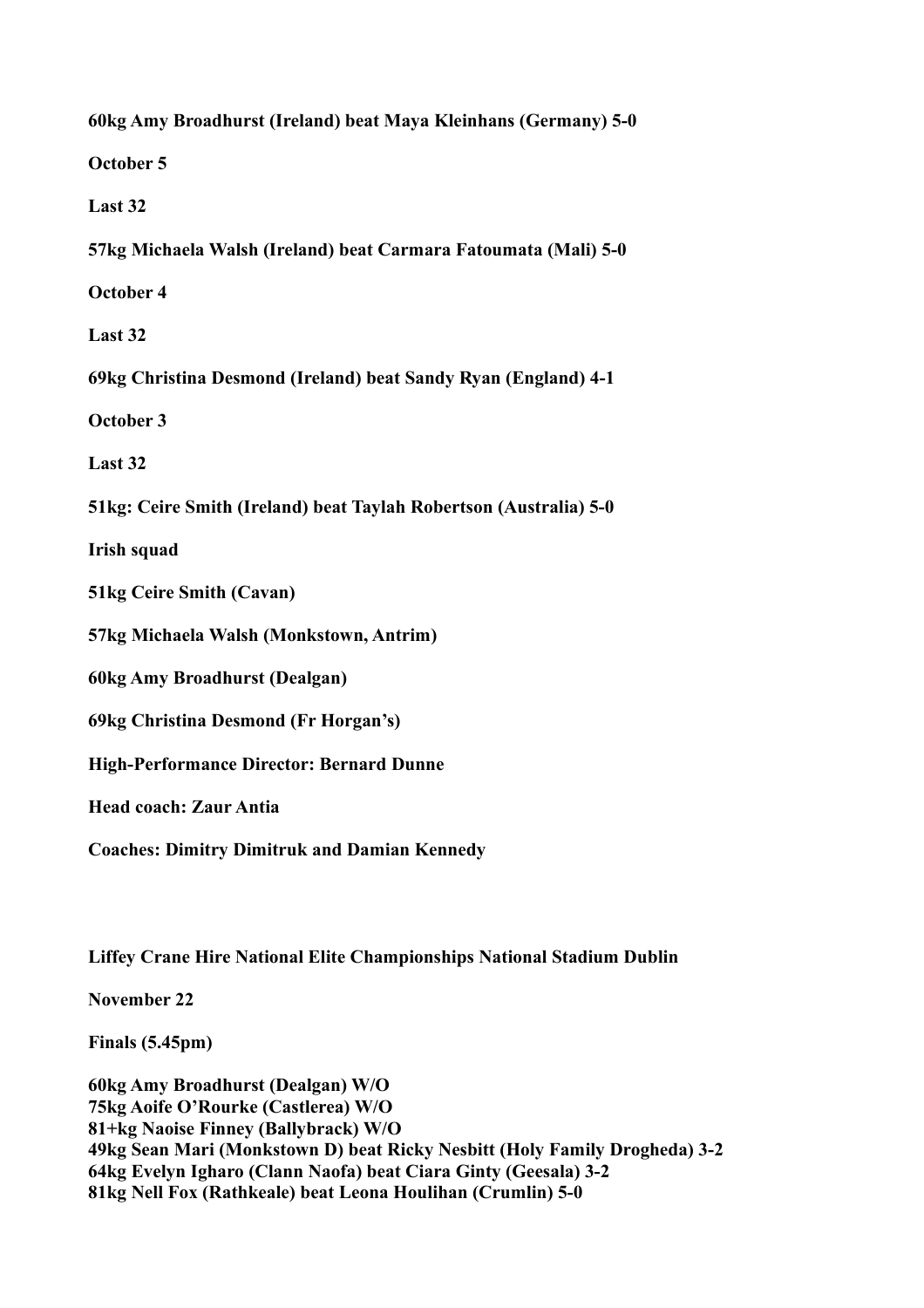**60kg Brandon McCarthy (St Michaels Athy) beat Barry McReynolds (Holy Trinity) 5-0 48kg Daina Moorehouse (Enniskerry) beat Shannon Sweeney (St Annes) 5-0 75kg Jason Harty (Rathkeale) beat John Joe Nevin (Crumlin) 4-1 81kg Emmett Brennan (Docklands) beat Thomas O'Toole (Celtic Eagles) 3-2 57kg Michaela Walsh (Monkstown A) beat Emma Agnew (Dealgan) RSC2 51kg Ceire Smith (Cavan) beat Niamh Early (Ryston) 5-0 52kg Jude Gallagher (Two Castles) beat Regan Buckley (St Teresa's) 5-0 57kg Dean Clancy (Sean McDermott) beat Patryk Adamus (Drimnagh) 4-1 69kg Aidan Walsh (Monkstown Antrim) beat Callum Walsh (Riverstown) 5-0 69kg Christina Desmond (Fr Horgans) beat Grainne Walsh (Spartacus) 4-1 63kg George Bates (St Mary's Dublin) beat Wayne Kelly (Portlaoise) 4-1 91+kg Kenneth Okungbowa (Athlone) beat Antoine O'Griofa (Celtic Eagles/Defence Forces) 4-1 54kg Sarah Haghighat (St Brigids, Edenderry) beat Zara Breslin (Tramore) 5-0 91kg Kiril Afanasev (Smithfield) beat Daniel O'Brien (Defence Forces) 5-0**

**Ringside Announcer: Peter O'Donnell Tournament Inspector: Stephen Connolly Computer Operator: Tara Mari Chief Whip: Paddy Osborne Glove Stewards: Philip Roche & Tommy Fitzsimons Record Books: Anna Moore & Maura Campbell Ringside Doctor: Dr Julian Dalby Referee/Judges from the 6 Units.**

**November 20**

**S/Finals**

**48kg Shannon Sweeney (St Annes) beat Chloe Fleck (Lisburn) 5-0 48kg Daina Moorehouse (Enniskerry) beat Ciara Walsh (Smithfield) 5-0 51kg Niamh Earley (Ryston) W/O 51kg Ceire Smith (Cavan) beat Nycole Hayes (Togher) 5-0 54kg Sarah Haghighat (St Brigids, Edenderry) beat Shauna Blaney (Navan) 5-0 57kg Emma Agnew (Dealgan) W/O 64kg Evelyn Igharo (Clann Naofa) beat Gillian Duffy (St Marys Tallaght) RSC1 64kg Ciara Ginty (Geesala) beat Clodagh Greene (Crumlin) 5-0 69kg Grainne Walsh (Spartacus) W/O 81kg Leona Houlihan (Crumlin) W/O 91kg Kiril Afanasev (Smithfield) beat Patrick Corcoran (Olympic Galway) AB2 91kg Daniel O'Brien (Defence Forces) W/O 91+kg Antoine Griffin (Celtic Eagles & DF) beat Gytis Lisinskas (Celtic Eagles) 4-1 91+kg Kenneth Okungbowa (Athlone) beat Thomas Carthy (Crumlin) 4-1**

**November 18**

**Q/Final** 

**51kg Niamh Earley (Ryston) beat Caitlin Fryers (Immaculata) 5-0**

**S/Finals**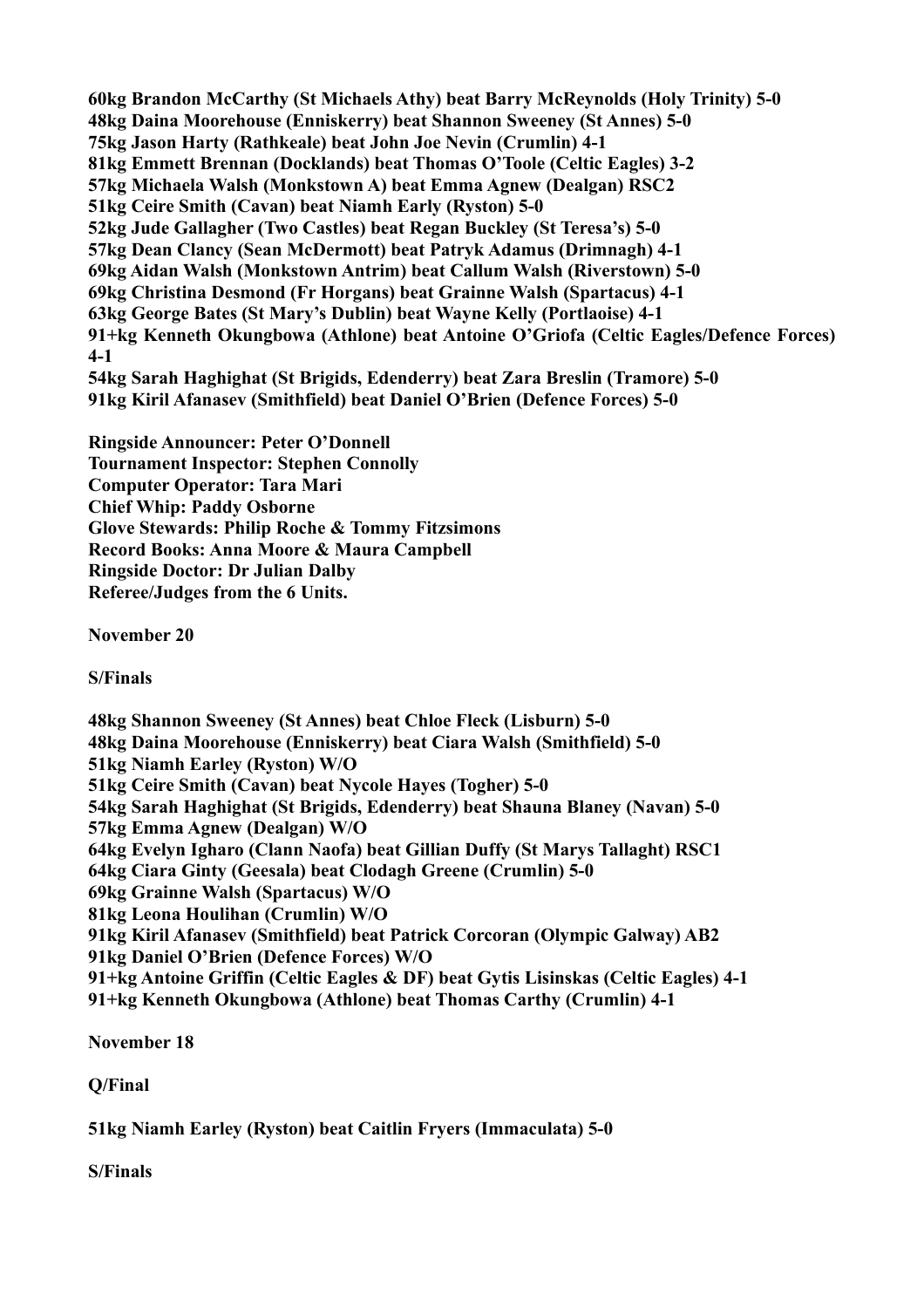**49kg Sean Mari (Monkstown D) beat Diarmuid Toland (Holy Family GG) 4-1 52kg Jude Gallagher (Two Castles) beat Adam Hession (Monivea) 5-0 52kg Regan Buckley (St Theresa's) beat Jack O'Neill (Corpus Christi) 5-0 57kg Patryk Adamus (Drimnagh) beat Thomas Casey (St Francis) 4-1 57kg Dean Clancy (Sean McDermott) beat Sean Purcell (Enniskerry) 3-2 60kg Barry McReynolds (Holy Trinity) beat Myles Casey (St Francis) 3-2 60kg Brandon McCarthy (St Michaels Athy) beat Peter Alexandrut (Crumlin) 5-0 63kg Wayne Kelly (Portlaoise) beat Michael Avetisian (Mulhuddart) 3-2 63kg George Bates (St Mary's Tallaght) beat Gerard Matthews (St Pauls Antrim) 5-0 69kg Aidan Walsh (Monkstown Antrim) beat Ryan O'Rourke (St Michaels Dublin) 5-0 69kg Callum Walsh (Riverstown) beat Eugene McKeever (Holy Family Drogheda) KO2 75kg Jason Harty (Rathkeale) beat Jack Brady (Crumlin) 5-0 75kg John Joe Nevin (Crumlin) beat Fearghus Quinn (Camlough) 4-1 81kg Thomas O'Toole (Celtic Eagles) beat Anthony Browne (St Michaels Dublin) 4-0 81kg E Brennan (Dublin Docklands) beat P McCullagh (St John Bosco Belfast) 4-0**

**November 16**

**Q/Finals**

**48kg Shannon Sweeney (St Annes) beat Carol Coughlan (Monkstown D) 4-1 48kg Ciara Walsh (Smithfield) beat Courtney Daly (Crumlin) 5-0 57kg Patryk Adamus (Drimnagh) beat Christian Cekiso (Portlaoise) 3-2 57kg Thomas Casey (St Francis) beat Connor Kerr (Monkstown Antrim) 5-0 57kg Sean Purcell (Enniskerry) beat Kane Marshall (Emerald Antrim) 5-0 57kg Dean Clancy (Sean McDermott) beat JP Hale (Star) 5-0 69kg Aidan Walsh (Monkstown Antrim) beat Kieran Molloy (Oughterard) 4-1 69kg Ryan O'Rourke (St Michaels Dublin) beat Michael Kinsella (St Anthonys/Pats) 3-2 69kg Callum Walsh (Riverstown) beat Luke Maguire (Esker) 3-2 69kg Eugene McKeever (Holy Family Drogheda) beat Michael Bustard (Dockers) 5-0 81kg Thomas O'Toole (Celtic Eagles) beat Brian Kennedy (St Marys & DF) 4-1 81kg Anthony Browne (St Michaels Dublin) beat Peter Nosic (Brian Dillons) 5-0 81kg Paul McCullagh (St John Bosco Belfast) beat Tommy Hyde (St Michaels Athy) 4-1 81kg Emmett Brennan (Dublin Docklands) W/O 91+kg Gytis Lisinskas (Celtic Eagles) beat Martin Keenan (Rathkeale) 4-0 91+kg Antoine Griffin (Celtic Eagles & DF) beat Martin Mongan (Corpus Christi) 5-0 91+kg Thomas Carthy (Crumlin) beat Stephen McMonagle (Holy Trinity) 5-0 91+kg Kenneth Okungbowa (Athlone) beat Ciaran Griffin (Celtic Eagles) 5-0**

**November 15**

**Prelims**

**57kg Christian Cekiso (Portlaoise) best Colm Murphy (St Georges) 5-0 69kg Aidan Walsh (Monkstown Antrim) beat Terry McEntee (DCU) 4-1 69kg Michael Bustard (Dockers) beat Fergal Redmond (Arklow) 5-0 81kg Brian Kennedy (St Marys & DF) beat Michael Frane (Clonard Wexford) 5-0 81kg Paul McCullagh (St John Bosco Belfast) beat Sean Crowley (Arklow) 4-1 81kg Kane Tucker (Emerald Antrim) beat David Biscevis (St Saviours OBA) 5-0 91+kg Gytis Lisinskas (Celtic Eagles) beat John McDonnell (Crumlin) 5-0**

**Q/Finals**